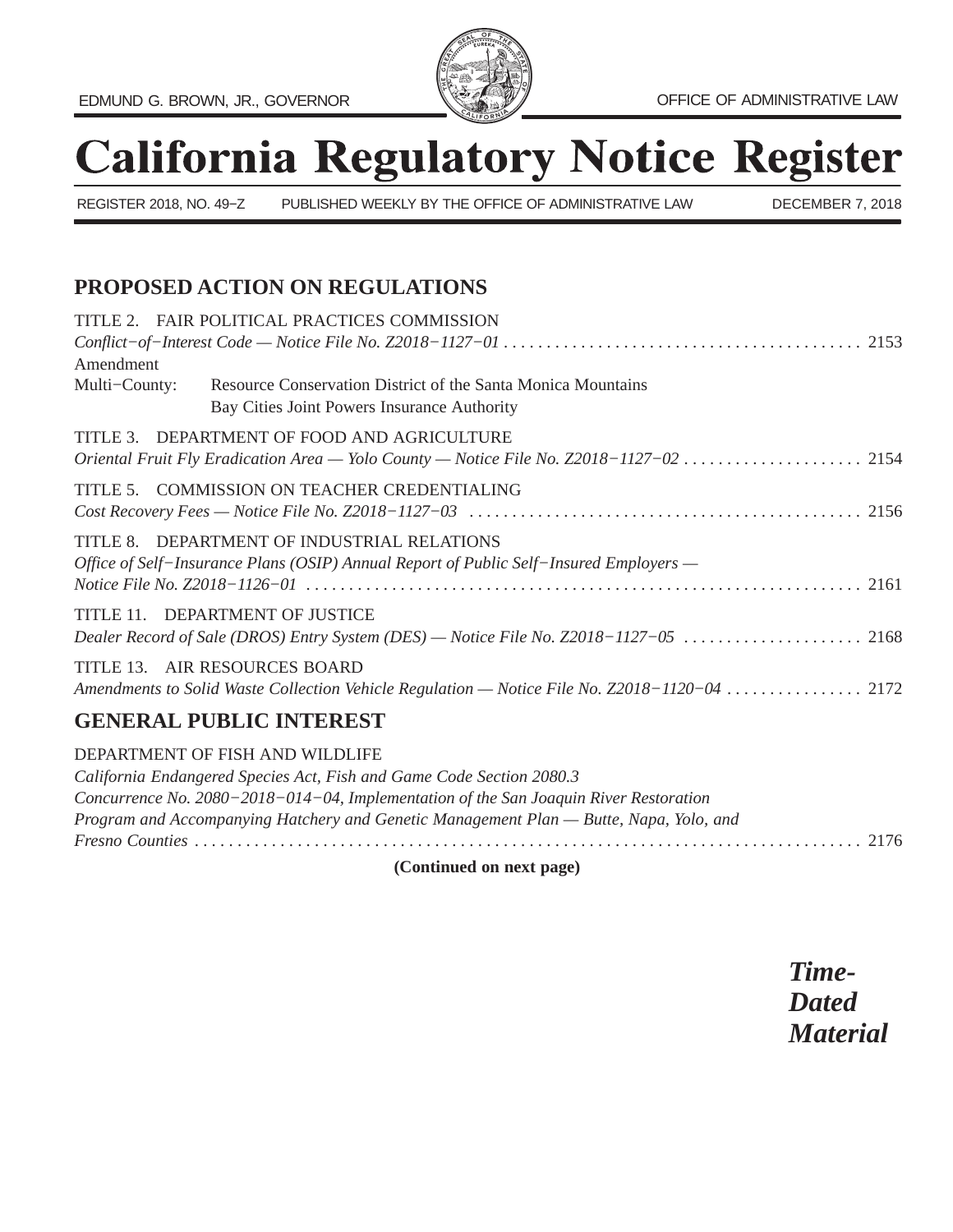# **AVAILABILITY OF INDEX OF PRECEDENTIAL DECISION**

| <b>BUREAU OF AUTOMOTIVE REPAIR</b> |  |
|------------------------------------|--|
|                                    |  |

# **SUMMARY OF REGULATORY ACTIONS**

The *California Regulatory Notice Register* is an official state publication of the Office of Administrative Law containing notices of proposed regulatory actions by state regulatory agencies to adopt, amend or repeal regulations contained in the California Code of Regulations. The effective period of a notice of proposed regulatory action by a state agency in the *California Regulatory Notice Register* shall not exceed one year [Government Code § 11346.4(b)]. It is suggested, therefore, that issues of the *California Regulatory Notice Register* be retained for a minimum of 18 months.

CALIFORNIA REGULATORY NOTICE REGISTER is published weekly by the Office of Administrative Law, 300 Capitol Mall, Suite 1250, Sacramento, CA 95814-4339. The Register is printed by Barclays, a subsidiary of West, a Thomson Reuters Business, and is offered by subscription for \$205.00 (annual price). To order or make changes to current subscriptions, please call (800) 328−4880. The Register can also be accessed at **http://www.oal.ca.gov.**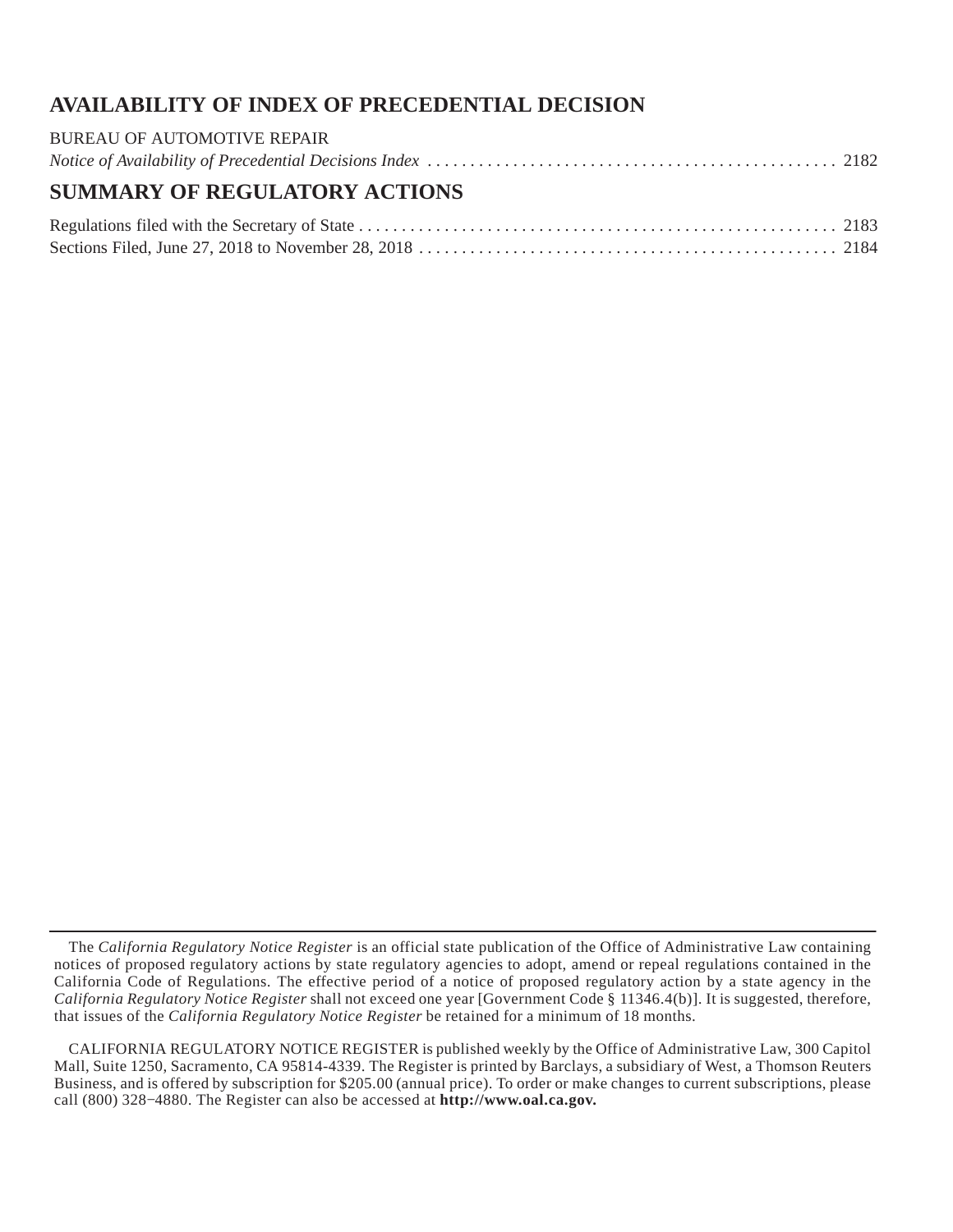# <span id="page-2-0"></span>**PROPOSED ACTION ON REGULATIONS**

*Information contained in this document is published as received from agencies and is not edited by Thomson Reuters.*

## **TITLE 2. FAIR POLITICAL PRACTICES COMMISSION**

NOTICE IS HEREBY GIVEN that the Fair Political Practices Commission, pursuant to the authority vested in it by Sections 82011, 87303, and 87304 of the Government Code to review proposed conflict−of−interest codes, will review the proposed/amended conflict−of− interest codes of the following:

## CONFLICT−OF−INTEREST CODES

#### AMENDMENT

MULTI−COUNTY: Resource Conservation District of the Santa Monica **Mountains** Bay Cities Joint Powers

Insurance Authority

A written comment period has been established commencing on December 7, 2018, and closing on January 21, 2019. Written comments should be directed to the Fair Political Practices Commission, Attention Brianne Kilbane, 1102 Q Street, Suite 3000, Sacramento, California 95811.

At the end of the 45−day comment period, the proposed conflict−of−interest code(s) will be submitted to the Commission's Executive Director for her review, unless any interested person or his or her duly authorized representative requests, no later than 15 days prior to the close of the written comment period, a public hearing before the full Commission. If a public hearing is requested, the proposed code(s) will be submitted to the Commission for review.

The Executive Director of the Commission will review the above−referenced conflict−of−interest code(s), proposed pursuant to Government Code Section 87300, which designate, pursuant to Government Code Section 87302, employees who must disclose certain investments, interests in real property and income.

The Executive Director of the Commission, upon her or its own motion or at the request of any interested person, will approve, or revise and approve, or return the

proposed code(s) to the agency for revision and re− submission within 60 days without further notice.

Any interested person may present statements, arguments or comments, in writing to the Executive Director of the Commission, relative to review of the proposed conflict−of−interest code(s). Any written comments must be received no later than January 21, 2019. If a public hearing is to be held, oral comments may be presented to the Commission at the hearing.

## COST TO LOCAL AGENCIES

There shall be no reimbursement for any new or increased costs to local government which may result from compliance with these codes because these are not new programs mandated on local agencies by the codes since the requirements described herein were mandated by the Political Reform Act of 1974. Therefore, they are not "costs mandated by the state" as defined in Government Code Section 17514.

#### EFFECT ON HOUSING COSTS AND BUSINESSES

Compliance with the codes has no potential effect on housing costs or on private persons, businesses or small businesses.

## AUTHORITY

Government Code Sections 82011, 87303 and 87304 provide that the Fair Political Practices Commission as the code−reviewing body for the above conflict−of− interest codes shall approve codes as submitted, revise the proposed code and approve it as revised, or return the proposed code for revision and re−submission.

#### **REFERENCE**

Government Code Sections 87300 and 87306 provide that agencies shall adopt and promulgate conflict− of−interest codes pursuant to the Political Reform Act and amend their codes when change is necessitated by changed circumstances.

## **CONTACT**

Any inquiries concerning the proposed conflict−of− interest code(s) should be made to Brianne Kilbane, Fair Political Practices Commission, 1102 Q Street, Suite 3000, Sacramento, California 95811, telephone (916) 322−5660.

#### AVAILABILITY OF PROPOSED CONFLICT−OF−INTEREST CODES

Copies of the proposed conflict−of−interest codes may be obtained from the Commission offices or the re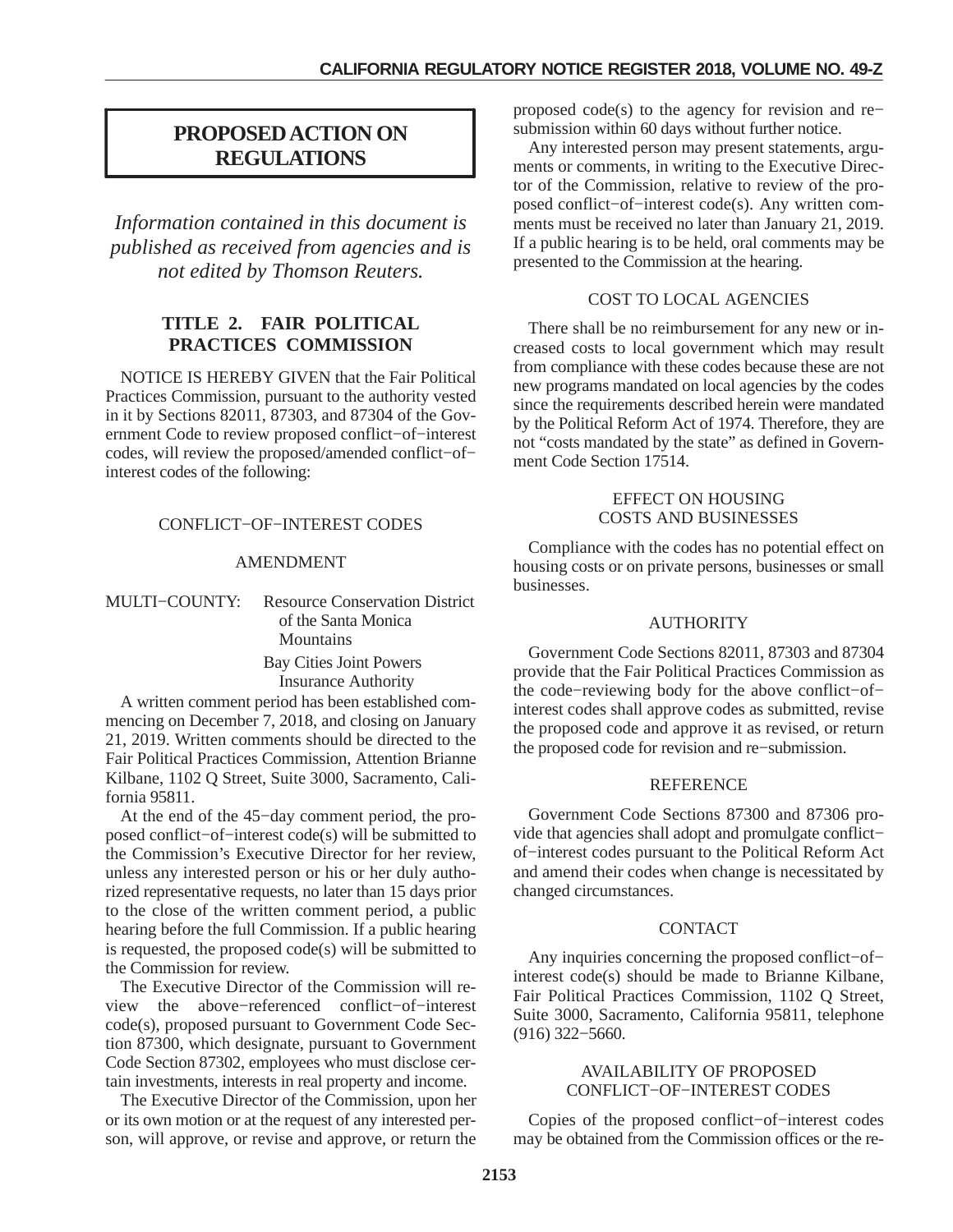<span id="page-3-0"></span>spective agency. Requests for copies from the Commission should be made to Brianne Kilbane, Fair Political Practices Commission, 1102 Q Street, Suite 3000, Sacramento, California 95811, telephone (916) 322−5660.

## **TITLE 3. DEPARTMENT OF FOOD AND AGRICULTURE**

## **45−Day Notice**

The Department of Food and Agriculture amended subsection 3591.2 of the regulations in Title 3 of the California Code of Regulations pertaining to Oriental Fruit Fly Eradication Area as an emergency action that was effective on August 22, 2018. The Department proposes to continue the regulation as amended and to complete the amendment process by submission of a Certificate of Compliance no later than February 19, 2019.

This notice is being provided in compliance with Government Code Section 11346.4.

## PUBLIC HEARING

A public hearing is not scheduled. A public hearing will be held if any interested person, or his or her duly authorized representative, submits a written request for a public hearing to the Department no later than 15 days prior to the close of the written comment period.

## WRITTEN COMMENT PERIOD

Any interested person or his or her authorized representative may submit written comments relevant to the proposed amendment to the Department. Comments may be submitted by mail, facsimile (FAX) at 916.651.2900 or by email to Dean.Kelch@cdfa.ca.gov. The written comment period closes at 5:00 p.m. on January 21, 2019. The Department will consider only comments received at the Department offices by that time. Submit comments to:

Dean Kelch Department of Food and Agriculture Plant Health and Pest Prevention Services 1220 N Street Sacramento, CA 95814 Dean.Kelch@cdfa.ca.gov 916.406.6650 916.651.2900 (FAX)

Following the public hearing if one is requested, or following the written comment period if no public hearing is requested, the Department of Food and Agriculture, at its own motion, or at the instance of any interested person, may adopt the proposal substantially as set forth without further notice.

## INFORMATIVE DIGEST/POLICY STATEMENT **OVERVIEW**

Existing law provides that the Secretary is obligated to investigate the existence of any pest that is not generally distributed within this state and determine the probability of its spread and the feasibility of its control or eradication (FAC Section 5321).

Existing law also provides that the Secretary may establish, maintain and enforce quarantine, eradication and other such regulations as she deems necessary to protect the agricultural industry from the introduction and spread of pests (FAC Sections 401, 403, 407 and 5322).

## Anticipated Benefits from This Regulatory Action

Existing law, FAC section 403, provides that the department shall prevent the introduction and spread of injurious insect or animal pests, plant diseases, and noxious weeds.

Existing law, FAC section 407, provides that the Secretary may adopt such regulations as are reasonably necessary to carry out the provisions of this code which the Secretary is directed or authorized to administer or enforce.

Existing law, FAC section 5321, provides that the Secretary is obligated to investigate the existence of any pest that is not generally distributed within this State and determine the probability of its spread, and the feasibility of its control or eradication.

Existing law, FAC section 5322, provides that the Secretary may establish, maintain, and enforce quarantine, eradication, and such other regulations as are in the Secretary's opinion necessary to circumscribe and exterminate or prevent the spread of any pest which is described in FAC section 5321.

Existing law, CCR Section 3591.2, defines the state's eradication areas for Oriental fruit fly.

The existing law obligates the Secretary to investigate and determine the feasibility of controlling or eradicating pests of limited distribution, but establishes discretion with regard to the establishment and maintenance of regulations to achieve this goal. This amendment provides the necessary regulatory authority to prevent the artificial spread of a serious insect pest, which is a mandated statutory goal.

This regulation will benefit the public's general welfare by providing authority for the State to perform detection, control, and eradication activities against Oriental fruit fly in Yolo County.

The implementation of this regulation will prevent: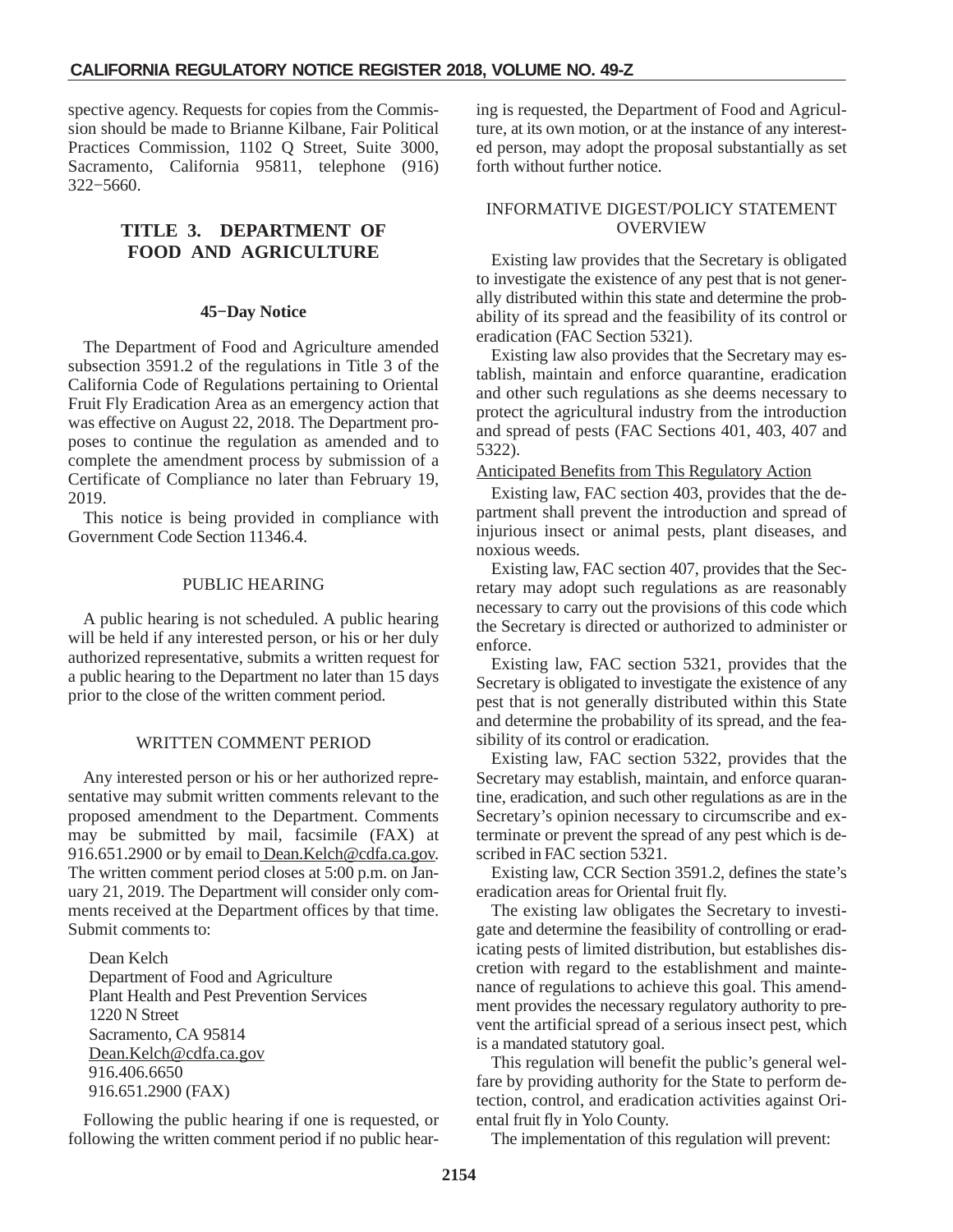- direct damage to the agricultural industry growing host fruits
- indirect damage to the agricultural industry growing host fruits due to the implementation of quarantines by other countries and loss of export markets
- increased production costs to the affected agricultural industries
- increased pesticide use by the affected agricultural industries
- increased costs to the consumers of host fruits
- increased pesticide use by homeowners and others
- the need to implement a State interior quarantine
- the need to implement a federal domestic quarantine

There is no existing, comparable federal regulation or statute regulating the intrastate movement.

The Department considered any other possible related regulations in this area, and it found that these are the only regulations dealing in this subject area, and the Department is the only State agency which can implement these eradication areas for plant pests. As required by Government Code Section 11346.5(a)(3)(D), the Department has conducted an evaluation of this regulation and has determined that it is not inconsistent or incompatible with existing state regulations.

## AMENDED TEXT

This emergency rulemaking action added Yolo County to the Oriental Fruit Fly Eradication Area. The effect of the amendment of this regulation is to provide authority for the State to perform eradication activities against Oriental fruit fly in the county of Yolo.

## DISCLOSURES REGARDING THE PROPOSED ACTION

#### *The Department has made the following initial determinations:*

Mandate on local agencies and school districts: None. Cost or savings to any state agency: None.

Cost to any local agency or school district which must be reimbursed in accordance with Government Code sections 17500 through 17630: None and no nondiscretionary costs or savings to local agencies or school districts.

Cost or savings in federal funding to the state: None.

Significant, statewide adverse economic impact directly affecting business, including the ability of Cali-

fornia businesses to compete with businesses in other states: None.

Cost impacts on a representative private person or business: The agency is not aware of any cost impacts that a representative private person or business would necessarily incur in reasonable compliance with the proposed action.

#### *Small Business Determination*

The Department has determined that the proposed regulations may affect small businesses.

Significant effect on housing costs: None.

#### Results of the Economic Impact Analysis

Amendment of these regulations will not:

- (1) Create or eliminate jobs within California;
- (2) Create new businesses or eliminate existing businesses within California; or
- (3) Affect the expansion of businesses currently doing business within California

The Department has determined the amendment of this regulation would benefit:

- the general public
- $\bullet$ homeowners and community gardens
- $\bullet$ agricultural industry
- $\bullet$ the State's general fund

There are no known specific benefits to worker safety or the health of California residents.

## ALTERNATIVES CONSIDERED

The Department must determine that no reasonable alternative it considered to the regulation or that has otherwise been identified and brought to its attention would either be more effective in carrying out the purpose for which the action is proposed or would be as effective and less burdensome to affected private persons than the proposed action or would be more cost− effective to affected private persons and equally effective in implementing the statutory policy or other provision of law than the proposal described in this Notice.

#### AUTHORITY

The Department proposes to amend section 3591.2 pursuant to the authority vested by Sections 407 and 5322 of the Food and Agricultural Code.

#### **REFERENCE**

The Department proposes this action to implement, interpret and make specific Sections 407, 5322, 5761, 5762 and 5763 of the Food and Agricultural Code.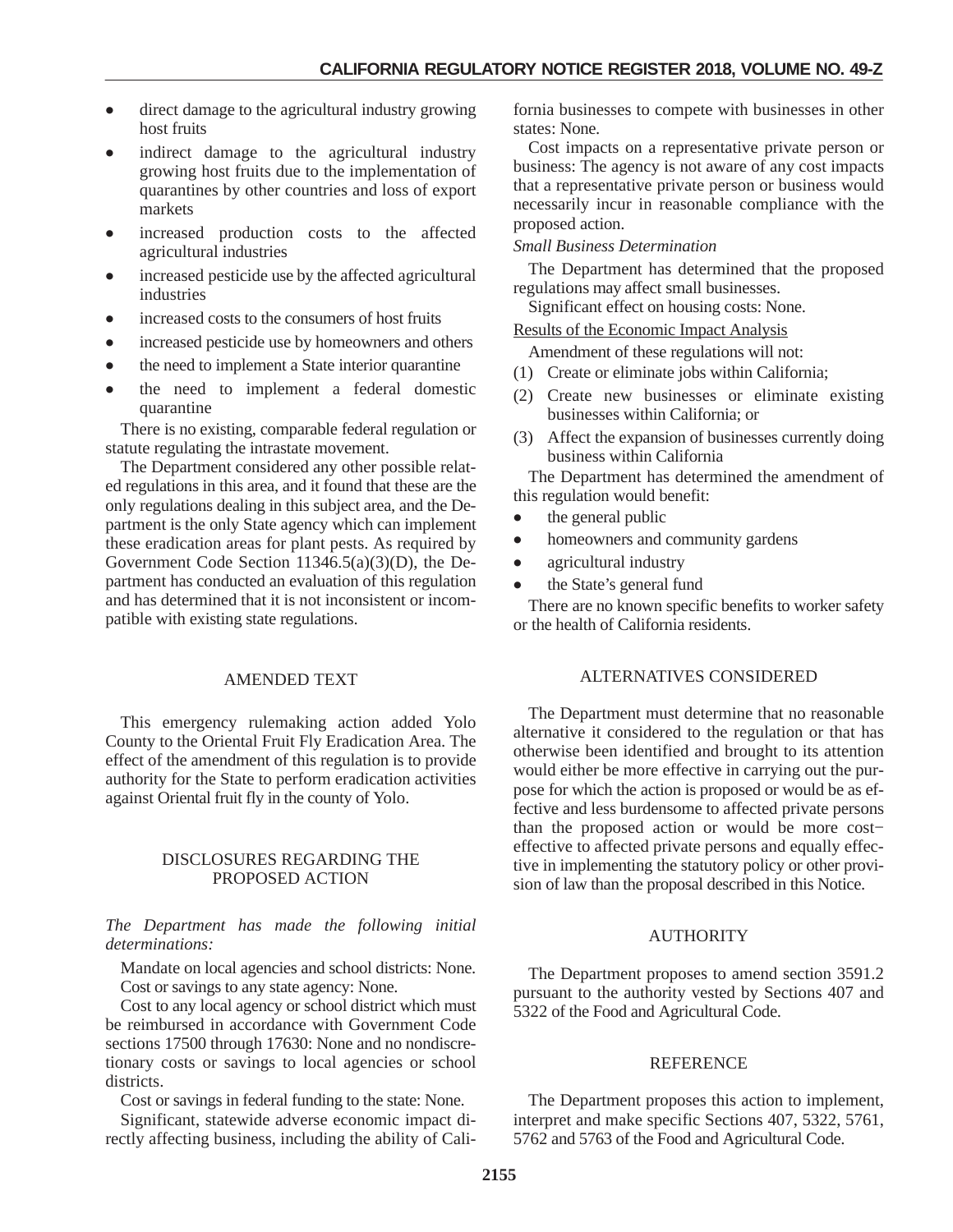#### **CONTACT**

<span id="page-5-0"></span>The agency officer to whom written comments and inquiries about the initial statement of reasons, proposed actions, location of the rulemaking files, and request for a public hearing may be directed is: Dean Kelch, Department of Food and Agriculture, Plant Health and Pest Prevention Services, 1220 N Street, Room 210, Sacramento, California 95814, (916) 403−6650, FAX (916) 651−2900, E−mail: Dean. Kelch@cdfa.ca.gov. In his absence, you may contact Laura Petro at (916) 654−1017. Questions regarding the substance of the proposed regulation should be directed to Dean Kelch.

#### INTERNET ACCESS

The Department has posted the information regarding this proposed regulatory action on its Internet website (www.cdfa.ca.gov/plant/Regulations.html).

#### AVAILABILITY OF STATEMENT OF REASONS AND TEXT OF PROPOSED REGULATIONS

The Department of Food and Agriculture has prepared an initial statement of reasons for the proposed actions, has available all the information upon which its proposal is based, and has available the express terms of the proposed action. A copy of the initial statement of reasons and the proposed regulations in underline and strikeout form may be obtained upon request. The location of the information on which the proposal is based may also be obtained upon request. In addition, when completed, the final statement of reasons will be available upon request. Requests should be directed to the contact named herein.

If the regulations adopted by the Department differ from, but are sufficiently related to the action proposed, they will be available to the public for at least 15 days prior to the date of adoption.

Any interested person may obtain a copy of said regulations prior to the date of adoption by contacting the agency officer (contact) named herein.

## **TITLE 5. COMMISSION ON TEACHER CREDENTIALING**

#### **Division VIII of Title 5 of the California Code of Regulations**

#### **Proposed Amendments to Title 5 of the California Code of Regulations Pertaining to Cost Recovery Fees for Extraordinary Accreditation Activities**

The Commission on Teacher Credentialing (Commission) proposes to take the regulatory action described below after considering all comments, objections, and recommendations regarding the proposed action.

#### PUBLIC HEARING

A public hearing on the proposed action will be held:

**February 8, 2019 8:30 a.m. Commission on Teacher Credentialing 1900 Capitol Avenue Sacramento, California 95811**

#### WRITTEN COMMENT PERIOD

Any interested person, or his or her authorized representative, may submit written comments by fax, through the mail, or by email relevant to the proposed action. The written comment period closes at 5:00 p.m. January 21, 2019. Comments must be received by that time or may be submitted at the public hearing. You may fax your response to (916) 327−3165; write to the Commission on Teacher Credentialing, attn. Kathryn Polster, 1900 Capitol Avenue, Sacramento, California 95811; or submit an email to kpolster@ctc.ca.gov, or Michelle Bernardo at mbernardo@ctc.ca.gov.

Any written comments received by the closing of the public comment period will be reproduced by the Commission's staff for each member of the Commission as a courtesy to the person submitting the comments and will be included in the written agenda prepared for and presented to the full Commission at the hearing.

#### AUTHORITY AND REFERENCE

Education Code (EC) section 44225 authorizes the Commission to adopt the proposed regulation amend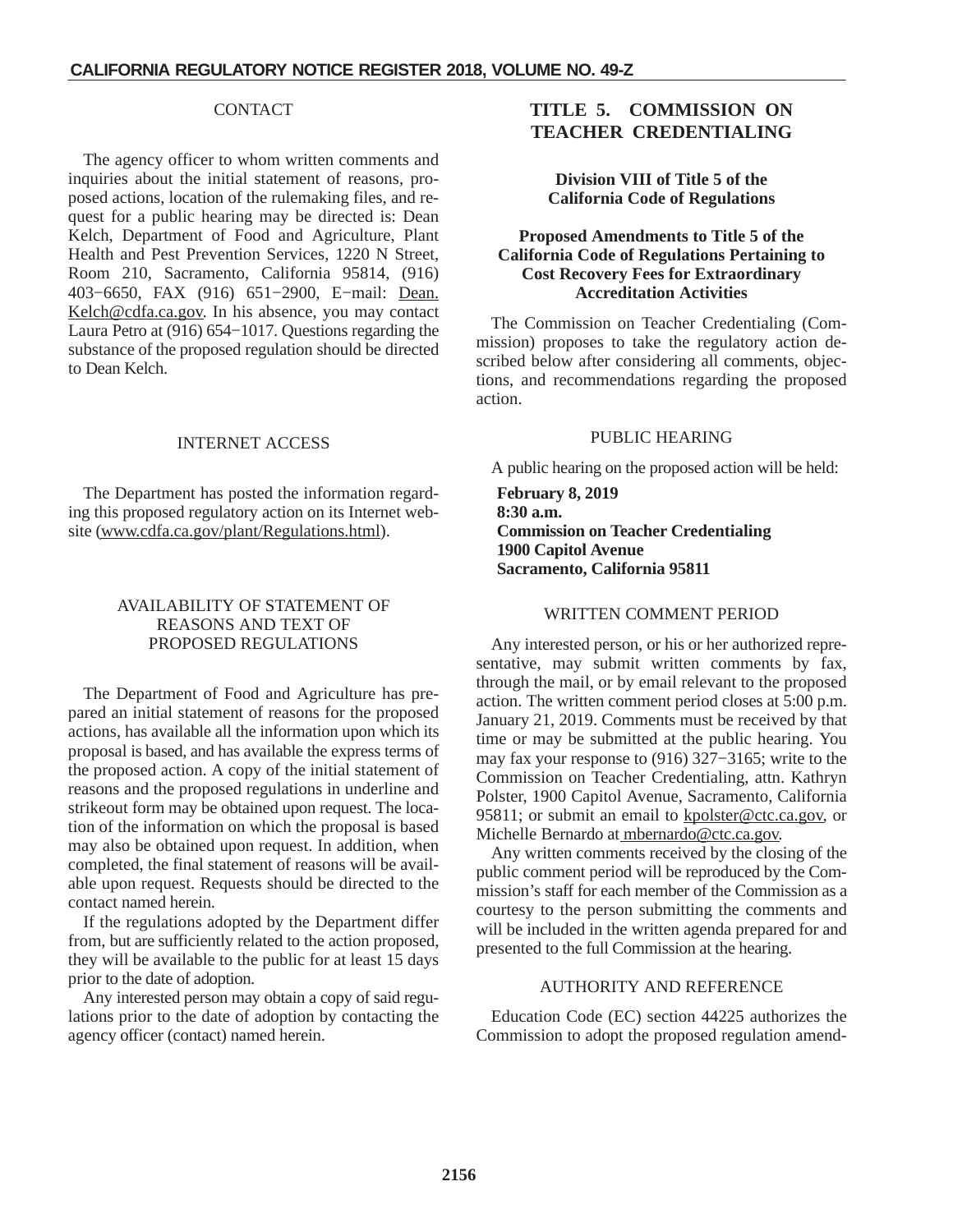ments. The proposed regulations implement, interpret, and make specific EC section 44374.5 pertaining to fees related to extraordinary accreditation activities.

## INFORMATIVE DIGEST/POLICY STATEMENT OVERVIEW

## Summary of Existing Laws and Regulations

This rulemaking action proposes amendments to sections 80691 and 80692 of Title 5 of the California Code of Regulations (CCR) related to cost recovery fees for extraordinary accreditation activities. The purpose of the fee schedule is to recover the costs of extraordinary staff time and work that is created as a result of a current or prospective educator preparation program requiring consultation or additional specialized attention outside of regularly scheduled accreditation activities. As a result of the addition of EC section 44374.5, which authorized the Commission to develop and implement a cost recovery plan for extraordinary accreditation activities, the initial cost recovery fee regulations went into effect October 30, 2013 after Commission approval on September 27, 2013.

The Budget Act of 2015 (Assembly Bill 93, Chap. 10, Stats. 2015) provided a one−time General Fund appropriation of \$3.467 million for the Streamline and Strengthen the Accreditation Process (SSAP), which included funds to support a comprehensive review and revision of educator preparation including the development and implementation of significant improvements to streamline and strengthen the Commission's accreditation system. Significant changes to the accreditation system's processes and terminology have resulted in the need to amend sections 80691 and 80692 of Title 5 of the CCR related to cost recovery fees for extraordinary accreditation activities so that the regulations are up to date and aligned with the Commission's processes and the governing statutes.

At the December 2016 Commission meeting staff proposed amendments to the fee schedule and the Commission directed staff to begin the regular rulemaking process. A Coded Correspondence and a notice of proposed amendments were published on the Commission webpage on April 14, 2017. Additionally, the Office of Administrative Law (OAL) published the notice on their website. The proposed amendments included two fee changes and general clean−up to align terms with the Commission's restructured accreditation system.

As part of the regulatory process, staff engaged in several discussions with OAL and responded to their questions about the proposed regulations. During these discussions it became apparent to Commission staff that the regulatory process for the proposed cost recovery regulations was extraordinarily complicated. This

was due in part to the extensive changes implemented in processes and procedures that stem from the strengthening and streamlining accreditation project. In addition, the current regulations incorporated by reference specific Accreditation Handbook chapters requiring interested parties to have to consult both sources. After discussions with OAL and upon reflection, staff realized the need to identify a new approach that would be more transparent and less burdensome to readers.

Additionally, in summer 2017, while the staff was preparing the regulations package for submission to OAL, the Council for the Accreditation of Educator Preparation (CAEP) changed their fee structure, which resulted in an additional \$2,500 fee for the Commission for each joint review conducted with educator preparation programs in California. National accreditation is voluntary in California. The activity is in addition to the regularly scheduled activities and is defined as an extraordinary fee. In response, at the September 2017 Commission meeting, the Commission took action to include a new \$2,500 fee for joint CAEP site visits and directed staff to include this fee in this regulations packet.

As a result of these factors, the 2017 rulemaking packet was withdrawn. After withdrawing the previously amended Cost Recovery Fees for Extraordinary Accreditation Activities regulations from review by the OAL, Commission staff attended additional training with OAL staff and received clarification on the best methods for updating regulations in light of the significant overhaul to the accreditation system.

The amendments in this proposal have been updated and rewritten for clarity and to reflect the changes to the accreditation system, including a fee for joint accreditation visits with other accrediting entities.

## Objectives and Anticipated Benefits of the Proposed Regulations

The objective of the proposal is to amend the regulations that permit the Commission to continue to recover costs incurred for extraordinary accreditation activities, while bringing the regulations up to date and in alignment with the new accreditation process and improving the clarity of the regulatory language.

The Commission anticipates that the proposed amendments will benefit students attending public schools in the State of California by providing resources to perform the Commission's statutorily mandated accreditation duties, thereby ensuring high quality educator preparation for the instruction of California K−12 public school students. Amendments will also provide a way for prospective institutions to pay their IIA fees as they move along, paying for services rendered rather than having to pay all IIA fees at the start of the approval process with the possibility of not completing the process successfully. Finally, interested par-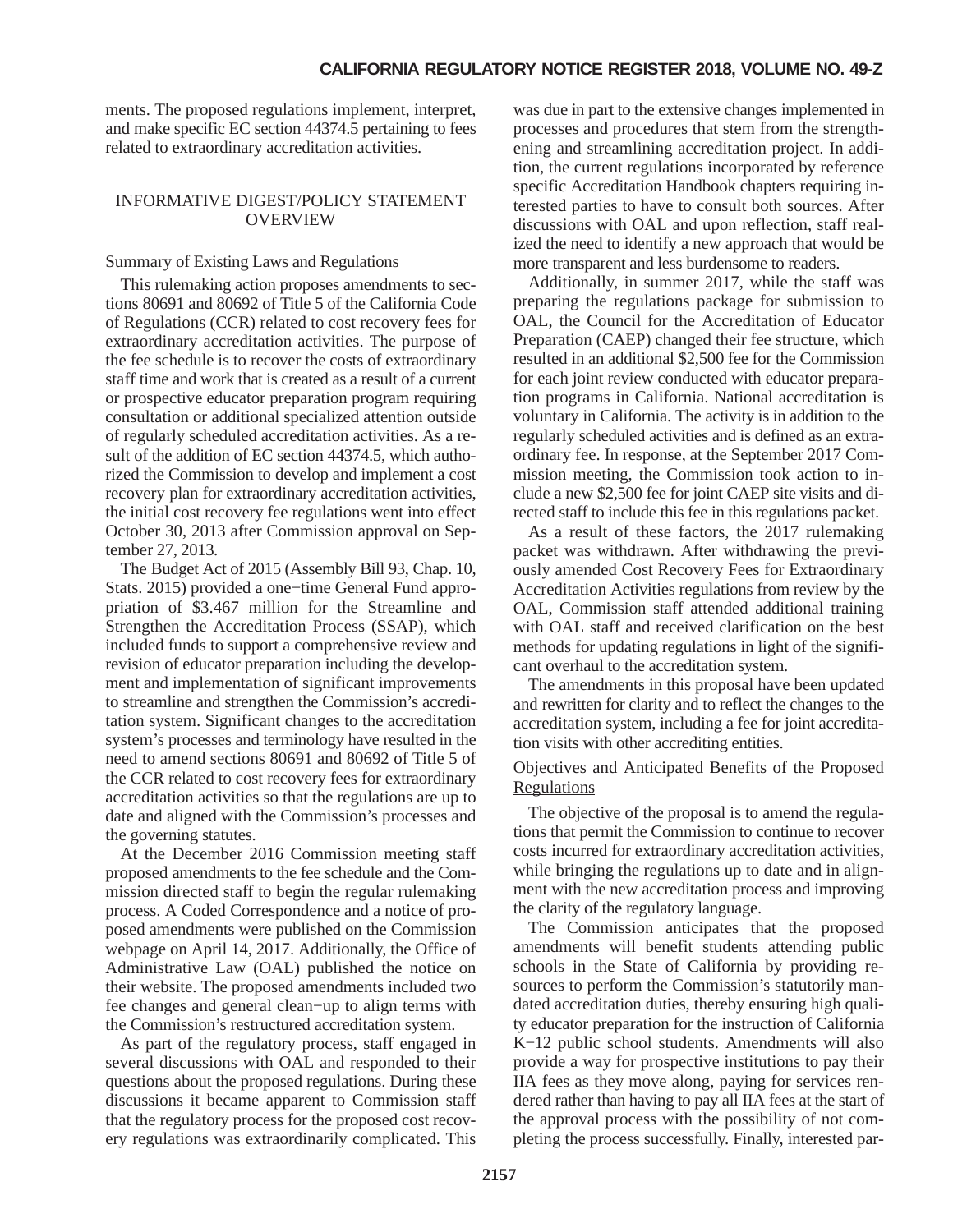ties will benefit by having a clearer set of regulations to refer to which aligns the terminology and process of the updated Accreditation System and no longer requires referencing secondary sources (articles incorporated by reference).

The proposed regulations will promote fairness and prevent discrimination by specifying that the cost recovery fees apply to all institutions offering or proposing to offer Commission−approved programs, regardless of agency type. The proposed regulations will also increase openness and transparency by clarifying the cost recovery fees associated with IIA, new program review and accreditation activities in excess of the regularly scheduled data reports, document reviews, and accreditation site visits.

The Commission does not anticipate that the proposed regulations will result in the protection of public health and safety, worker safety, or the environment, the prevention of social inequity or an increase in openness and transparency in business.

#### Overview of proposed amendments:

The proposed regulations have been updated and rewritten for clarity and to align terminology and fee structure with the new changes to the accreditation system, including a fee for joint accreditation visits with other accrediting entities, removal of the in−kind process, removing obsolete fees, and general language cleanup.

## *Articles Incorporated By Reference*

Currently, regulations have several chapters of the Commission's Accreditation Handbook incorporated by reference and interested parties have to consult both the regulations and the incorporated handbook chapters. The updates to the Accreditation System have necessitated updates to the Accreditation Handbook. In order to align terminology between the new system and proposed regulations, all of the articles incorporated by reference in the current regulations have been removed. The Commission believes this approach is more transparent and less burdensome on the readers. Rather than amending the current cost recovery sections with articles incorporated by reference, the Commission is proposing to amend the current accreditation fee regulations by providing greater detail and terminology alignment in the definitions section of the text and removing the articles incorporated by reference.

## *Definitions Amendments*

The definitions section of the regulations has been updated to reflect the new accreditation system and eliminate language that no longer applies to the current system, as well as to clearly define the various types of accreditation team site visits and types of documentation that must be submitted throughout the accreditation cycle.

## *Fee Structure Amendments for Initial Program Review (IPR)*

Amendments to the regulations are being proposed due to the changes in the accreditation system and efforts to update and revise program standards. Currently, the cost recovery fee structure is based on the number of standards required for the submission of a new program. Since program standards have been streamlined and strengthened, the number of standards in a program is no longer indicative of the complexity of elements within the program standards or the efforts needed to review the program. Proposed amendments include categorizing standards based on the type of authorization that results from them (preliminary credential, clear credential, or added authorization), which provides the flexibility needed to continually improve standards without having to amend the fee structure or regulations.

#### *Fee Structure Amendments for Initial Institutional Approval (IIA)*

The previous flat fee of \$2,000 for IIA covered the review of preconditions and Common Standards as well as time consulting with prospective institutions and reviewing their documentation. In the previous IIA process, there was a single Commission decision point. However, the current IIA process is now much more rigorous and includes multiple stages for which documentation is submitted for review and action by the Commission. This new, more rigorous review format requires a significant amount of additional staff time. Specifying the fees for specific IIA activities not only recovers the cost of staff time and reviewer's travel for these extraordinary accreditation activities, but it is more reflective of the various stages of the new system. Instead of a flat \$2,000 fee, the new fee structure more appropriately reflects the work involved in providing assistance to institutions before, during and after Accreditation 101, reviewing and approving the eligibility requirements, the Initial Program Review process. Finally, the proposed regulations allow for a \$1,000 per site visit team member for initial focused site visits for provisionally approved institutions. The Commission has historically charged \$1,000 per site visit team member for focused site visits, however the regulations did not explicitly explain the difference between an accreditation focused site visit for an institution already approved by the Commission and an initial focused site visit for a provisionally approved institution.

## *Fee Structure Amendments for Joint Site Visits*

At the September 2017 Commission meeting the Commission approved adding a new fee for joint site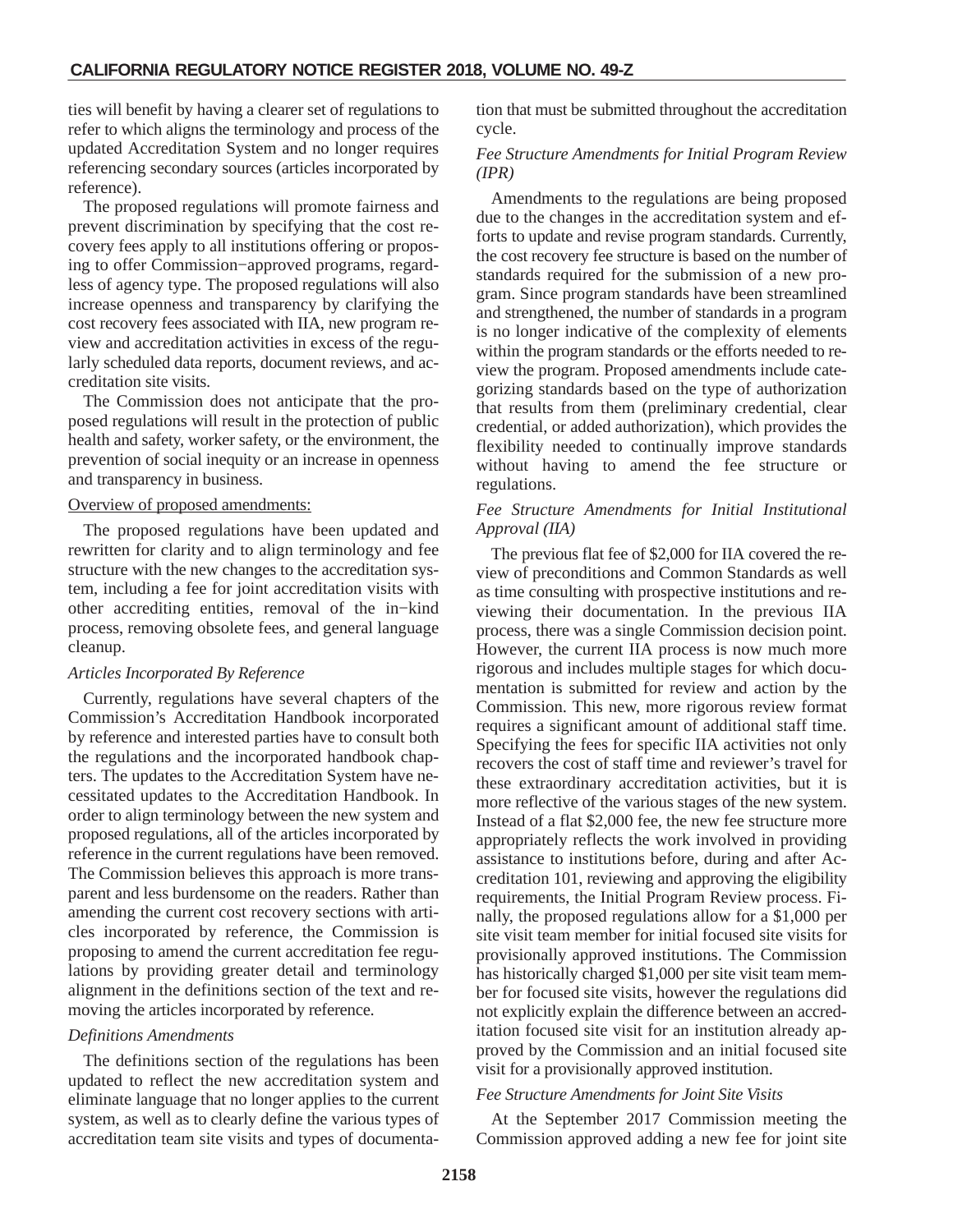visits with CAEP as a result of changes that CAEP made to their annual dues formula. CAEP's restructuring of their fees requires the Commission to pay dues that have increased \$2,500 per institution requesting a joint visit. Since joint visits are not a requirement of the accreditation system for the state of California, the Commission approved adding the \$2,500 dues to the cost recovery regulations for institutions choosing to have a joint visit.

## *Deleted Fees*

The program assessment process has been replaced by program review and streamlined to have only one review session. For this reason, fees associated with more than three reviews are no longer necessary and are proposed to be deleted from the fee structure.

When the fee structure was initially created, an in− kind payment process was allowed as a way to ease the financial burden of IPR. Approved institutions seeking a new program approval could pay in−kind by sending two Board of Institutional Review (BIR) trained members to the Commission to review two documents each. The in−kind payment option has not been utilized by very many institutions and staff is proposing eliminating the in−kind payment structure entirely.

## Determination of Inconsistency/Incompatibility with Existing State Regulations

The Commission has determined that the proposed regulation amendments are not inconsistent or incompatible with existing regulations. There are no other 5 CCR sections that specify cost recovery fees for extraordinary accreditation activities associated with Commission−approved programs.

#### DISCLOSURES REGARDING THE PROPOSED ACTIONS

The Commission has made the following initial determinations:

*Local Mandate:* These proposed regulations will not impose a mandate on local agencies or school districts that must be reimbursed in accordance with Part 7 (commencing with section 17500) of the Government Code.

## *Fiscal Impact:*

*Costs to any local agency or school districts requiring reimbursement pursuant to Government Code section 17500 et seq.*

School districts, county offices of education and charter schools that are not currently approved to offer educator preparation programs (i.e. that elect to offer a program(s)) will be required to submit fees to cover the cost of IIA and Initial Program Review (IPR). Currently approved institutions pursuing additional Commis-

sion−approved programs will also be subject to IPR fees. Institutions may avoid all Cost Recovery Fees for Extraordinary Accreditation Activities (IPR, review of late submissions, etc.) provided new programs are not proposed and accreditation activity requirements are followed in a timely manner.

Cost or savings to any state agency

None.

Other non−discretionary costs or savings imposed upon local agencies

None.

Cost or savings in federal funding to the state

None.

*Significant effect on housing costs*

None.

*Significant statewide adverse economic impact directly affecting businesses including the ability of California businesses to compete with businesses in other states*

The proposal will not have an impact.

## *Statement of the Results of the Economic Impact Assessment:*

The Commission concludes that it is:

- 1) Unlikely that the proposal will create any jobs within the State of California, as there are already 146 institutions operating teacher preparation programs within the state. As new programs and institutions are approved new jobs may be created, however the Commission is unable to determine whether or not jobs will be created and believes that the number of jobs created would be minimal.
- 2) Unlikely that the proposal will eliminate any jobs within the State of California as there is currently a teacher shortage and teacher preparation programs are busy preparing teachers to help with the shortage. Approved programs can avoid cost recovery fees entirely and the fees for new programs and institutions is not large enough to impact the number of jobs an institution has available.
- 3) Unlikely that the proposal will create any new businesses within the State of California as the regulations apply to currently approved institutions or to institutions seeking approval which must already have regional accreditation and are only expanding their business into teacher preparation.
- 4) Unlikely that the proposal will eliminate any existing businesses within the State of California as there is currently a teacher shortage and teacher preparation programs are busy preparing teachers to help with the shortage. Approved programs can avoid cost recovery fees entirely and the fees for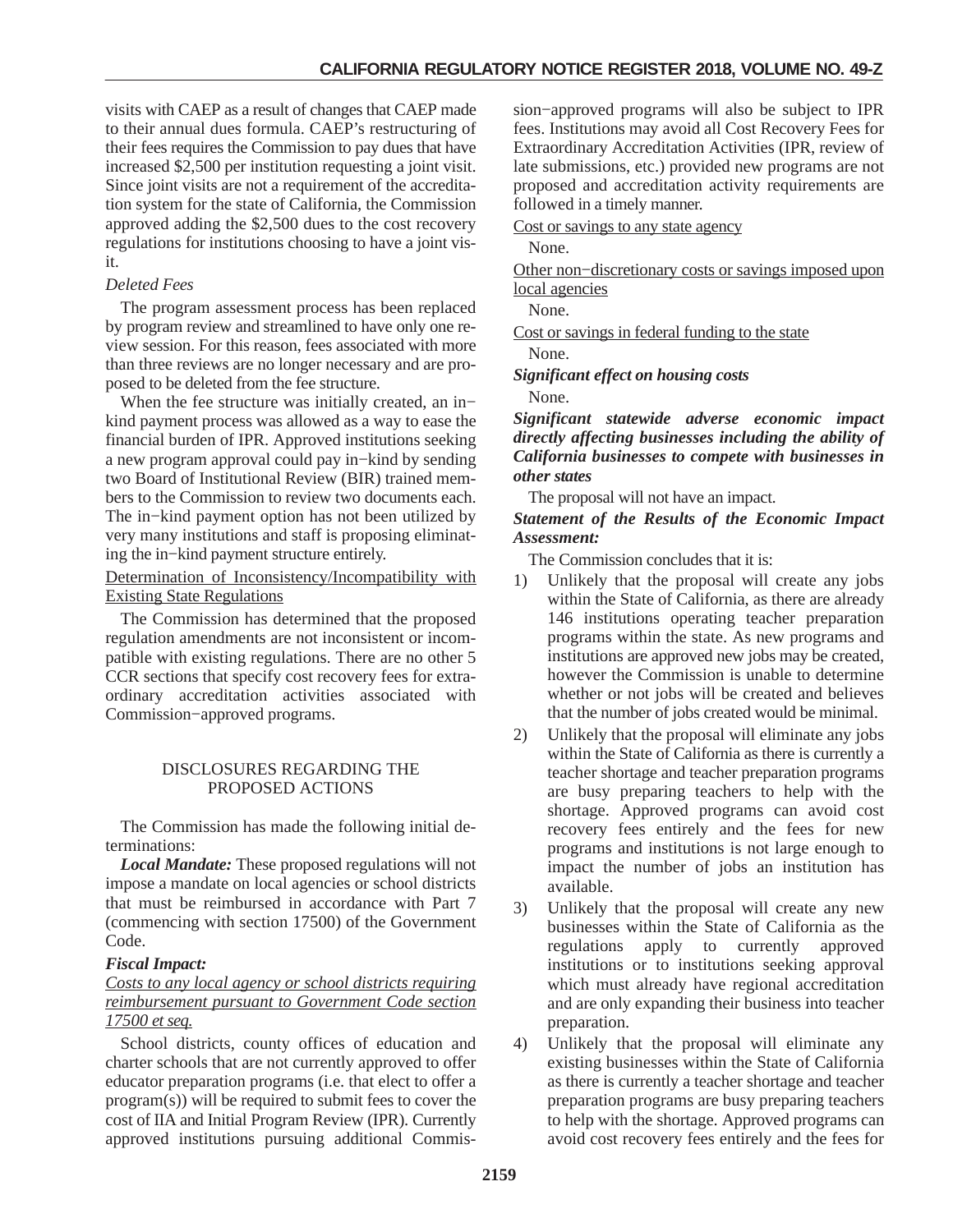new programs and institutions is not large enough to impact the ability of an institution to remain open.

- 5) Possible the proposal would cause the expansion of businesses currently doing business within the State of California. The current and proposed amendments to regulations apply to currently approved institutions or to institutions seeking approval which must already have regional accreditation and are only expanding their business into teacher preparation in California. The Commission is unable to determine whether or not any significant number of businesses would expand into California.
- 6) The Commission anticipates that the proposed amendments will benefit the health and welfare of California residents, as summarized in the Objectives and Anticipated Benefits of the proposed regulations above, by providing resources to perform the Commission's statutorily mandated accreditation duties, thereby ensuring high quality educator preparation for the instruction of California K−12 public school students. The proposed regulations will promote fairness and prevent discrimination by specifying that the cost recovery fees apply to all institutions offering or proposing to offer Commission−approved programs, regardless of agency type. The proposed regulations will also increase openness and transparency by clarifying the cost recovery fees associated with IIA, new program review and accreditation activities in excess of the regularly scheduled data reports, document reviews, and accreditation site visits. The Commission does not anticipate that the proposed regulations will result in the protection of worker safety, or the environment, the prevention of social inequity or an increase in openness and transparency in business.

## *Cost impacts on a representative private person or business*

Cost impacts to a representative business would be minimal. Non−Commission approved private/independent education entities that elect to offer a program(s) will be required to submit fees to cover the cost of IIA and IPR. Currently approved institutions pursuing additional Commission−approved programs will also be subject to IPR fees. Institutions may avoid all Cost Recovery Fees for Extraordinary Accreditation Activities (IPR, review of late submissions etc.) provided new programs are not proposed and accreditation activity requirements are followed in a timely manner. The Commission is not aware of any cost impacts that a representative private person would necessarily incur in reasonable compliance with the proposed action.

## *Business Report*

The proposal does not require a report to be made by any businesses.

## *Effect on Small Business*

The proposed regulations will not have a significant adverse economic impact upon small business. The proposed regulations apply only to institutions electing to offer Commission−approved and accredited educator programs or existing Commission−approved educational entities that have not met the requirements of the Accreditation System.

## *Considerations of Alternatives*

The Commission must determine that no reasonable alternative it considered or that has otherwise been identified and brought to its attention would be more effective in carrying out the purpose for which the action is proposed, would be as effective and less burdensome to affected private persons than the proposed action, or would be more cost−effective to affected private persons and equally effective in implementing the statutory policy or other provision of law. The Commission invites interested persons to present statements or arguments with respect to alternatives to the proposed regulations during the written comment period or at the public hearing.

## CONTACT PERSON/FURTHER INFORMATION

General or substantive inquiries concerning the proposed action may be directed to Kathryn Polster by telephone at (916) 445−0229, by mail at Commission on Teacher Credentialing, 1900 Capitol Avenue, Sacramento, CA 95811, or by email to Kathryn Polster (kpolster@ctc.ca.gov) or Michelle Bernardo (mbernardo@ctc.ca.gov). General question inquiries may also be directed to the addresses mentioned above. Upon request, a copy of the express terms of the proposed action and a copy of the Initial Statement of Reasons will be made available. This information is also available on the Commission's website at http://www.ctc.ca.gov/ notices/rulemaking.html. In addition, all the information on which this proposal is based is available for inspection and copying.

#### AVAILABILITY OF STATEMENT OF REASONS AND TEXT OF PROPOSED REGULATIONS

The entire rulemaking file is available for inspection and copying throughout the rulemaking process at the Commission office at the above address. As of the date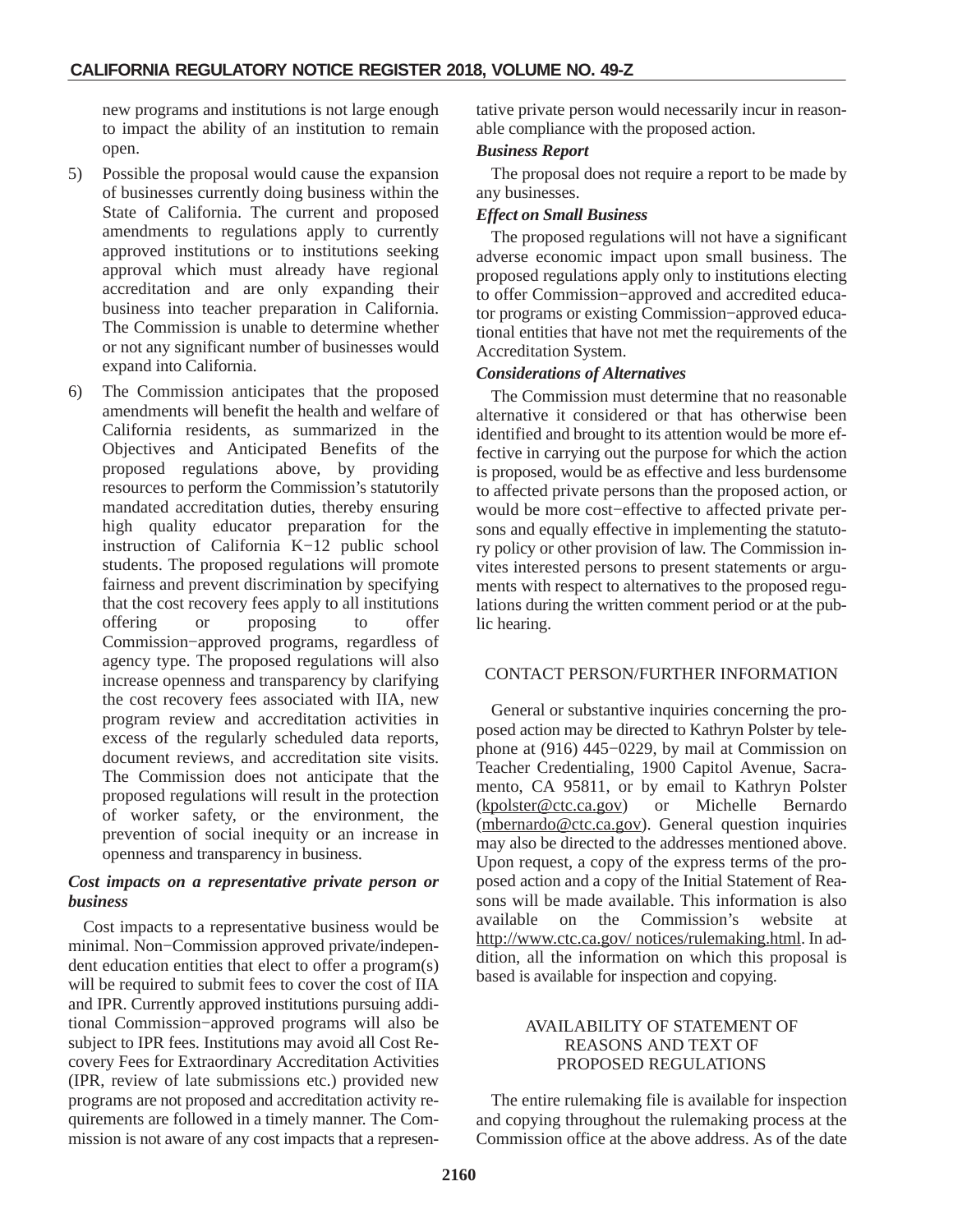<span id="page-10-0"></span>this notice is published in the Notice of Register, the rulemaking file consists of the Notice of Proposed Rulemaking, the proposed text of regulations, the Initial Statement of Reasons, and an economic impact assessment/analysis contained in the Initial Statement of Reasons. Copies may be obtained by contacting Kathryn Polster or Michelle Bernardo at the address or telephone number provided above.

## MODIFICATION OF PROPOSED ACTION

If the Commission proposes to modify the actions hereby proposed, the modifications (other than non− substantial or solely grammatical modifications) will be made available for public comment for at least 15 days before they are adopted.

#### AVAILABILITY OF FINAL STATEMENT OF REASONS

The Final Statement of Reasons is submitted to the Office of Administrative Law as part of the final rulemaking package, following the conclusion of the public hearing. Upon its completion, copies of the Final Statement of Reasons may be obtained by contacting Kathryn Polster at (916) 445−0229.

#### AVAILABILITY OF DOCUMENTS ON THE INTERNET

Copies of the Notice of Proposed Rulemaking, the Initial Statement of Reasons, and the text of the regulations can be accessed through the Commission's website at http://www.ctc.ca.gov/notices/rulemaking.html.

## **TITLE 8. DEPARTMENT OF INDUSTRIAL RELATIONS**

## **OFFICE OF SELF−INSURANCE PLANS**

**Workers' Compensation — Self−Insurance Plans**

## **(Title 8, California Code of Regulations, Sections 15203.2, 15203.11, 15251, and 15430)**

**NOTICE IS HEREBY GIVEN** that the Acting Director ("Director") of the Department of Industrial Relations ("Department") proposes to add a new section 15203.11 and to amend sections 15203.2 and 15251 of Title 8 of the California Code of Regulations, for pur-

poses of implementing recent amendments to Labor Code Section 3702.2(a). Those amendments require the Director to obtain detailed information needed to evaluate the administrative costs, expenditures, solvency, and performance of public self−insured employer workers' compensation programs. The Director also proposes to make nonsubstantive changes to section 15430 to bring that section into conformity with other recent statutory and regulatory amendments.

## PUBLIC HEARING

The Department will hold a public hearing at **10:00 a.m.** on **January 23, 2019**, at **1515 Clay Street, Conference Room 11 (2nd Floor), Oakland, California 94612**. The hearing room is wheelchair accessible. At the hearing, any person may present statements or arguments orally or in writing relevant to the proposed action described in the Informative Digest. The Department requests, but does not require, that persons who make oral comments at the hearing also submit a written copy of their testimony at the hearing.

#### WRITTEN COMMENT PERIOD

Any interested person, or his or her authorized representative, may submit written comments relevant to the proposed regulatory action to the Department. The written comment period closes at 5:00 p.m. on **January 23, 2019**. The Department will only consider comments received at the Office of Self Insurance Plans ("OSIP") by that time. Submit comments to:

Lyn Asio Booz, Chief Office of Self Insurance Plans 11050 Olson Drive, Suite 230 Rancho Cordova, CA 95670

Comments may also be submitted prior to the close of the written comment period by e−mail to OSIPRulemaking@dir.ca.gov or by fax, to the attention of Lyn Asio Booz, at (916) 464−7007.

## AGENCY CONTACTS

Inquiries concerning the proposals may be directed to:

Primary Contact: Lyn Asio Booz, Chief Office of Self−Insurance Plans Department of Industrial Relations (916) 464−7000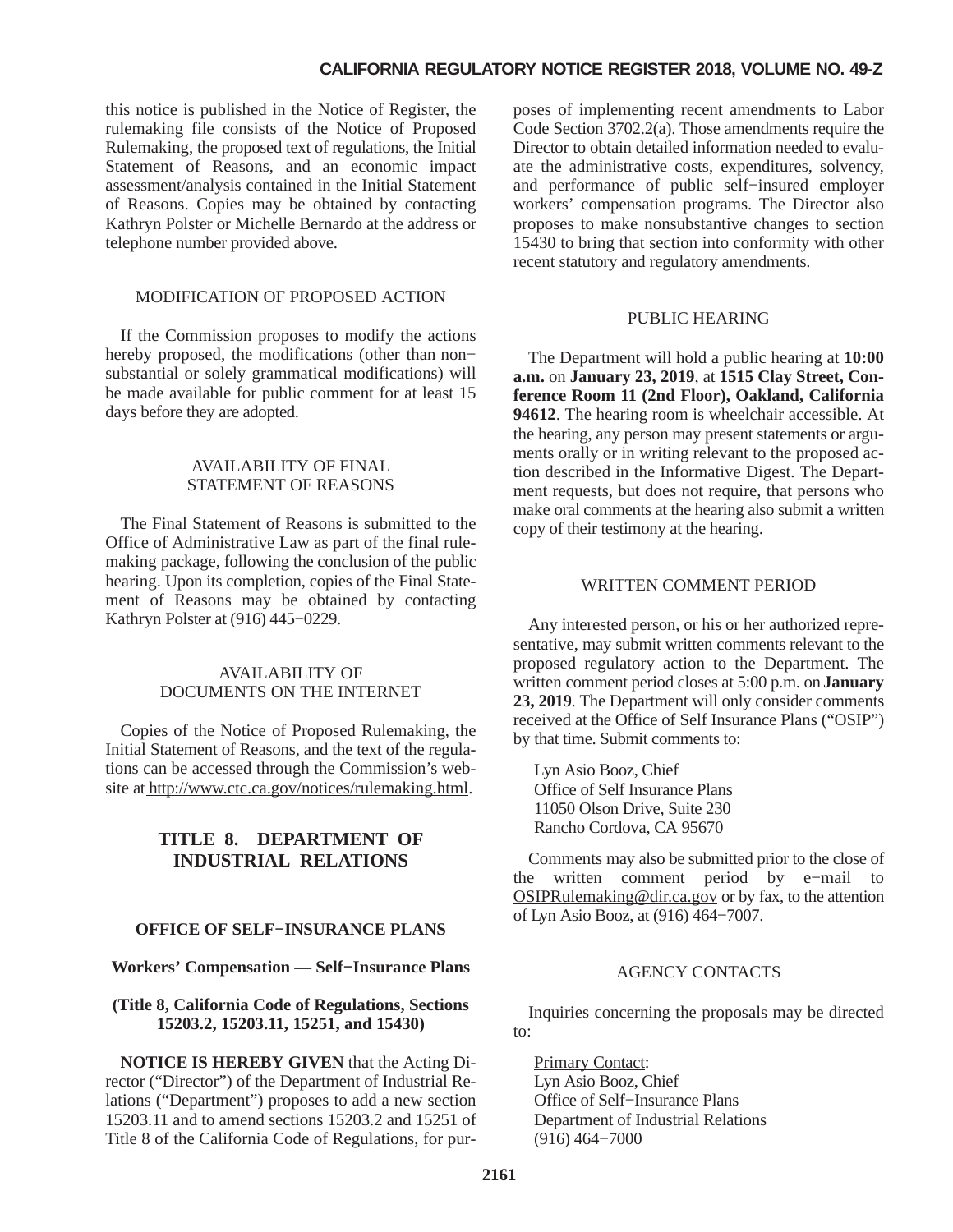Back−up Contact: John Cumming, Special Counsel Office of the Director Department of Industrial Relations (415) 486−2038

Inquiries about the rulemaking, including nonsubstantive inquiries, may also be directed to the following email address: OSIPRulemaking@dir.ca.gov.

## AUTHORITY AND REFERENCE

Labor Code Sections 55 and 3702.10 authorize the Director to adopt, amend, and repeal regulations reasonably necessary to implement and make specific the provisions of Chapter 2 of Division 1 of the California Labor Code and to carry out the purposes of Article 1 (commencing with Section 3700) of Chapter 4 of Division 4 of the California Labor Code. The proposed regulations implement, interpret and make specific the provisions of subdivision (a) of Section 3702.2 of the Labor Code, as amended by Section 18 of Statutes of 2012, Chapter 363 (SB 863).

## INFORMATIVE DIGEST AND POLICY STATEMENT OVERVIEW

Labor Code section 3700 requires every employer in California other than the State to secure the payment of workers' compensation for injured workers by either (1) being insured against liability to pay compensation by one or more insurers duly authorized to write workers' compensation insurance in this state, or (2) by securing from the Director a certificate of consent to self− insure. A certificate of consent to self−insure may be secured either as an individual employer or as one employer in a group of employers, and is contingent upon furnishing proof satisfactory to the Director of the employer's ability to self−insure and pay any compensation that may become due to its employees. Subdivision (c) of Section 3700 expressly extends the opportunity to self-insure to "any county, city, city and county, municipal corporation, public district, public agency, or any political subdivision of the state, including each member of a pooling arrangement under a joint exercise of powers agreement[.]"

Labor Code Sections 3700.1 through 3705 establish criteria for securing, maintaining, and revoking certificates to self−insure, as well as requirements for administrative oversight by the Director. The Self−Insurance Plan regulations at sections 15201 through 15499.5 of Title 8, set forth these criteria, requirements, and related procedures in detail, and delegate much of the Director's authority to manage self−insurance programs to the Department's Office of Self−Insurance Plans ("OSIP"), headed by a Chief.

The statutes and regulations treat private self−insured employers and public self−insured employers differently in certain respects. The most significant distinction is that private self−insured are required to post collateral to secure their potential liability for administering and paying workers' compensation claims, while public self–insured employers are not subject to this requirement. In addition, the Self−Insurers' Security Fund (SISF), established pursuant to Labor Code Sections 3740−3747, is available to assume the liabilities of private self−insured employers who default on their workers' compensation obligations or become insolvent.

However, neither the SISF nor any other entity is responsible for the workers' compensation claim obligations of a public self−insured employer who becomes insolvent.

Labor Code Section 3702.2(a) requires all self− insured employers to "file a self−insurer's annual report in a form prescribed by the [D]irector." Historically, the information in these reports has been used, among other things, to help determine the amount of security (*i.e.* collateral) that should be posted by private self−insured employers, and to prepare aggregate summaries of all self−insured employer liabilities, including separate summaries for public and private self−insured employers. SB 863, a landmark workers' compensation reform measure adopted by the Legislature in 2012, added the following language to Labor Code Section 3702.2(a).

"Public self−insured employers shall provide detailed information as the director determines necessary to evaluate the costs of administration, workers' compensation benefit expenditures, and solvency and performance of the public self−insured employer workers' compensation programs, on a schedule established by the director. The director may grant deferrals to public self−insured employers that are not yet capable of accurately reporting the information required, giving priority to bringing larger programs into compliance with the more detailed reporting."

SB 863 also required the Department's Commission on Health and Safety and Workers' Compensation to examine the public self−insured program in 2013 and publish a report and recommendations addressing the costs, solvency and performance of public self−insured workers' compensation programs, and provisions in the event of insolvencies. (§ 19 of SB 863, adopting Labor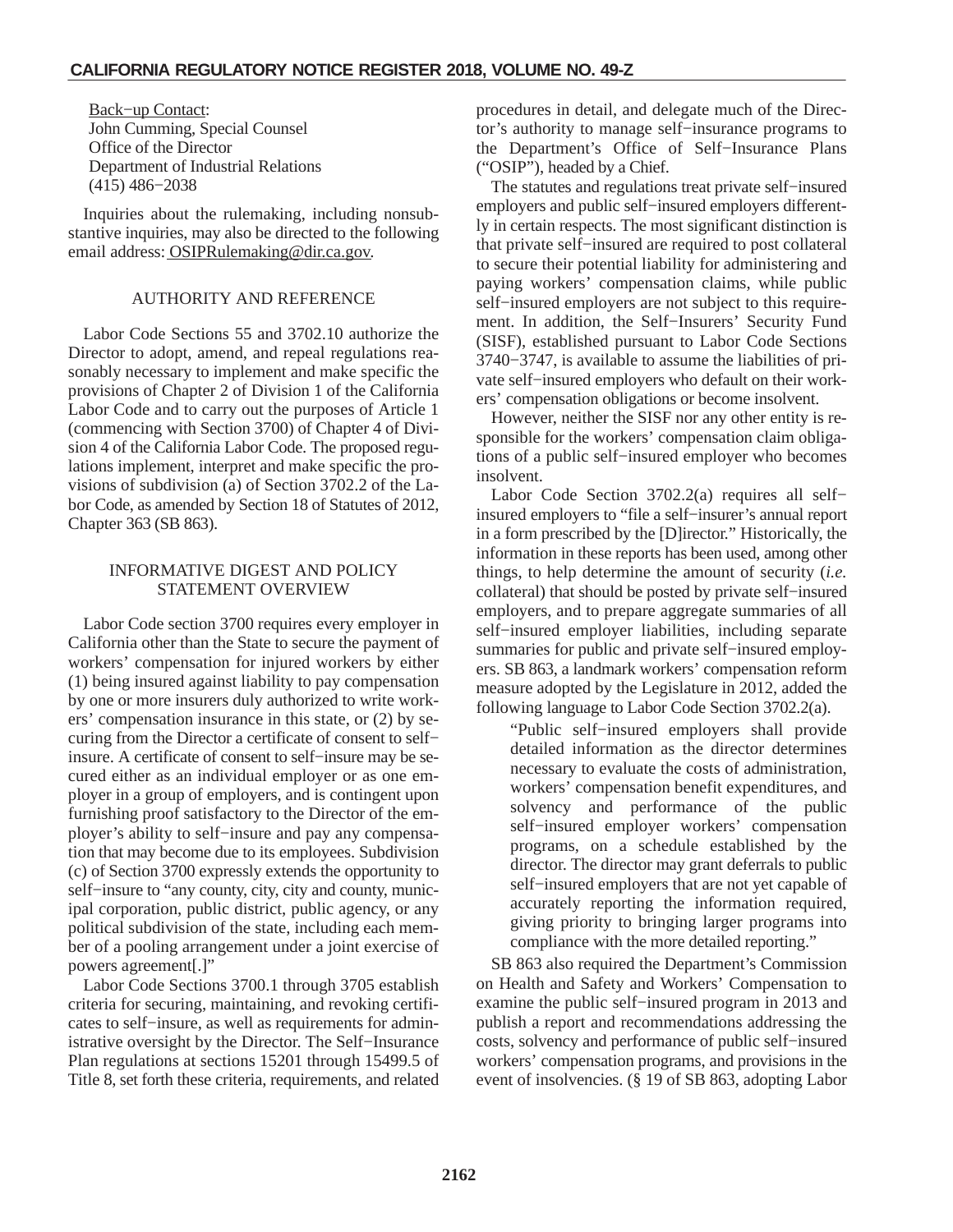Code Section 3702.4, with an automatic repealer effective January 1, 2015.)<sup>1</sup> The resulting report, *Examination of the California Public Sector Self−Insured Workers' Compensation Program* (Bickmore Group, October 2014) ("Bickmore Report"), posted online at https://www.dir.ca.gov/chswc/Reports/2014/Public\_ Sector Self Insured WC.pdf, included findings and recommendations used in the development of these proposals. A subsequent report, *Proposed Workers' Compensation Data Elements for Submission by California Self−Insured Public Entities and Self−Insurance Joint Powers Authorities* (Bickmore Group, June 2016) ("Bickmore Data Element Report"), posted at https://www.dir.ca.gov/osip/pubandforms.htm, followed by public forums and a pilot study (noted below under "Public Discussion of Proposals") provided more specific input on the reporting requirements addressed in these proposals and their cost impacts.

## **Proposed Amendments to OSIP regulations:**

In order to implement the 2012 amendment to Labor Code Section 3702.2(a), the Director proposes to amend section 15203.2, add a new section 15203.11, and amend section 15251 of Title 8 in the following respects. The Director also is proposing nonsubstantive changes to section 15430 as set forth below.

Section 15203.2: This section, entitled "Continuing" Financial Capacity for Individual Private Self− Insurers," will be amended by deleting subsection (b), pertaining to joint powers authorities ("JPAs"), and incorporating the provisions of that subsection into a new section 15203.11, as outlined below. Existing subsections (c) and (d) will be redesignated as subsections (b) and (c) respectively.

Section 15203.11 [new]: This proposed new section is entitled "Continuing Financial Capacity for Public Self−Insurers." Subsection (a) will require each public self−insurer holding an active or revoked Certificate of Consent to Self−Insure to file an annual report on demographic data and a summary of the financial condition of its workers' compensation program on a new Form P−1 or in a similar format that includes Form P−1's data elements.

Subsection (b) is a revised version of the current language of subsection (b) of section 15203.2. This new subsection will require JPAs holding an active or revoked Certificate of Consent to Self−Insure to file an annual report on a new Form J−1 or in a similar format that includes Form J−1's data elements. This subsection will require JPAs to report demographic data and identi-

fy whether they provide primary or excess workers' compensation coverage for their members, both of which are new requirements for JPAs. It will also carry over the existing requirement for JPAs to submit a current, certified, independently audited financial statement, complete with all notes and schedules, if available.

Subsection (c) specifies that the reports must be submitted through an online portal on the OSIP website by October 1 of each year, and that the reports shall cover the preceding July 1 to June 30 fiscal year.

Subsection (d) specifies that the financial information in these reports must be based on the most recent certified, independently audited financial statement, if available. However, if the most recent report is over three years old or no such report is available, then the information must be based on the entity's most recent financial report by an independent Certified Public Accountant. If that type of report also is unavailable, then the entity will be required to specify the source of information for the report, including the name and contact information for the preparer or custodian of the source document.

The proposed new Form P−1 is divided into four sections: Part A. "General" requests four pieces of identifying information. Part B. "Employer Profile" requests Operating Expenditures, Location and Population, type of Workers' Compensation claims administration, employee demographics, additional breakdowns for educational employers, wages and salaries and benefit information. Part C "Annual Financial Summary Report" requests information about the employer's most recent audited statement, its workers' compensation liabilities, and its estimated future liabilities; and Part D "Balance Sheet and Statement of Revenues and Expenses for Workers' Compensation Program" covers assets, liabilities, fund balances, income, expenses, and other related information, including the employer's net positions at the beginning and end of the reporting period. Finally, the form must be signed and identify by name and title the person who completed the form plus the person attesting to its accuracy.

The proposed new Form J−1 covers the same topics and questions as Form P−1, except that Part B is entitled JPA Profile and includes additional questions regarding Joint Powers Authority members who may be excluded from the financial statement while omitting questions on how workers' compensation activities are budgeted and accounted for.

Section 15251: This section governs self–insurer annual reports. In subsection (c), which sets forth requirements for public self−insurer annual reports, a new paragraph (4) will be added, requiring the inclusion of Aggregate Claims Information in or with these reports. The new subsection specifies that claims information is

<sup>1</sup> SB 863 addressed several aspects of the workers' compensation system, most notably creating Independent Medical Review and Independent Bill Review to greatly curtail litigation costs and delays, while at the same time increasing benefit amounts paid to injured workers.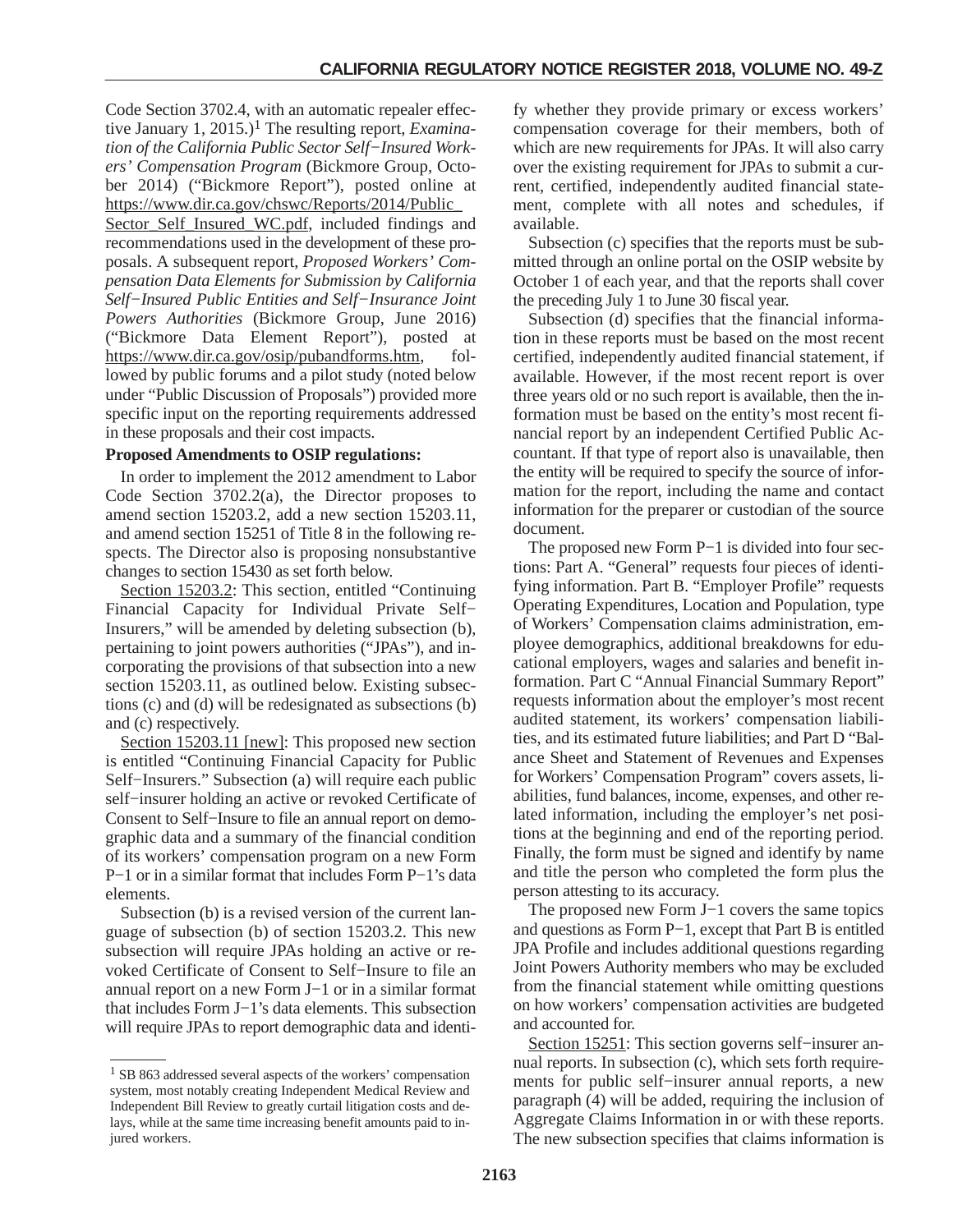to be provided for the current fiscal year, for each of past five fiscal years, and for all older claims. The required information includes the numbers of claims, costs broken down into three categories (disability benefits, medical costs, and legal and loss adjustment expenses paid), plus estimated future liabilities. The new subsection also specifies that the claims information may be submitted electronically or by hard copy that includes the same data elements required by annual report Form  $AR-2$ .

Section 15430: This section authorizes the Director to initiate an investigation or hold a hearing on enumerated types of disputes or appeals. Three nonsubstantive amendments are proposed for this section. In subsection (a), the reference to Labor Code Section 3701.5(g) will be changed to Labor Code Section 3701.5(f), to conform with a 2012 statutory amendment which redesignated former subdivision (g) as subdivision (f). In subsections (b) and (c), the title "Manager" will be changed to "Chief" to conform with the current title of the head of OSIP.

## **Anticipated Benefits:**

These regulatory amendments are designed to carry out Labor Code Section 3702.2(a)'s objective of enabling the Director "to evaluate the costs of administration, workers' compensation benefit expenditures, and solvency and performance of the public self−insured employer workers' compensation programs[.]" In particular, the proposals are designed to make public self− insurer workers' compensation programs more transparent as to their financial solvency and their claims benefits and loss adjustment expenses. Ideally, the availability of this information will result in the Director and the state being better prepared to forestall or ameliorate situations in which the continuing availability of workers' compensation benefits is jeopardized by the insolvency of a self−insured public employer. This is especially important because, unlike insolvent insured employers and insolvent self−insured private employers, whose claims are covered by the California Insurance Guarantee Association or Self−Insurer's Security Fund respectively, there is no backstop to pay claims when a public self−insured employer becomes insolvent. The proposals will benefit the health and welfare of California residents and workers by promoting openness and transparency in government, thereby helping to ensure the viability and integrity of public self−insured workers' compensation programs and the Department's oversight, so that eligible public employers continue to have the option to self−insure for workers' compensation, and their injured workers are covered for their claims.

## **Determination of Inconsistency or Incompatibility with Existing State Regulations:**

The Director has determined that the proposals are not inconsistent or incompatible with existing regulations. Certain public entities are required to file financial statements annually with other entities such as the State Controller's Office, the Department of Education, or county auditors. However, as noted in the *Bickmore Report,* accounting and reporting methodologies are inconsistent, often do not segregate workers' compensation claims benefits and claims administration data from other lines of liability or insurance coverage, and overall do not provide information needed to evaluate the solvency of public self−insured programs. These proposals, including the proposed reporting forms, were developed in consultation with stakeholders to provide the Director with the data needed to evaluate these programs, as mandated by SB 863's amendments to Labor Code Section 3702.2(a).

## **Comparable Federal Statutes and Regulations:**

None.

## **Technical, Theoretical or Empirical Studies, Reports or Documents:**

The Department relied upon the following studies in proposing this regulatory action.

- 1. *Examination of the California Public Sector Self−Insured Workers' Compensation Program* (Bickmore Group, October 2014) ("Bickmore Report"), posted online at https://www.dir.ca.gov/ chswc/Reports/2014/Public\_Sector\_Self\_Insured \_WC.pdf.
- 2. *Proposed Workers' Compensation Data Elements for Submission by California Self−Insured Public Entities and Self−Insurance Joint Powers Authorities* (Bickmore Group, June 2016) ("Bickmore Data Element Report"), posted online at https://www.dir.ca.gov/osip/pubandforms.htm.
- 3. A pilot study conducted by OSIP in the spring of 2017 in which four public self−insured employers with stand−alone programs and six JPAs submitted data on draft versions of the reporting forms contemplated by these proposals.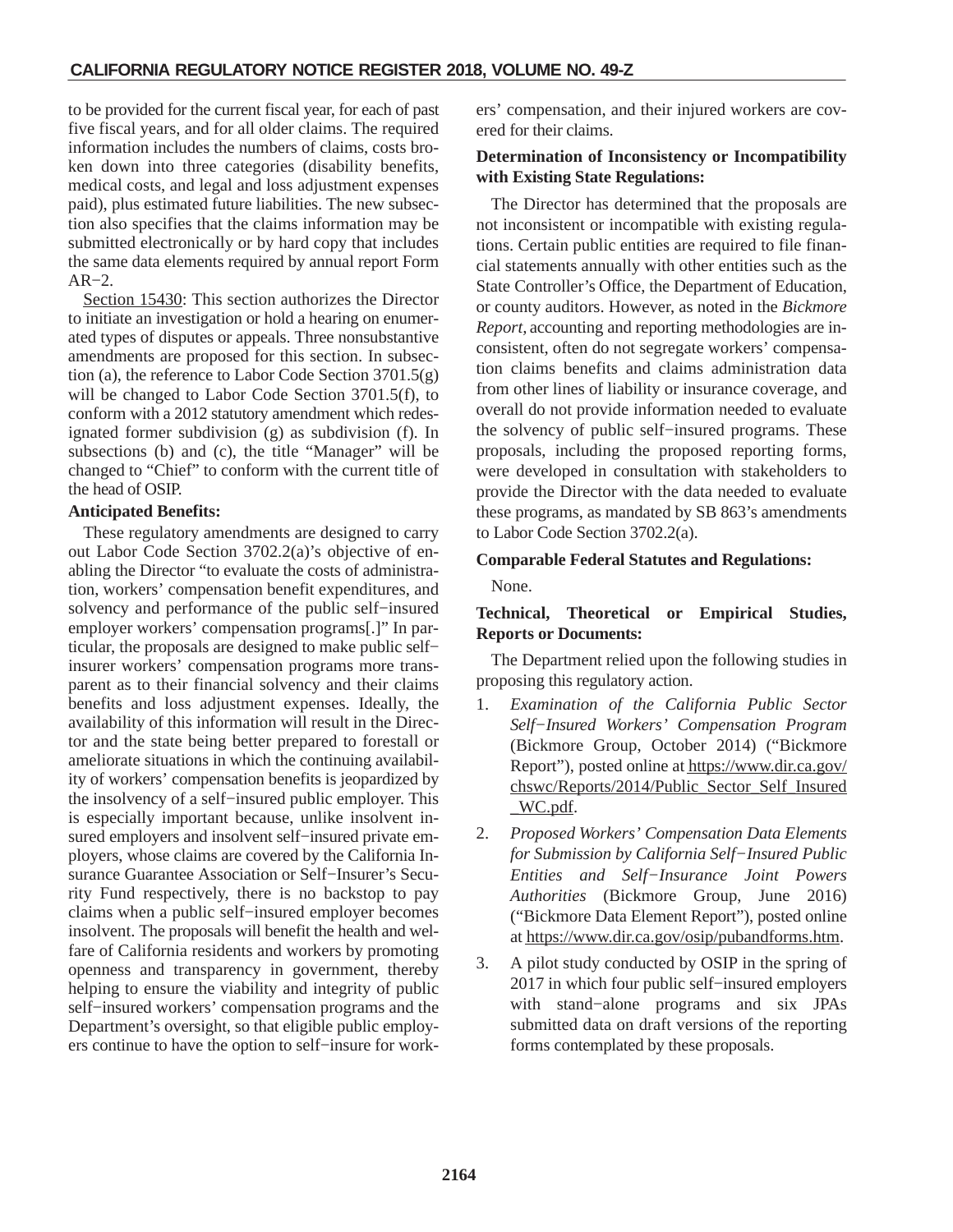## DISCLOSURES REGARDING THE PROPOSED ACTION

The Director has made the following initial determinations:

## **Costs or Savings to State Agencies:**

The Department has and will continue to incur costs for the development, implementation, and administration of the new reporting requirements. These are part of the overall cost of administering the public self− insured program and are borne by the Workers' Compensation Administration Revolving Fund, pursuant to Labor Code Section 3702.5.

These proposals also impose costs on three self− insured state−level agencies, the Regents of the University of California, Hastings College of Law, and the California State University, insofar as they will be required to provide data to their private third party administrators to fulfill the added reporting responsibilities. These costs are estimated at \$200 each (\$600 aggregate) in the first year, and \$100 each (\$300 aggregate) in subsequent years, based on the analysis below under the section "Other Nondiscretionary Costs or Savings Imposed on Local Agencies or School Districts" and specifically its subsection on "Public Employers Using TPAs."

No costs or savings to other state agencies will result as a consequence of the proposed action inasmuch as state agencies are not subject to the insurance requirements of Labor Code Section 3700 (in effect making them permissibly uninsured), and no other state agencies participate in the public self−insured program.

## **Mandates on Local Agencies or School Districts:**

The proposals impose no mandates on local agencies or school districts, since they apply only to public agencies who self−insure their workers' compensation obligations, and no public agency is required to self−insure.

## **Cost or Savings to Local Agencies or School Districts Required to be Reimbursed:**

None.

## **Other Nondiscretionary Costs or Savings Imposed on Local Agencies or School Districts:**

Public employers who choose to self−insure will incur costs complying with the proposed new reporting requirements, which include providing financial and demographic information about the agencies or districts themselves as well as more specific workers' compensation claims and administration information. The nature and extent of these costs depends on how the agency administers its workers' compensation program.

Self−insured public agencies may have their own program (referred to here as a "stand−alone" employer

or program), or they may band together with other agencies to operate their program through a Joint Powers Authority ("JPA"). In addition, existing law requires each program to use separately certified claims administrators to handle their workers' compensation claims. An agency or JPA with its own properly certified personnel and system may operate an in−house or "self− administered" program. More frequently, however, an agency or JPA contracts with an approved Third Party Administrator ("TPA") to operate its program. Program administrators will have direct responsibility for submitting the required reports to OSIP. Agencies and JPAs that contract with TPAs to administer their programs, and members of JPAs will not have direct reporting responsibilities. However, they will have to provide data about their agencies that is needed for the reports.

Employers and JPAs with self−administered programs: The 32 public employers and 8 JPAs operating self−administered programs have direct reporting responsibilities under the proposals, and will incur start−up costs for software coding changes and internal systems changes to facilitate the reporting of required data.2 Based on a projected cost of \$100 per hour (either for internal personnel costs or for a third−party vendor), the Director estimates that each of these programs will incur anywhere from five to 24 hours in start−up costs (*i.e.* \$500 to \$2400), depending on the systems used. Because all of the information being reported should be readily available from existing sources, no agency should have to create a new system to obtain and report the required information.

The Director estimates that in the first year of operation under these proposals, the 32 stand−alone employer programs will incur an additional \$400−700 in costs for collecting and reporting claims data (2−5 hours @ \$100), demographic data (1 hour @ \$100), and financial data (1 hour @ \$100). The 8 JPAs will incur those same costs, but will also need to collect demographic data from each member agency that belongs to the JPA at an estimated cost of  $$100 (= 1 hour)$  per member agency. Collectively, these 8 JPAs represent 384 member agencies, which makes the *average* cost for these JPAs to collect and report demographic data from their members  $$4800 (= 384 \times $100 \div 8).$ 

Once software and system changes are made, the programs will be able to generate report data from their own records automatically. The responsibility to collect and report data will continue in subsequent years, but the Director estimates that the process will be more routine and the time requirements cut in half, *i.e.* \$1−250  $(=1-2.5$  hours) for claims data, \$50 (= .5 hour) per enti-

<sup>2</sup> OSIP records provided a precise count of the numbers of public employers, JPAs, JPA members, and TPAs listed in these estimates.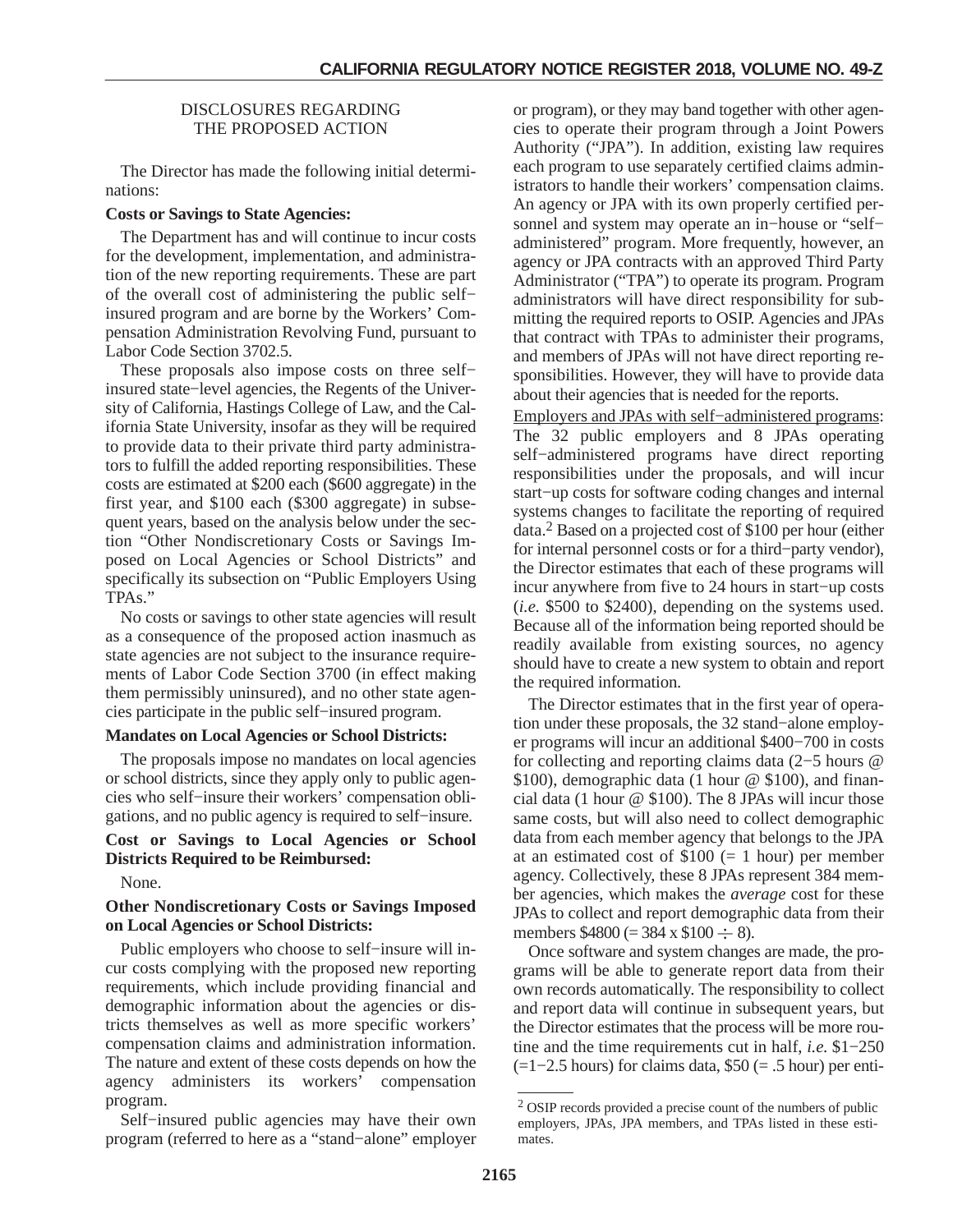ty for demographic data, and  $$50 (= .5 hour)$  for financial data. For the 32 stand−alone employers, this projects to an annual cost of \$200−\$350, and for the 8 JPAs, an average annual cost of \$2550−\$2700 (\$1−250

| $\frac{1}{2}$ and $\frac{1}{2}$ . The contribution of $\frac{1}{2}$ and $\frac{1}{2}$ and $\frac{1}{2}$ and $\frac{1}{2}$ and $\frac{1}{2}$ and $\frac{1}{2}$ and $\frac{1}{2}$ and $\frac{1}{2}$ and $\frac{1}{2}$ and $\frac{1}{2}$ and $\frac{1}{2}$ and $\frac{1}{2}$ and $\frac{1}{2$ |                   |  |
|--------------------------------------------------------------------------------------------------------------------------------------------------------------------------------------------------------------------------------------------------------------------------------------------|-------------------|--|
| First year:                                                                                                                                                                                                                                                                                | Individual        |  |
| Standalone employers —                                                                                                                                                                                                                                                                     | $$900 - $3,100$   |  |
| Standalone JPAs —                                                                                                                                                                                                                                                                          | \$5,600-\$7,800   |  |
| Total                                                                                                                                                                                                                                                                                      |                   |  |
| Subsequent years:                                                                                                                                                                                                                                                                          | Individual        |  |
| Standalone employers —                                                                                                                                                                                                                                                                     | $$200 - $350$     |  |
| Standalone JPAs —                                                                                                                                                                                                                                                                          | $$2,550 - $2,700$ |  |
|                                                                                                                                                                                                                                                                                            |                   |  |

Public Employers Using TPAs: public employers and  $JPAs<sup>3</sup>$  who contract with TPAs to administer their workers' compensation programs will not have direct reporting responsibilities under these proposals, but will still incur costs in providing general financial and demographic data about themselves to the TPAs. In addition, the 4,442 agencies that participate in JPAs will have to provide the same data about themselves to their JPAs, so that the JPA in turn can either forward that data to the TPA, if the JPA contracts with a TPA, or include it in the JPA's report to OSIP, if the JPA self−administers its workers' compensation program.

The same projected time and cost estimates for gathering and reporting data apply to these agencies, but on-

| .                 |            |          |                  |
|-------------------|------------|----------|------------------|
|                   | Individual |          | <u>Aggregate</u> |
| First year:       | \$200      | (x 5008) | \$1,101,600      |
| Subsequent years: | \$100      | (x 5008) | \$500,800        |

#### **Costs or Savings in Federal Funding to the State:** None.

#### **Impact on Business or Directly Affecting Business, including Ability to Compete:**

The Director has made an initial determination that the proposals will not have a significant, statewide adverse economic impact directly affecting business, including the ability of California business to compete with businesses in other states. While these proposals will result in minor cost increases for self−insured public employers, the option of obtaining private workers' compensation on the open market is generally far more costly than self−insurance.

## **Cost Impact on Representative Private Persons or Businesses:**

The private sector impact of these proposals is limited to the 31 private third party administrators ("TPAs") who contract with self−insured public employers, including JPAs, to administer their claims. Existing law  $+$  \$50 + \$2400).

Based on the foregoing estimates, the overall costs for employers and JPAs with self−administered programs are as follows:

| First year:                                       | Individual        |        | <u>Aggregate</u>                              |
|---------------------------------------------------|-------------------|--------|-----------------------------------------------|
| Standalone employers —                            | $$900 - $3,100$   | (x 32) | \$28,800-\$99,200                             |
| Standalone JPAs —                                 | $$5,600 - $7,800$ | (x 8)  | $$44,500 - $62,400$                           |
| Total                                             |                   |        | \$73,300-\$161,600                            |
| Subsequent years:                                 | Individual        |        | <u>Aggregate</u>                              |
| Standalone employers —                            | $$200 - $350$     | (x 32) | $$6,400 - $11,200$                            |
| Standalone JPAs —                                 | $$2,550 - $2,700$ | (x 8)  | $$20,400 - $21,600$                           |
| Total                                             |                   |        | $$26,800 - $32,600$                           |
| Public Employers Using TPAs: The 586 self-insured |                   |        | ly with respect to general financial data and |

ly with respect to general financial data and demographic data. In the first year, the projected cost for each of these agencies is  $$100 (= 1 hour)$  for financial data and  $$100 (= 1 hour)$  for demographic data, or a total of \$200. The Director again estimates that in subsequent years, this time commitment will be cut in half, *i.e.* \$50  $(= .5$  hour) for financial data and \$50  $(= .5$  hour) for demographic data, or a total of \$100.

Based on these estimates, the overall costs for this set of agencies (586 agencies providing information to TPAs and 4,422 JPA members providing information to JPAs) are as follows:

|          | <u>Aggregate</u> |
|----------|------------------|
| (x 5008) | \$1,101,600      |
| (x 5008) | \$500,800        |

requires self−insured employers to use separately certified claims administrators to handle their workers' compensation claims, and most public self−insured employers contract with private TPAs for this service. The TPAs will have most of the required financial data about the employer's workers' compensation claims and liabilities, and will do the actual reporting of information required by these regulations, with possibly some of the costs being passed on to their contracting client public entities.

These TPAs will incur the same start−up and continuing costs that are projected above for self−administered employers and JPAs. Start−up costs for software coding changes and internal systems changes to facilitate the reporting of required data are again estimated at \$100 per hour (for internal personnel or third−party vendor), with each TPA incurring anywhere from five to 24 hours in costs (*i.e.* \$500 to \$2400), depending on the systems used. The TPAs will also incur first year costs of \$200−500 (= 2 to 5 hours) *per represented entity* for identifying and reporting separate claim data for each of those entities,  $$100 (= 1 hour)$  per entity for collecting additional financial data from those entities, plus \$100 (= 1 hour) per employer to collect demographic data for

<sup>3</sup> These entities consist of 342 active stand−alone public employers, 165 stand−alone public employers with revoked certificates but ongoing claim responsibilities, and 82 JPAs.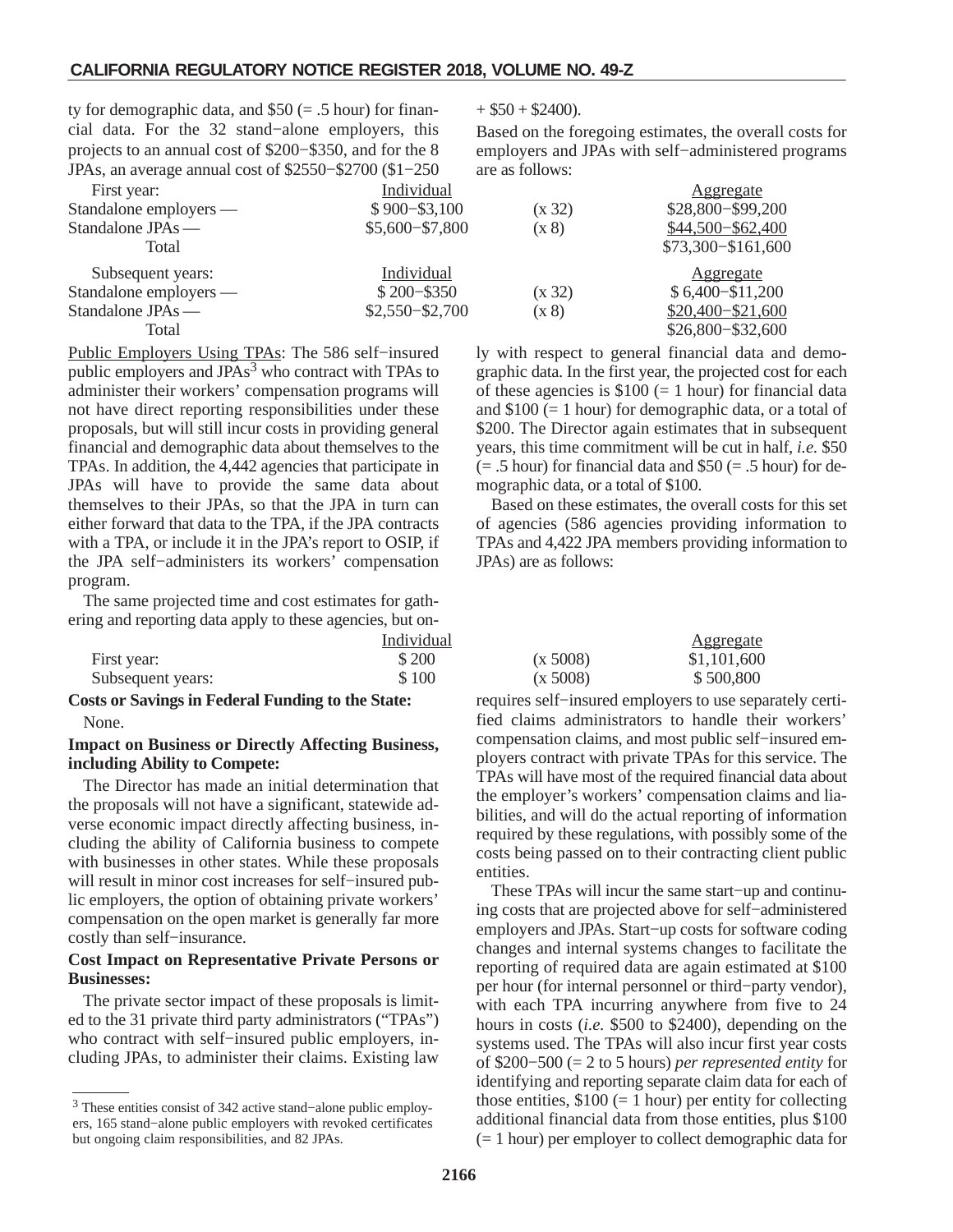each of the 4,422 constituent employers in those entities.4 The estimated total aggregate costs in the first year for the 31 TPAs is from \$634,400 to \$870,000, which averages out to a range of \$20,464.52 to \$28,064.52 per TPA, although an individual TPA's costs may be higher or lower depending on the number of public employers represented.5

Once software and system changes have been made, TPAs will be able to generate report data from their own records automatically. However, they will continue to incur costs associated with collecting financial, claims, and demographic data for or from the represented entities and constituent employers. The Director estimates that the collection of this data will become more routine and require only half as much time. Using the specific estimates of  $$50 (=.5 hour)$  for financial data and \$100−250 (=1 to 2.5 hours) for claims data for each of the 589 represented entities, plus  $$50 (= .5$  hour) for demographic data for each of the 4,422 constituent employers, the estimated aggregate annual cost for the 31 TPAs ranges from \$309,450 to \$397,800, or an average individual cost of \$9,982.26 to \$12,832.26.6

#### **Results of the Economic Impact Assessment:**

The Director has made initial determinations that these proposals will not (1) create or eliminate jobs within California, (2) create new business or eliminate existing businesses within California, or (3) affect the expansion of businesses currently doing business within California. As noted more fully in the section entitled "Anticipated Benefits" above, these proposals should benefit the health and welfare of California residents by requiring greater transparency for public self−insured employers, allowing regulators and the public to better assess the solvency of these employers and potential risk for defaulting on their responsibilities to injured workers.

#### **Business Reporting Requirements:**

The proposals revise and expand reporting require-

ments for self−insured public employers and for private businesses that may administer their workers' compensation programs. These proposals are being made pursuant to the directive in Labor Code Section 3702.2(a), as amended by SB 863. Per this statutory directive, the Director believes that these proposals and their applicability to private TPAs that administer workers' compensation programs for self−insured public employers, are necessary for the health, welfare, and safety of the people of the state.

#### **Impact on Housing Costs:**

None.

#### **Small Business Impact:**

The proposals affect small businesses only insofar as any of the 31 TPAs who contract with public self− insured employers are "small businesses" within the meaning of Government Code Section 11342.610. The proposals impact these businesses by increasing their reporting responsibilities on behalf of client public agencies. The anticipated costs are shown in the section above entitled "Cost Impact on Representative Private Persons or Businesses".

#### CONSIDERATION OF ALTERNATIVES

In accordance with Government Code section 11346.5, subdivision (a)(13), the Director must determine that no reasonable alternative that has been considered by the Department or that has otherwise been identified and brought to the Department's attention would be more effective in carrying out the purpose for which the action is proposed or would be as effective as and less burdensome to affected private persons than the proposed action, or would be more cost−effective to affected private persons and equally effective in implementing the statutory policy or other provision of law.

| <sup>4</sup> This figure consists of the estimated 3,915 JPA member employers, plus the 507 stand-alone employers identified in footnote 3 above. |  |
|---------------------------------------------------------------------------------------------------------------------------------------------------|--|
| <sup>5</sup> The calculations used to arrive at these figures are as follows:                                                                     |  |

| \$5-2400 start-up costs per TPA x 31 TPAs                                     |     | \$15,500-\$74,400       |
|-------------------------------------------------------------------------------|-----|-------------------------|
| \$2-500 for claim data per represented entity x 589 entities                  | $=$ | \$117,800-\$294,500     |
| \$100 for financial data per represented entity x 589 entities                | Ξ   | \$58,900                |
| \$100 for demographic per constituent employer x 4,422                        |     | \$442,200               |
| Total                                                                         |     | \$634,400-\$870,000     |
| Average (= Total $\div$ 31)                                                   | $=$ | \$20,464.52-\$28,064.52 |
| <sup>6</sup> The calculations used to arrive at these figures are as follows: |     |                         |
| $$1-250$ for claim data per represented entity x 589 entities                 | $=$ | \$58,900-\$147,250      |
| \$50 for financial data per represented entity x 589 entities                 | $=$ | \$29,450                |
| \$50 for demographic per constituent employer x 4,442                         |     | \$221,100               |
| Total                                                                         |     | \$309,450-\$397,800     |
| Average (= Total $\div$ 31)                                                   |     | \$9,982.26-\$12,832.26  |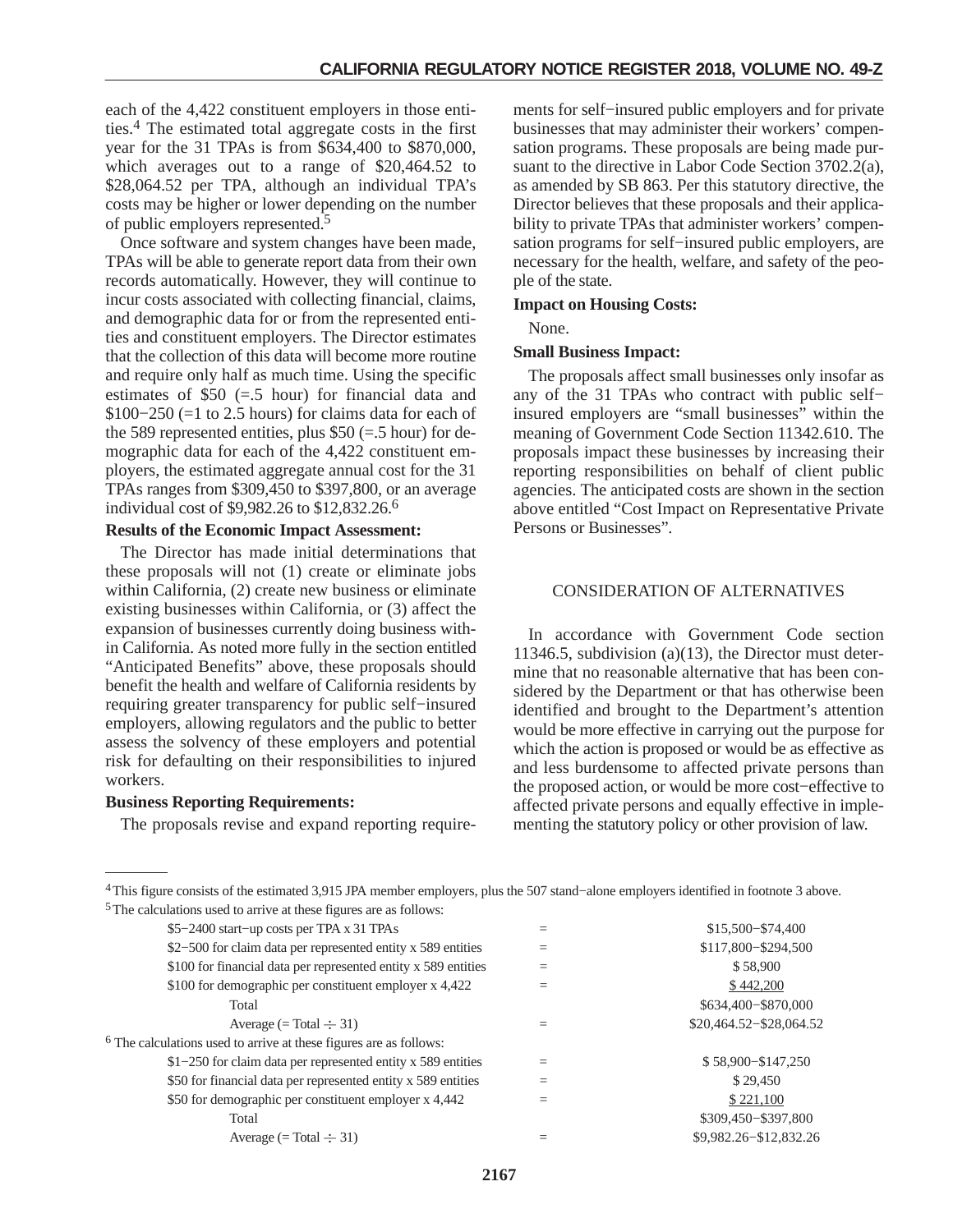<span id="page-17-0"></span>The Bickmore Report, on which this rulemaking relies, identified potential alternatives to more state oversight for public self−insured employer' workers' compensation programs. These alternatives were: (1) maintaining the status quo, (2) requiring public self−insured employers to make security deposits similar to those required for private self−insured employers to cover potential workers' compensation claim liabilities in the event the employer becomes insolvent; and (3) creating a public entity security fund supported by assessments and security deposits, similar to the Self−Insurers' Security Fund covering private self−insured employers. None of these alternatives is reasonable or adequate or authorized by existing law. Maintaining the status quo would require the Director to ignore the mandate of Labor Code Section 3702.2(a), which these proposals are designed to implement. The other alternatives would require additional legislation and be far more costly for public self−insurers.

To date, no other reasonable alternative has been brought to the attention of the Director that would be as effective as and less burdensome to affected persons than the proposed action. The Director invites interested persons to present statements or arguments with respect to alternatives to the proposals at the scheduled hearing or during the written comment period.

## PUBLIC DISCUSSION OF PROPOSALS

Early drafts of the text of these proposals were made available for public review and comment during public forums held on October 13, 2016, and March 10, 2017. Several public self−insurers and JPAs also participated in a pilot study between April and June 2017. Input from the forums and pilot study assisted the Department in drafting and refining the text of these proposals and the contents of the related forms. The pilot study also assisted the Department in determining the cost impacts of the new reporting requirements.

## AVAILABILITY OF INFORMATION PERTAINING TO THE PROPOSED ACTION

The Director will have this Notice, the proposed text, the Initial Statement of Reasons, and the complete rulemaking file available for inspection and copying during regular business hours throughout the rulemaking process at the following location:

Office of Self−Insurance Plans Department of Industrial Relations 11050 Olson Drive, Suite 230 Rancho Cordova, CA 95670

#### **Website:**

The principal rulemaking documents, including this Notice, the Initial Statement of Reasons, and the text of the proposed regulations may be accessed through the Department's website at www.dir.ca.gov/Rulemaking/ DIRProposed.html.

#### **Availability of Changed or Modified Text:**

After holding the hearing and considering all timely and relevant comments received, the Director may adopt the proposed regulations substantially as described in this notice. If modifications are proposed that are sufficiently related to the originally proposed text, the modified text (with changes clearly indicated) will be made available to the public for at least 15 days before the regulations are adopted as revised. Any such modifications will also be posted on the Department's website. Requests for copies of any modified regulations may be sent to the attention of either of the contact persons listed above. Written comments on the modified regulations will be accepted for 15 days after the date on which they are made available.

## **Availability of the Final Statement of Reasons and the Rulemaking File:**

Upon completion, the Final Statement of Reasons will be available and the entire rulemaking file may be obtained from the Office of the Self−Insurance Plans at the address indicated above.

## **TITLE 11. DEPARTMENT OF JUSTICE**

The Department of Justice (the Department) proposes to amend sections 4200 through 4240, of Title 11, Division 5, Chapter 8, of the California Code of Regulations (CCR) concerning the Dealer Record of Sale Entry System (DES) after considering all public comments, objections, and recommendations regarding the proposed action.

#### PUBLIC HEARING

The Department has not scheduled a public hearing on this proposed regulatory action. However, the Department will hold a hearing if it receives a written request for a public hearing from any interested person, or his or her authorized representative, no later than 15 days before the close of the written comment period.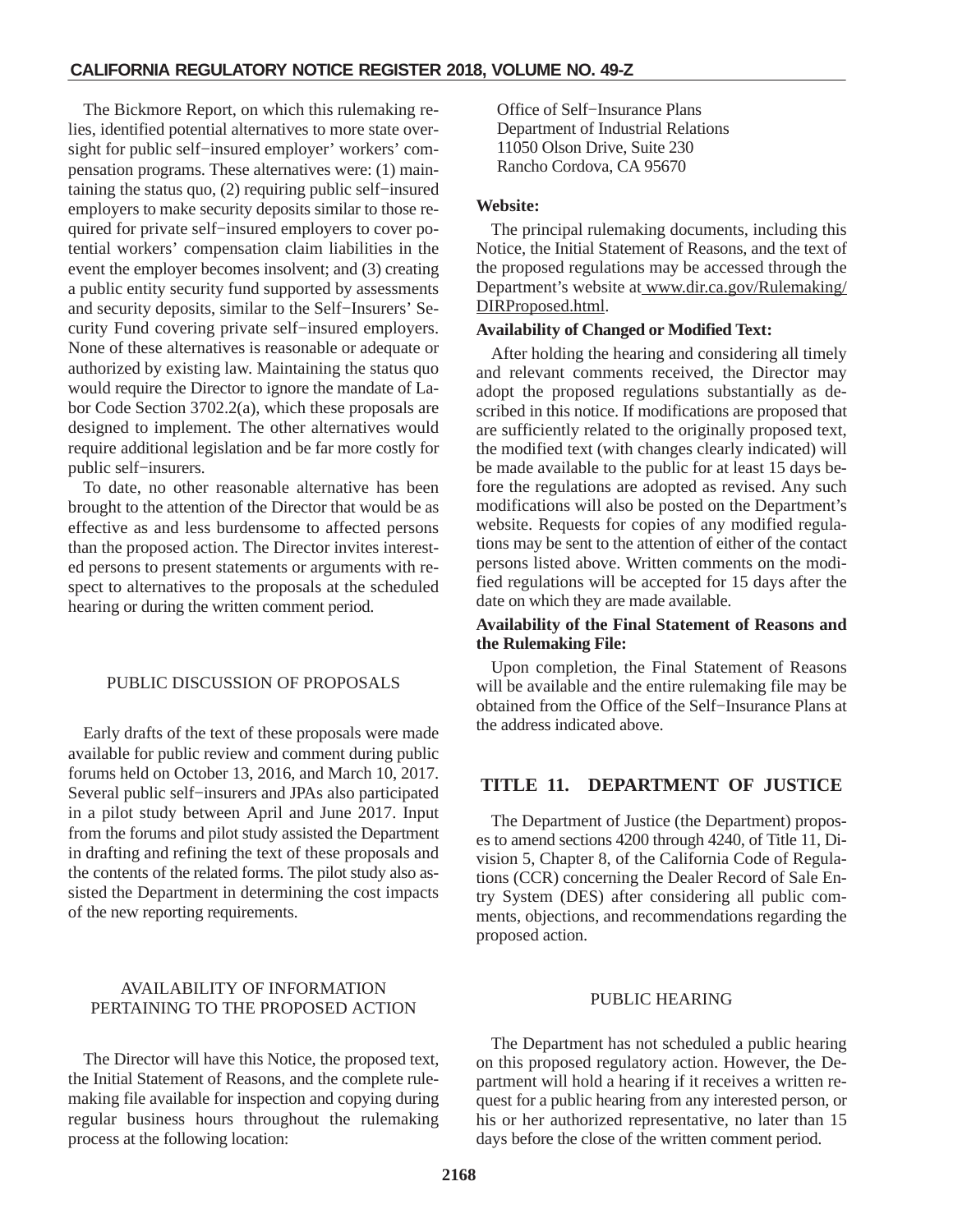#### WRITTEN COMMENT PERIOD

Any interested person, or his or her authorized representative, may submit written comments relevant to the proposed regulatory action. The written comment period closes at 5:00 p.m. on **January 23, 2019.** Only comments received by the Department by that time will be considered. Written comments must be submitted to:

Jessie Romine Bureau of Firearms Division of Law Enforcement Department of Justice P.O. Box 160487 Sacramento, CA 95816−0487 Phone: 916−227−4217 Email: DESregulations@doj.ca.gov

#### AUTHORITY AND REFERENCE

Authority: Penal Code sections 28105, 28155, 28160, 28175, 28205, 28225, 30352, and 30370. Reference: Penal Code sections 16190, 26815, 27540, 28105, 28155, 28160, 28175, 28205, 28210, 28215, 28220, and 30395.

#### INFORMATIVE DIGEST/POLICY STATEMENT **OVERVIEW**

Penal Code sections 28105 and 28155 authorize the Department to develop standards for electronic equipment for the electronic transmission of firearm purchaser/transferee/loanee (purchaser) information to the Department by California Firearm Dealers (dealers) necessary for the Department to perform a background check of the purchaser. Penal Code section 28160 authorizes the Department to write regulations regarding the manner with which the purchaser's right thumbprint shall be provided. Penal Code sections 28175, 28205, 28210 and 28225, authorize the Department to prescribe how and what information a dealer collects regarding the sale/transfer/loan of a firearm, the form in which the information is to be provided, and the fees that are to be collected.

In addition, Penal Code sections 30352 and 30370 authorize the Department to develop a process to electronically approve the sale or transfer of ammunition that is processed through an ammunition vendor. The Department can only approve an ammunition sale or transfer after the ammunition vendor has collected an ammunition purchaser's or transferee's personal information in order to conduct a background check to ensure the indi-

vidual is not prohibited by either state or federal law from possessing ammunition. Furthermore, Penal Code sections 30352 and 30370 authorize the Department to adopt regulations regarding the manner in which an ammunition purchaser's or transferee's personal information is to be collected.

#### ANTICIPATED BENEFITS OF THE PROPOSED REGULATION

Revising the existing regulations will provide better guidance to firearms dealers on how to enter data into the DES to reduce the number of incomplete Dealer Record of Sale (DROS) transactions, and to ensure the accurate submission of information. The regulations will also describe the consequences to dealers for not completing DROS transactions. Further, the regulations will provide clear direction on special circumstances that arise when capturing a purchaser's right thumbprint for a background check.

Currently, when dealers start a DROS transaction in the DES, they do not always complete the process by submitting firearm delivery information. This is problematic because the Department does not know if the purchaser actually obtained a firearm, or if the transaction was intended to be corrected or cancelled. If the Department does not have information about a firearm purchase, sale or transfer, public safety may be at risk. It is also costly for the Department to make several attempts to follow up on an incomplete DROS transaction to determine if someone is actually in possession of a firearm.

Additionally, existing DES regulations are not applicable to ammunition vendors. Ammunition vendors will be required to use the DES to process ammunition purchases, sales and transfers commencing July 1, 2019 as prescribed by Penal Code sections 30352 and 30370.

#### SUMMARY OF THE EFFECT OF THE PROPOSED REGULATIONS

The regulations will ensure firearms dealers enter the correct information into DES to reduce the number of incomplete DROS transactions and allow for accurate submission of information.

In addition, the regulations will require firearms dealers to submit the necessary firearm delivery information to the Department. This allows the Department to receive notification on whether or not a firearm has been delivered to an individual.

These regulations provide ammunition vendors with instruction on how to use DES, which is necessary to process the sale of ammunition.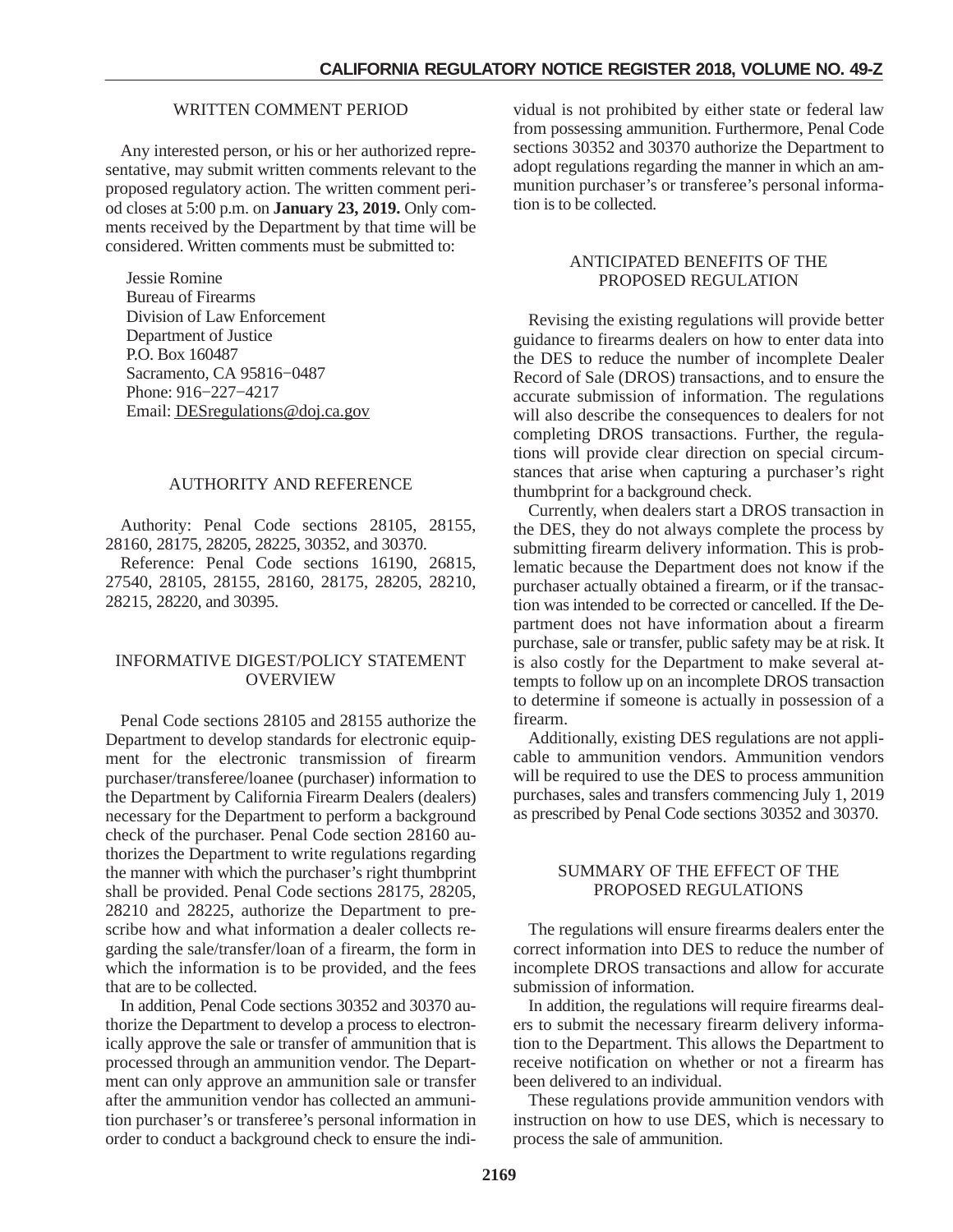## EVALUATION OF INCONSISTENCY/INCOMPATIBILITY WITH EXISTING STATE REGULATIONS

Pursuant to Government Code section 11346.5, subdivision  $(a)(3)(D)$ , the Department must evaluate whether the proposed regulations are inconsistent or incompatible with existing state regulations. Pursuant to this evaluation, the Department has reviewed existing regulations pertaining to firearms within CCR Title 11, Division 5 and determined these proposed regulations are not inconsistent or incompatible. The proposed regulations amend the only existing regulations addressing use of the DES by firearms dealers and access to the DES by ammunition vendors. The use of the DES by ammunition vendors will be addressed in a separate rulemaking. Additionally, these regulations are not duplicative of existing Penal Code sections, but rather clarify and provide further detail to existing Penal Code sections.

#### COMPARABLE FEDERAL REGULATIONS

The proposed action does not differ substantially from an existing comparable federal regulation or statute.

#### DISCLOSURES REGARDING THE PROPOSED ACTION

The Department has made the following initial determinations:

Mandate on local agencies or school districts: None.

Cost or savings to any state agency: The Department may occasionally lose revenue in the form of lost DROS transaction fees. If a dealer is locked out of its account for failing to complete a DROS transaction, then it cannot conduct business by submitting DROS transactions. If dealers are not making sales, the Bureau is not collecting the fee(s). The revenue loss is likely to be temporary until the dealer is in compliance.

Cost to any local agency or school district which must be reimbursed in accordance with Government Code sections 17500 through 17630: None.

Other nondiscretionary cost or savings imposed on local agencies: None.

Cost or savings in federal funding to the state: None.

Significant, statewide adverse economic impact directly affecting business, including the ability of California businesses to compete with businesses in other states: None. The Department has made an initial determination that the action will not have a significant, statewide adverse economic impact directly affecting business, including the ability of California businesses to compete with businesses in other states. Any adverse impact arises from statutes requiring a background check and reporting system for firearms and ammunition purchases.

Cost impacts that a representative person or business would incur in reasonable compliance with the proposed action: If a dealer does not comply with the proposed regulations, the dealer could lose revenue. This could occur because if the dealer does not complete the transaction in DROS within the approved 30−day delivery period. A dealer's access to the DES will be suspended until the DROS transaction has been completed (by either selecting the "deliver gun," or "cancel" button). During the suspension period, the dealer or its authorized associate(s) or salesperson(s) will not be able to use the DROS account to sell, transfer, or deliver firearms.

If an ammunition vendor does not comply with the proposed regulations, it could lose revenue. If an ammunition vendor fails to establish a DES user account, it will have no mechanism to collect an ammunition purchaser's or transferee's personal information to submit to the Department. If the Department does not receive this personal information, it will not be able to approve an ammunition purchase or transfer and the ammunition vendor will be unable to sell or process the transfer of ammunition legally.

Significant effect on housing costs: None.

Small business determination: This proposed regulation may affect small business. If a dealer that is a small business does not comply with the proposed regulations, it could lose revenue. This could occur if the dealer does not complete the transaction in DROS within the approved 30−day delivery period. A dealer's access to the DES will be suspended until the DROS transaction has been completed (by either selecting the "deliver gun" or "cancel" button). During the suspension period, the dealer(s) or its authorized associate(s) or salesperson(s) will not be able to use the DROS account to sell, transfer, or deliver firearms.

If an ammunition vendor that is a small business does not comply with the proposed regulations by using the DES, it could lose revenue. If an ammunition vendor fails to establish a DES user account, then it has no mechanism to collect an ammunition purchaser's or transferee's personal information to submit to the Department. If the Department does not receive this personal information, the Department will not be able to approve an ammunition purchase or transfer and the ammunition vendor will be unable to sell or process the transfer of ammunition legally.

#### Results of the Economic Impact Assessment/Analysis:

The proposed regulations refine a process that is explained in existing regulations and clarify how to obtain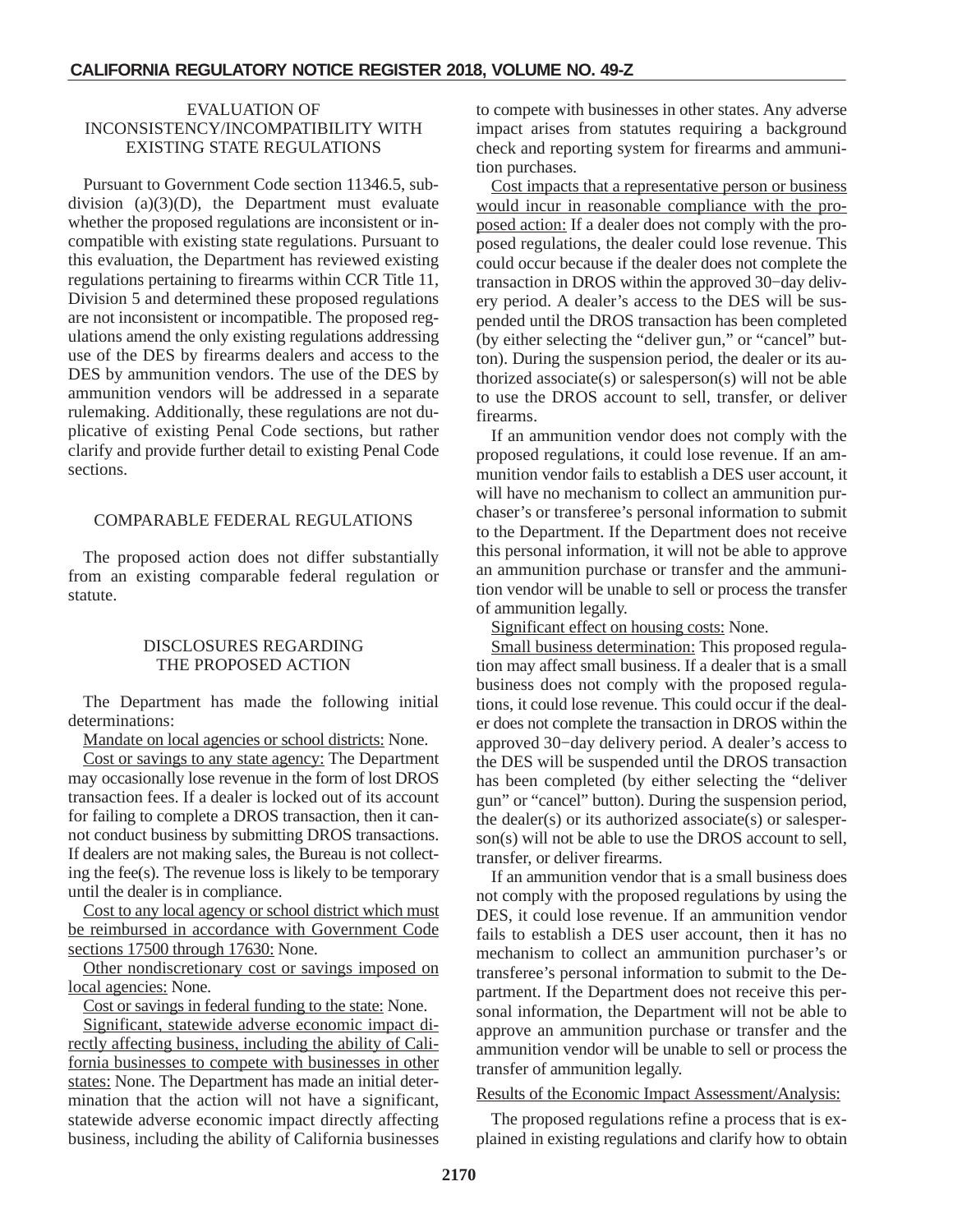a purchaser's thumbprint, the types of DES accounts needed for business, and the consequences for a dealer that does not complete the DROS transaction in DES. In addition, the proposed regulations provide a process for ammunition vendors to create a DES user account.

The Department has concluded that amendment of the proposed regulations will not likely:

- (1) Create or eliminate jobs within California;
- (2) Create new businesses or eliminate existing businesses within California; or
- (3) Affect the expansion of businesses currently doing business within California

Benefits of the Proposed Amendments: Revising the existing regulations will provide better guidance to firearms dealers on how to enter data into the DES to reduce the number of incomplete Dealer Record of Sale (DROS) transactions, and to ensure the accurate submission of information. Complete and accurate DROS entries by dealers regarding firearm ownership protects public safety and saves Department resources. Additionally, expanding the regulation to incorporate ammunition vendors will protect public safety by providing a way for ammunition vendors to report ammunition sales.

## BUSINESS REPORT

In accordance with Government Code sections 11346.5, subdivision (a)(11) and 11346.3, subdivision (d), the proposed regulations do not require a report to be made to businesses or anyone.

## CONSIDERATION OF ALTERNATIVES

In accordance with Government Code section 11346.5, subdivision (a)(13), the Department must determine that no reasonable alternative it considered or that has otherwise been identified and brought to its attention would be more effective in carrying out the purpose for which the action is proposed, would be as effective and less burdensome to affected private persons than the proposed action, or would be more cost− effective to affected private persons and equally effective in implementing the statutory policy or other provision of law.

#### CONTACT PERSONS

Please direct inquiries concerning the proposed administrative action to:

Jessie Romine Bureau of Firearms Division of Law Enforcement Department of Justice P.O. Box 160487 Sacramento, CA 95816−0487 Phone: 916−227−4217 Email: DESregulations@doj.ca.gov

The back−up contact person for these inquiries is:

Jacqueline Dosch Bureau of Firearms Division of Law Enforcement Department of Justice P.O. Box 160487 Sacramento, CA 95816−0487 Phone: 916−227−7614 Email: DESregulations@doj.ca.gov

#### AVAILABILITY OF RULEMAKING FILE INCLUDING THE INITIAL STATEMENT OF REASONS AND TEXT OF PROPOSED REGULATIONS

The Department will have the entire rulemaking file available for inspection and copying throughout the rulemaking process. The text of the proposed regulations (the "express terms"), the initial statement of reasons, and the information upon which the proposed rulemaking is based are available at the DOJ website at http://oag.ca.gov/firearms/regs. Copies may also be obtained by contacting Jessie Romine.

## AVAILABILITY OF CHANGED OR MODIFIED TEXT

After considering all timely and relevant comments received, the Department may amend the proposed regulations substantially as described in this notice. If the Department makes modifications which are sufficiently related to the originally proposed text, it will make the modified text (with the changes clearly indicated) available to the public for at least 15 days and accept written comments before the Department amends the regulations. Copies of any modified text will be available on the Department's website at http://oag.ca.gov/ firearms/regs. A written copy of any modified text may be obtained by contacting Jessie Romine.

#### AVAILABILITY OF FINAL STATEMENT OF REASONS

Upon completion, the final statement of reasons will be available on the Department website at http://oag.ca.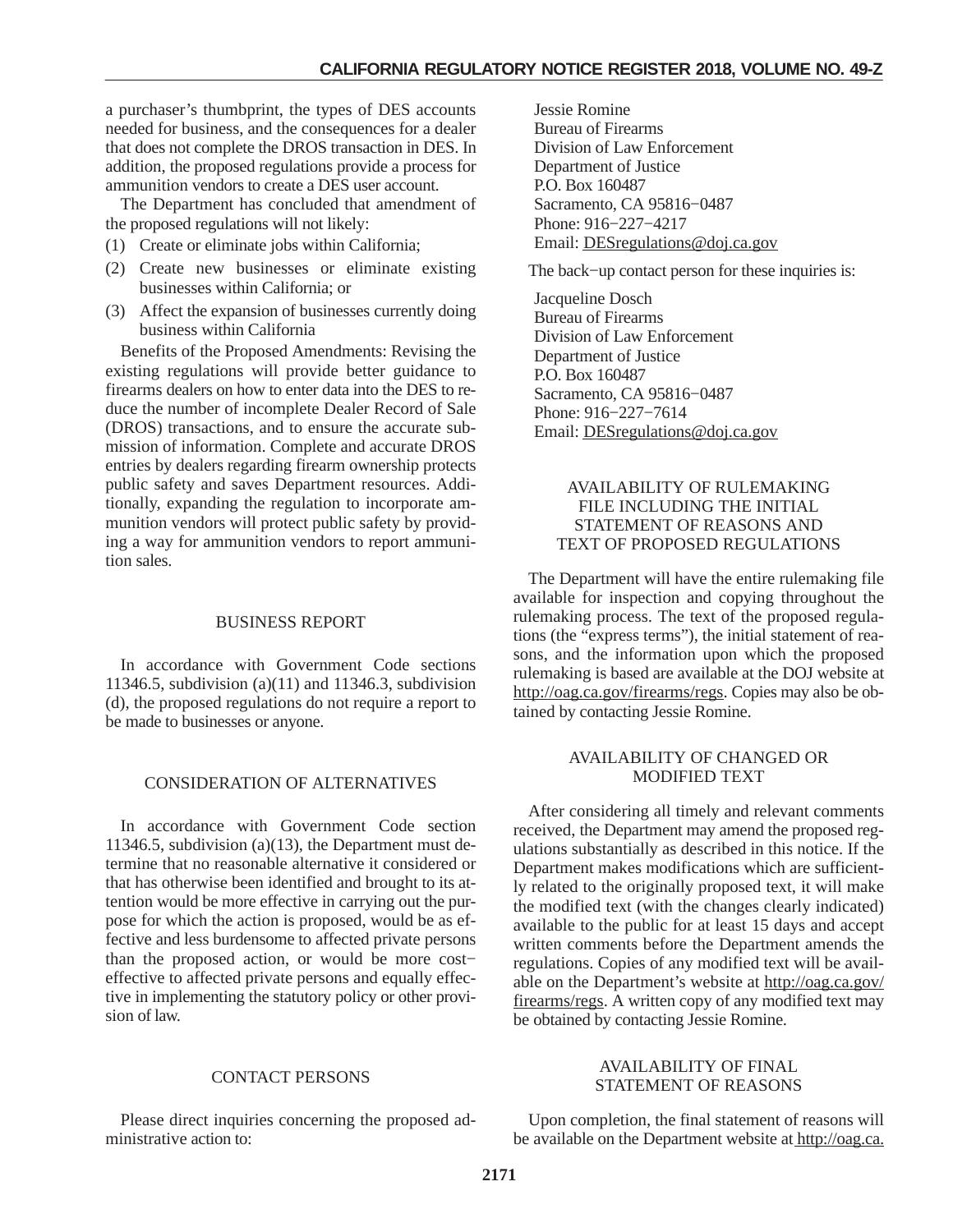<span id="page-21-0"></span>gov/firearms/regs. You may also obtain a written copy of the final statement of reasons by contacting Jessie Romine.

#### AVAILABILITY OF DOCUMENTS ON THE INTERNET

Copies of the Notice of Proposed Action, the Initial Statement of Reasons, and the text of the regulations in underline and strikeout format, as well as the Final Statement of Reasons once completed, are available on the Department website at http://oag.ca.gov/firearms/ regs.

## **TITLE 13. AIR RESOURCES BOARD**

#### **NOTICE OF PUBLIC HEARING TO CONSIDER PROPOSED AMENDMENTS TO THE ON−ROAD HEAVY−DUTY DIESEL−FUELED RESIDENTIAL AND COMMERCIAL SOLID WASTE COLLECTION VEHICLES REGULATION TO INCLUDE HEAVY CRANES**

The California Air Resources Board (CARB or Board) will conduct a public hearing at the time and place noted below to consider approving for adoption the Proposed Amendments to the Solid Waste Collection Vehicle (SWCV) Regulation.

DATE: January 24, 2019

 $TIME: 9.00 a m$ 

LOCATION: The Grand 1401 1401 Fulton St., 10th Floor Ballroom Fresno, California 93721

This item will be considered at a meeting of the Board, which will commence at 9:00 a.m., January 24, 2019, and may continue at 8:30 a.m., on January 25, 2019. Please consult the agenda for the hearing, which will be available at least ten days before January 24, 2019, to determine the day on which this item will be considered.

#### WRITTEN COMMENT PERIOD AND SUBMITTAL OF COMMENTS

Interested members of the public may present comments orally or in writing at the hearing and may provide comments by postal mail or by electronic submittal before the hearing. The public comment period for this regulatory action will begin on December 7, 2018. Written comments not physically submitted at the hearing must be submitted on or after December 7, 2018,

and received **no later than 5:00 p.m. on January 22, 2019.** CARB requests that, when possible, written and email statements be filed at least ten days before the hearing to give CARB staff and Board members additional time to consider each comment. The Board also encourages members of the public to bring to the attention of staff in advance of the hearing any suggestions for modification of the proposed regulatory action. Comments submitted in advance of the hearing must be addressed to one of the following:

Postal mail: Clerk of the Board California Air Resources Board 1001 I Street Sacramento, California 95814

Electronic submittal: http://www.arb.ca.gov/lispub/ comm/bclist.php

Please note that under the California Public Records Act (Gov. Code, § 6250 et seq.), your written and oral comments, attachments, and associated contact information (e.g., your address, phone, email, etc.) become part of the public record and can be released to the public upon request.

Additionally, the Board requests, but does not require, that persons who submit written comments to the Board reference the title of the proposal in their comments to facilitate review.

#### AUTHORITY AND REFERENCE

This regulatory action is proposed under the authority granted in California Health and Safety Code, sections 39600, 39601, and 39658. This action is proposed to implement, interpret, and make specific sections 39002, 39003, 39650 through 39675, 43000, 43013, 43018, 43101, 43102, 43104, 43105 and 43700.

## INFORMATIVE DIGEST OF PROPOSED ACTION AND POLICY STATEMENT OVERVIEW (GOV. CODE, § 11346.5, subd. (a)(3))

**Sections Affected**: Proposed amendments to California Code of Regulations, title 13, sections 2021, 2021.1, and 2021.2. Proposed adoption of California Code of Regulations, title 13, section 2021.3.

## **Background and Effect of the Proposed Regulatory Action**:

#### **Overview**

The Board approved the SWCV regulation in September 2003. The regulation became effective under California law on July 20, 2004. The regulation applies to diesel trucks that haul waste for a fee that have a gross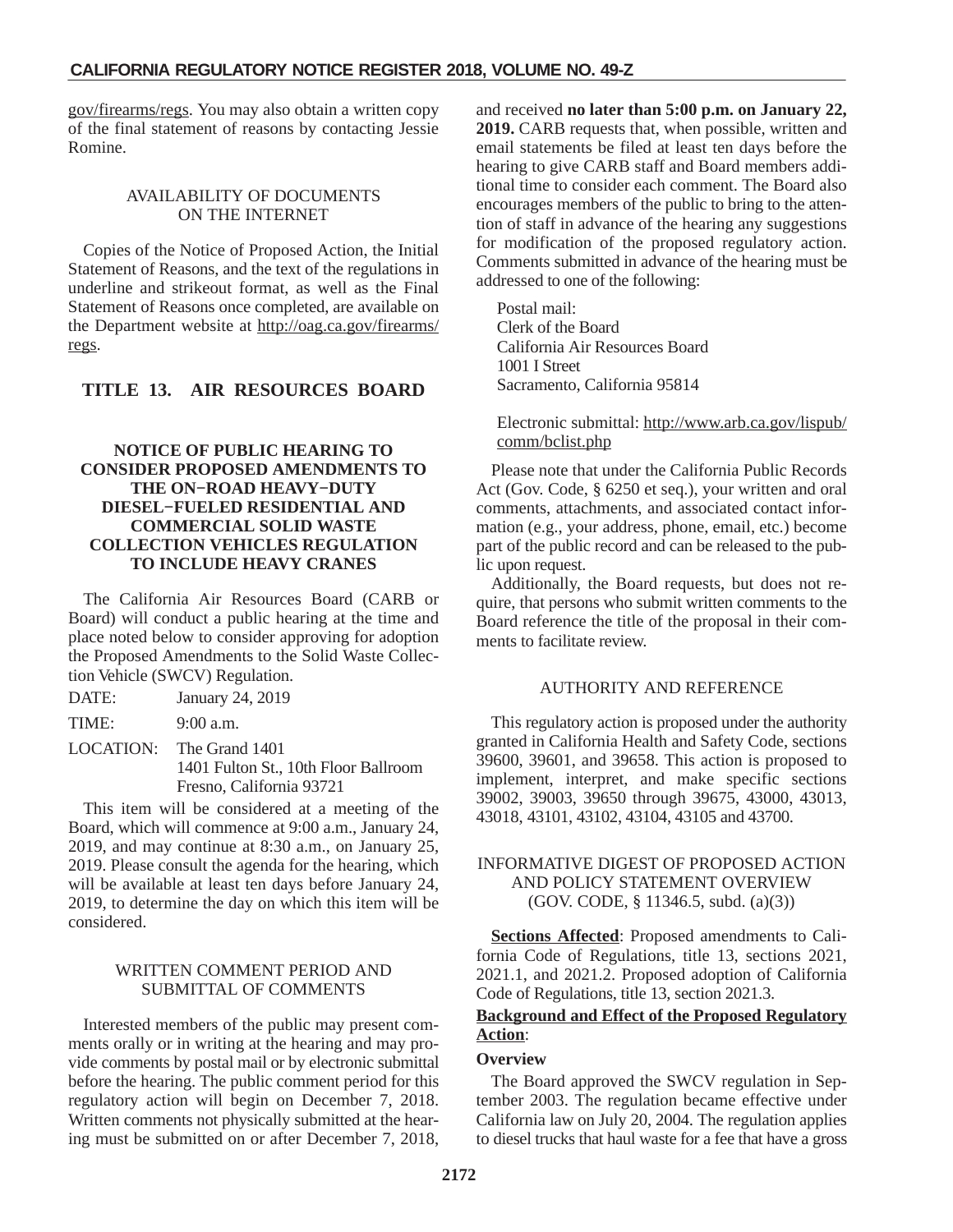vehicle weight rating greater than 14,000 pounds. As of January 1, 2010, all 1960 to 2006 model year diesel engines were required to be equipped with the best available control technology to reduce diesel particulate matter (PM) following a phased−in schedule from 2004 through 2010. Vehicles subject to the SWCV regulation do not currently have reporting requirements. The SWCV regulation was one of several early regulations adopted by CARB to reduce adverse health effects from PM and smog−forming emissions from trucks operating in communities.

The Board approved the Truck and Bus regulation in 2008. This regulation applies to nearly all privately or federally owned trucks and buses that operate annually in California, including cranes. The rule requires vehicles to meet PM and oxides of nitrogen (NOx) emissions requirements to achieve California's air quality goals. To comply with the regulation, fleet owners must transition from older higher emitting vehicles to newer lower emitting vehicles through a combination of PM filter retrofits and vehicle replacements starting January 1, 2012, and running through January 1, 2023. The regulation was subsequently amended in 2011 and 2014. The 2014 amendments included a compliance option for heavy cranes to upgrade to 2010 engines at a rate of 10 percent of the crane fleet each year starting in 2018 and did not require further upgrades for those equipped with PM filters. The 2014 amendments were challenged in court on procedural grounds and are being rescinded.

At present, heavy cranes face unique circumstances and challenges to be retrofitted or replaced. CARB staff has worked closely with crane operators, crane manufacturers, and other organizations to investigate and collect data on specialized crane operations and ultimately determined that retrofitting or repowering most specialized cranes was not feasible. Some cranes could not be safely retrofitted with PM filters, and thus CARB granted heavy crane owners annual PM filter extensions under the Truck and Bus regulation, until the extensions ended January 1, 2018. These heavy cranes must now be retired or replaced, often at a cost of several hundred thousand dollars.

Beginning January 1, 2020, Senate Bill 1, the Road Repair and Accountability Act (SB 1), requires the California Department of Motor Vehicles (DMV) to register diesel vehicles only if they comply with the 2011 Truck and Bus Regulation. Because vehicles subject to the SWCV regulation do not have reporting requirements, CARB staff cannot distinguish vehicles subject to the SWCV regulation from vehicles subject to the Truck and Bus regulation, and so cannot identify, for the DMV, compliant vehicles that are not subject to SB1 requirements. This issue would potentially cause serious registration delays if not addressed.

## **Current Proposal**

The proposed amendments would add reporting requirements for SWCVs. Specifically, the proposal would clarify the definition of vehicles subject to the SWCV regulation and would require reporting for all fleets that own or operate SWCVs with 1960 to 2006 model year diesel engines to improve enforceability and to avoid delays with California DMV registration starting in 2020.

The proposed amendments would also expand the scope of the regulation to include diesel−fueled on− road single engine heavy cranes (heavy cranes) with a newly added phase−in schedule to reduce PM and NOx emissions. The proposal would allow sufficient time for crane operators to upgrade equipment without disrupting business operations while meeting crane certification safety standards and protecting public health. This option would recognize the limited ability to safely upgrade existing cranes and the high cost of replacing this specialized equipment.

The proposal would also require heavy crane owners to report fleet information to ensure compliance with the proposed replacement schedule, to take advantage of proposed credits for early action, and to improve enforceability.

CARB may also consider other changes to the sections affected, as listed above, during the course of this rulemaking process.

## **Objectives and Benefits of the Proposed Regulatory Action:**

The anticipated benefits from the regulatory action include avoiding delays with California DMV registration starting in 2020; improving enforcement effectiveness; allowing sufficient time for heavy crane owners to upgrade equipment without disrupting business operations; and protecting public health. Ultimately, the amendments will ensure a smooth reporting process and implement a feasible compliance option for heavy cranes that will help California continue to reduce emissions and protect public health. There are no additional nonmonetary benefits expected, such as worker safety, as a result of this rulemaking.

## **Comparable Federal Regulations:**

There are no comparable federal regulations to the proposed amendments.

## **An Evaluation of Inconsistency or Incompatibility with Existing State Regulations (Gov. Code, § 11346.5, subd. (a)(3)(D)):**

During the process of developing the proposed regulatory action, CARB conducted a search of any similar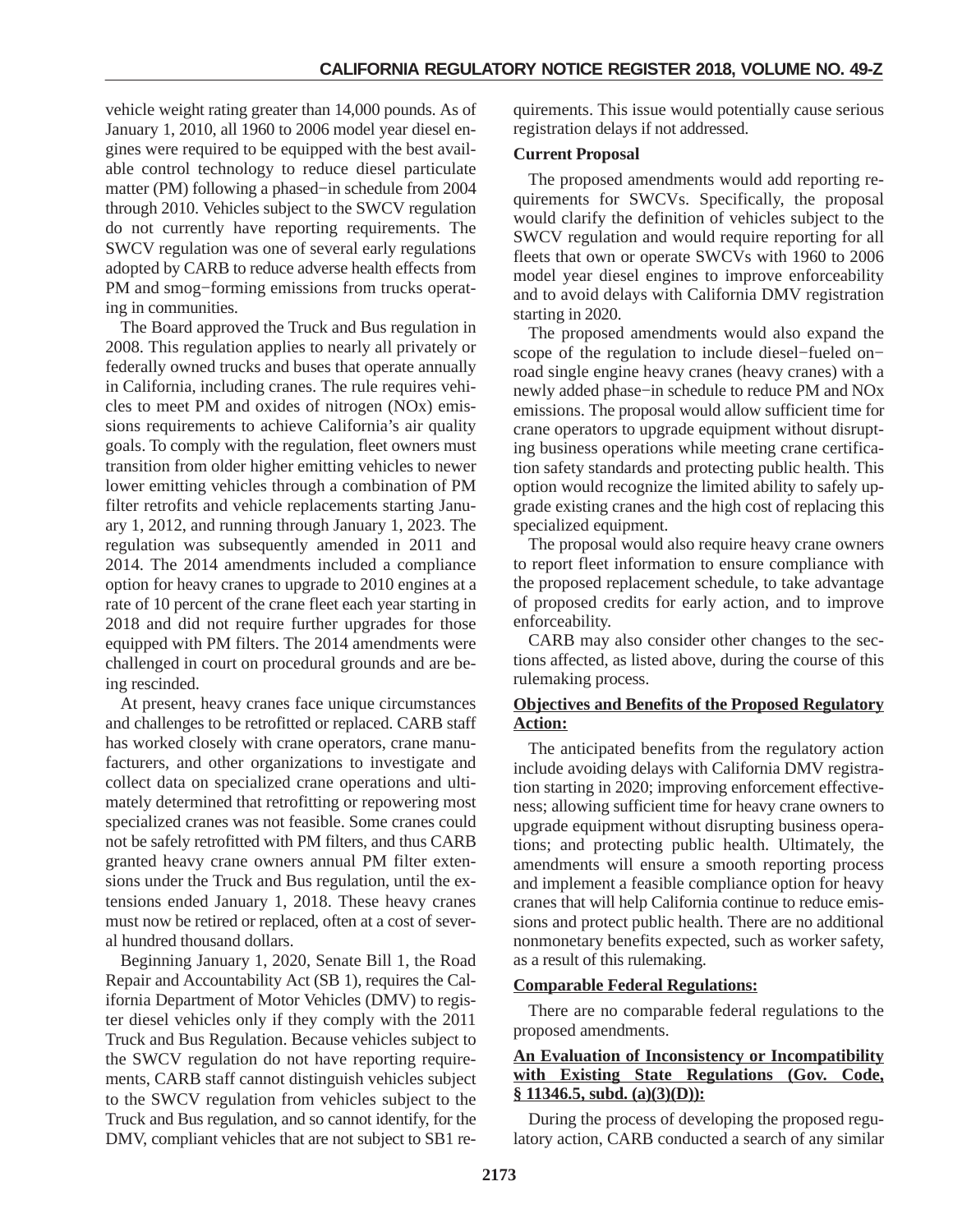regulations on this topic and concluded these regulations are neither inconsistent nor incompatible with existing state regulations.

MANDATED BY FEDERAL LAW OR REGULATIONS (Gov. Code, §§ 11346.2, subd. (c), 11346.9)

The proposed regulatory action is not mandated by federal law or regulations.

## DISCLOSURES REGARDING THE PROPOSED REGULATION

## **Fiscal Impact/Local Mandate Determination Regarding the Proposed Action (Gov. Code, § 11346.5, subds. (a)(5)&(6)):**

The determinations of the Board's Executive Officer concerning the costs or savings incurred by public agencies and private persons and businesses in reasonable compliance with the proposed regulatory action are presented below.

Under Government Code sections 11346.5, subdivision (a)(5) and 11346.5, subdivision (a)(6), the Executive Officer has determined that the proposed regulatory action would not create costs or savings to any State agency or in federal funding to the State, costs or mandate to any local agency or school district, whether or not reimbursable by the State under Government Code, title 2, division 4, part 7 (commencing with section 17500), or other nondiscretionary cost or savings to State or local agencies.

#### **Housing Costs (Gov. Code, § 11346.5, subd. (a)(12)):**

The Executive Officer has also made the initial determination that the proposed regulatory action will not have a significant effect on housing costs.

## **Significant Statewide Adverse Economic Impact Directly Affecting Business, Including Ability to Compete (Gov. Code, §§ 11346.3, subd. (a), 11346.5, subd. (a)(7), 11346.5, subd. (a)(8)):**

The Executive Officer has made an initial determination that the proposed regulatory action would not have a significant statewide adverse economic impact directly affecting businesses, including the ability of California businesses to compete with businesses in other states, or on representative private persons.

## **Results of The Economic Impact Analysis/ Assessment (Gov. Code, § 11346.5, subd. (a)(10)):**

The proposed amendments to the SWCV regulation do not qualify as major regulations, because the costs or benefits are less than \$50 million in any 12−month period from implementation to 12 months post full implementation. The amendments are primarily expected to provide economic relief to the affected heavy crane fleets compared to the Truck and Bus regulation as amended in 2011. Accordingly, the proposed amendments will not have an adverse economic impact on California businesses and individuals compared to the 2011 Truck and Bus regulation, and formal requirements for major regulations do not apply. However, in the interest of transparency, staff have prepared a thorough economic analysis of these proposed amendments, available in the Economic Impact Analysis in the Initial Statement of Reasons (ISOR).

## *Effect on Jobs/Businesses:*

The Executive Officer has determined that the proposed regulatory action would not significantly affect the creation or elimination of jobs within the State of California, the creation of new businesses or elimination of existing businesses within the State of California, or the expansion of businesses currently doing business within the State of California. A detailed assessment of the economic impacts of the proposed regulatory action can be found in the Economic Impact Assessment chapter in the ISOR.

## *Benefits of the Proposed Regulation:*

The objective of the proposed regulatory action is to avoid delays with California DMV registration starting in 2020 for SWCVs; improve enforcement effectiveness; and allow sufficient time for heavy crane owners to upgrade equipment without disrupting business operations. Ultimately, the amendments will help California reach its long−term air quality and climate goals by achieving nearly the same PM emissions by 2027 and nearly the same NOx emissions level by 2035.

A summary of these benefits is provided, please refer to "Objectives and Benefits," under the Informative Digest of Proposed Action and Policy Statement Overview Pursuant to Government Code 11346.5(a)(3) discussion.

#### **Business Report (Gov. Code, §§ 11346.5, subd. (a)(11); 11346.3, subd. (d)):**

In accordance with Government Code sections 11346.5, subdivisions (a)(11) and 11346.3, subdivision (d), the Executive Officer finds the reporting requirements of the proposed regulatory action which apply to businesses are necessary for the health, safety, and welfare of the people of the State of California.

## **Cost Impacts on Representative Private Persons or Businesses (Gov. Code, § 11346.5, subd. (a)(9)):**

In developing this regulatory proposal, CARB staff evaluated the potential economic impacts on representative private persons or businesses. CARB is not aware of any cost impacts that a representative private person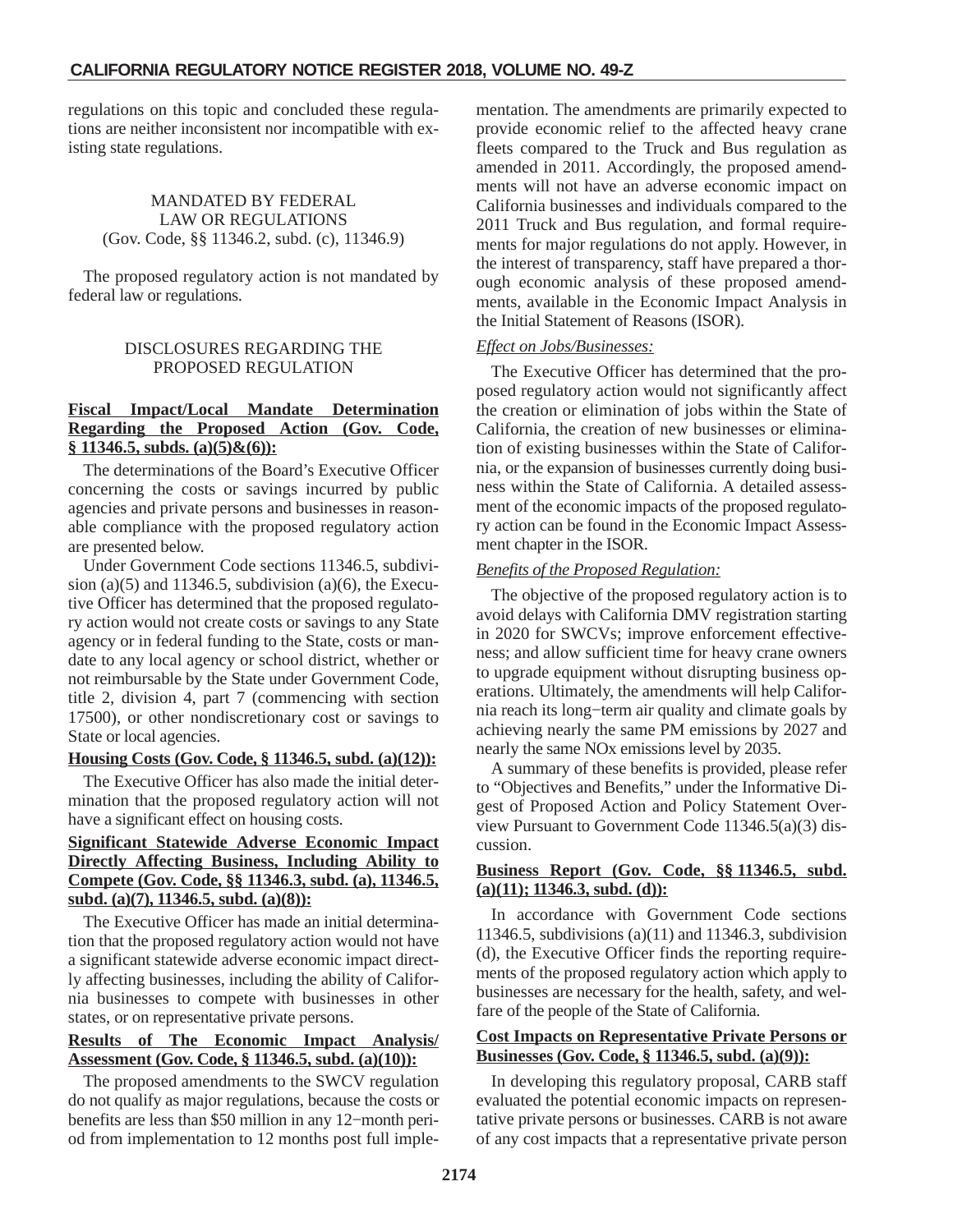or business would necessarily incur in reasonable compliance with the proposed action.

## **Effect on Small Business (Cal. Code Regs., tit. 1, § 4, subds. (a) and (b)):**

The Executive Officer has also determined under California Code of Regulations, title 1, section 4, that the proposed regulatory action would not affect small businesses because the proposed amendments applies equally to all businesses.

## **Alternatives Statement (Gov. Code, § 11346.5, subd. (a)(13)):**

Before taking final action on the proposed regulatory action, the Board must determine that no reasonable alternative considered by the Board, or that has otherwise been identified and brought to the attention of the Board, would be more effective in carrying out the purpose for which the action is proposed, would be as effective and less burdensome to affected private persons than the proposed action, or would be more cost− effective to affected private persons and equally effective in implementing the statutory policy or other provisions of law.

## ENVIRONMENTAL ANALYSIS

CARB, as the lead agency for the proposed regulatory action, has prepared an environmental analysis (EA) under its certified regulatory program (California Code of Regulations, title 17, sections 60000 through 60008) to comply with the requirements of the California Environmental Quality Act (CEQA; Public Resources Code section 21080.5). The EA determined that the proposed regulatory action would not result in any significant adverse impacts on the environment. The basis for reaching this conclusion is provided in Chapter VI of the ISOR. Written comments on the EA will be accepted during a 45−day public review period starting on December 7, 2018, and ending at 5 p.m. on January 22, 2018.

## SPECIAL ACCOMMODATION REQUEST

Consistent with California Government Code Section 7296.2, special accommodation or language needs may be provided for any of the following:

- -An interpreter to be available at the hearing;
- - Documents made available in an alternate format or another language; and
- -A disability−related reasonable accommodation.

To request these special accommodations or language needs, please contact the Clerk of the Board at (916) 322−5594 or by facsimile at (916) 322−3928 as soon as possible, but no later than ten business days before the scheduled Board hearing. TTY/TDD/Speech to Speech users may dial 711 for the California Relay Service.

Consecuente con la sección 7296.2 del Código de Gobierno de California, una acomodación especial o necesidades lingüísticas pueden ser suministradas para cualquiera de los siguientes:

- -Un intérprete que esté disponible en la audiencia;
- - Documentos disponibles en un formato alterno u otro idioma; y
- - Una acomodación razonable relacionados con una incapacidad.

Para solicitar estas comodidades especiales o necesidades de otro idioma, por favor llame a la oficina del Consejo al (916) 322−5594 o envié un fax a (916) 322−3928 lo más pronto posible, pero no menos de 10 días de trabajo antes del día programado para la audiencia del Consejo. TTY/TDD/Personas que necesiten este servicio pueden marcar el 711 para el Servicio de Retransmisión de Mensajes de California.

## AGENCY CONTACT PERSONS

Inquiries concerning the substance of the proposed regulatory action may be directed to the agency representative Beth White, Manager, On−Road Compliance Assistance Section, at (916) 324−1704, or (designated back−up contact) Jacqueline C. Johnson, Air Pollution Specialist, On−Road Compliance Assistance Section, Mobile Source Control Division at (916) 323−2750.

## AVAILABILITY OF DOCUMENTS

CARB staff has prepared a Staff Report: the ISOR for the proposed regulatory action, which includes a summary of the economic and environmental impacts of the proposal. The report is entitled: "Public Hearing to Consider the Proposed Amendments to the On−Road Heavy−Duty Diesel−Fueled Residential and Commercial Solid Waste Collection Vehicle Regulation to Include Heavy Cranes."

Copies of the ISOR and the full text of the proposed regulatory language, in underline and strikeout format to allow for comparison with the existing regulations, may be accessed on CARB's website listed below, or may be obtained from the Public Information Office, California Air Resources Board, 1001 I Street, Visitors and Environmental Services Center, First Floor, Sacramento, California 95814, on December 4, 2018.

Further, the agency representative to whom nonsubstantive inquiries concerning the proposed administrative action may be directed is Bradley Bechtold, Regulations Coordinator, (916) 322−6533. The Board staff has compiled a record for this rulemaking action, which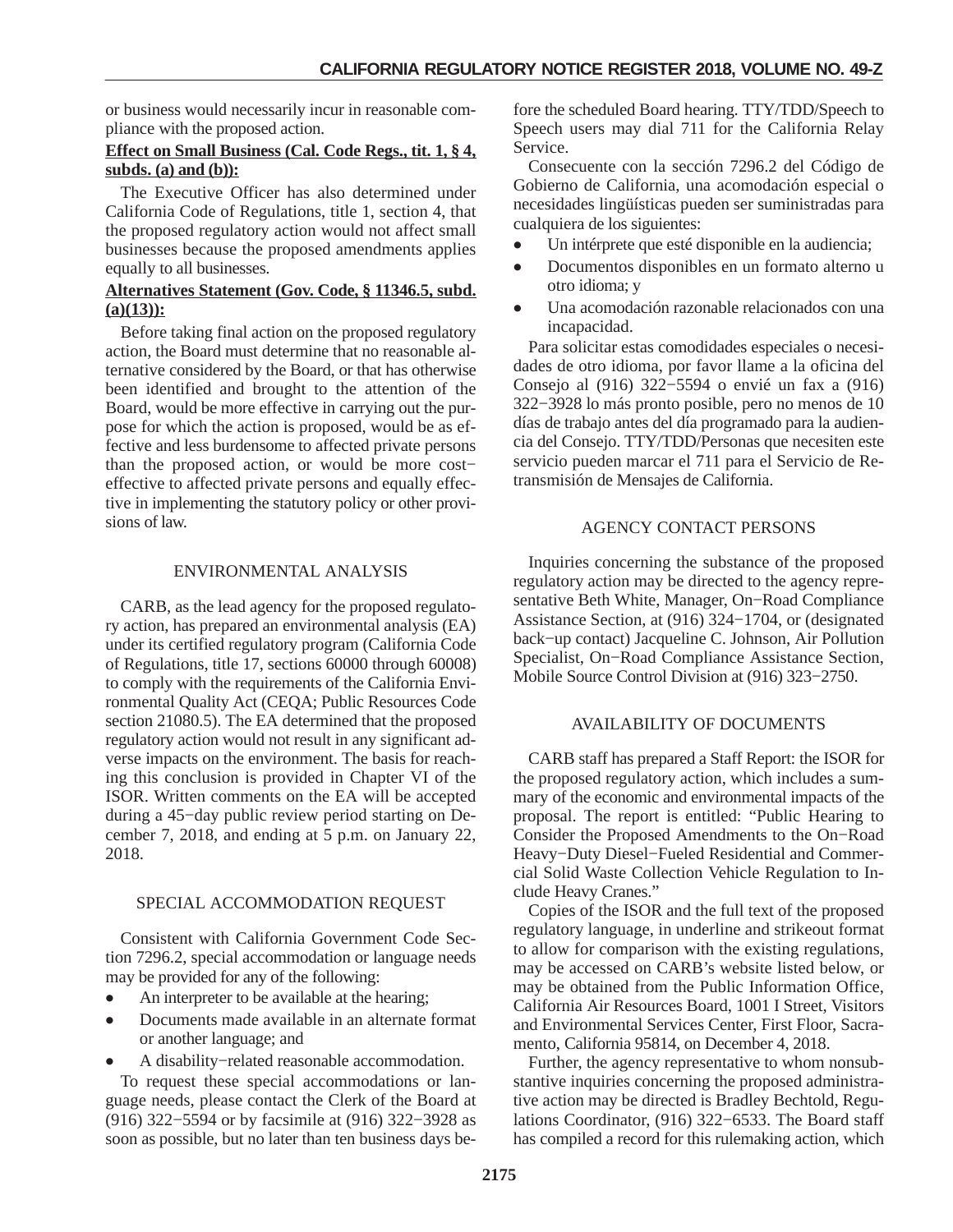<span id="page-25-0"></span>includes all the information upon which the proposal is based. This material is available for inspection upon request to the contact persons.

# **GENERAL PUBLIC INTEREST**

## HEARING PROCEDURES

The public hearing will be conducted in accordance with the California Administrative Procedure Act, Government Code, title 2, division 3, part 1, chapter 3.5 (commencing with section 11340).

Following the public hearing, the Board may take action to approve for adoption the regulatory language as originally proposed, or with non−substantial or grammatical modifications. The Board may also approve for adoption the proposed regulatory language with other modifications if the text as modified is sufficiently related to the originally proposed text that the public was adequately placed on notice and that the regulatory language as modified could result from the proposed regulatory action. If this occurs, the full regulatory text, with the modifications clearly indicated, will be made available to the public, for written comment, at least 15 days before final adoption.

The public may request a copy of the modified regulatory text from CARB's Public Information Office, California Air Resources Board, 1001 I Street, Visitors and Environmental Services Center, First Floor, Sacramento, California 95814.

## FINAL STATEMENT OF REASONS AVAILABILITY

Upon its completion, the Final Statement of Reasons (FSOR) will be available and copies may be requested from the agency contact persons in this notice, or may be accessed on CARB's website listed below.

## INTERNET ACCESS

This notice, the ISOR and all subsequent regulatory documents, including the FSOR, when completed, are available on CARB's website for this rulemaking at http://www.arb.ca.gov/regact/2018/swcv18/swcv18. htm.

## **DEPARTMENT OF FISH AND WILDLIFE**

#### **CALIFORNIA ENDANGERED SPECIES ACT FISH AND GAME CODE SECTION 2080.3 CONCURRENCE NO. 2080−2018−014−04**

**Project:** Implementation of the San Joaquin River Restoration Program and Accompanying Hatchery and Genetic Management Plan

**Location:** Butte, Napa, Yolo, and Fresno Counties

**Permittee**: U.S. Fish and Wildlife Service

#### **Background**

On September 12, 2018, the National Marine Fisheries Service (NMFS) issued Scientific Research and Enhancement Permit 20571 (Permit) to the United States Fish and Wildlife Service (USFWS), pursuant to section 10, subdivision  $(a)(1)(A)$  of the federal Endangered Species Act (ESA). The Permit authorizes USFWS to take ESA−listed Central Valley spring−run Chinook salmon (*Oncorhynchus tshawytscha*)(spring− run Chinook salmon) from the Feather River Fish Hatchery (FRFH), Butte Creek, and the San Joaquin River for scientific research and enhancement activities associated with the San Joaquin River Restoration Program (SJRRP). The Permit authorizes collection of wild and hatchery eggs, juveniles, and adults for broodstock development and maintenance, releases of juvenile hatchery−origin spring−run Chinook salmon, and in−stream research, monitoring, and evaluation activities. Spring−run Chinook salmon is designated as a threatened species pursuant to the California Endangered Species Act (CESA) (Fish & G. Code, § 2050 et seq.). (See Cal. Code Regs., tit. 14, § 670.5, subd.  $(b)(2)(C)$ .) The purpose of the hatchery program is to produce spring−run Chinook salmon for reintroduction in order to restore a self−sustaining population in the San Joaquin River below Friant Dam. The Permit is effective for approximately five years and will expire December 31, 2023.

The Permit that is the subject of this determination, as well as the Permit's associated Biological Opinion (BiOp), arise from the SJRRP. The SJRRP executes a legal settlement from the lawsuit, *NRDC et al. v. Kirk Rodgers et al.* In 1988, a coalition of environmental groups led by the Natural Resources Defense Council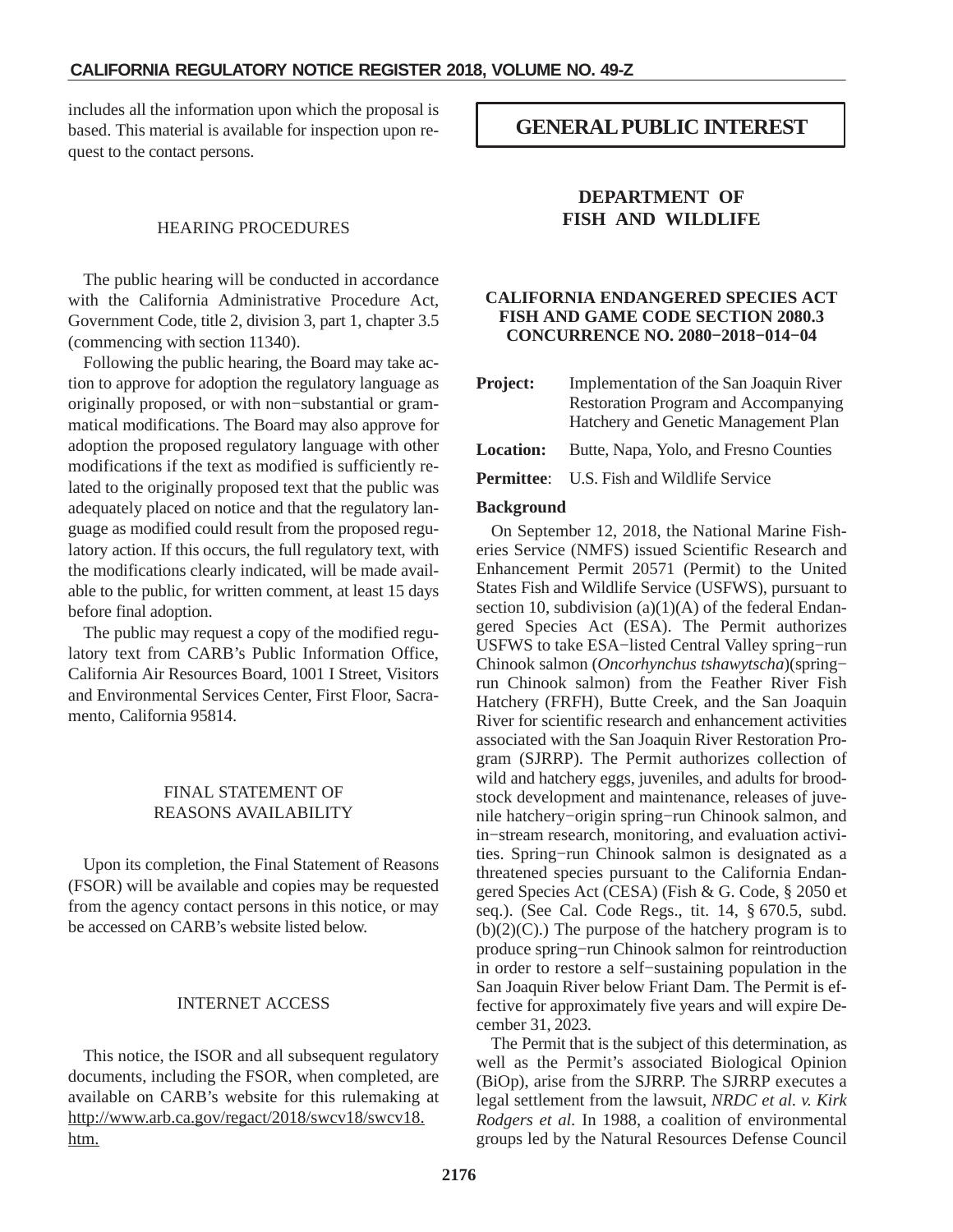(NRDC) filed a lawsuit challenging the renewal of long−term water services contracts between the United States Department of Interior and the Central Valley Project Friant Division contractors. After more than 18 years of litigation, the Settling Parties reached a Stipulation Agreement (Settlement). The Settling Parties, including NRDC, Friant Water Users Authority (now known as the Friant Water Authority), and the United States Departments of Interior and Commerce, agreed on the terms and conditions of the Settlement, which establishes two primary goals:

- - Restoration Goal — To restore and maintain fish populations in "good condition" in the mainstem San Joaquin River below Friant Dam to the confluence with the Merced River, including naturally reproducing and self−sustaining populations of salmon and other fish.
- $\bullet$  Water Management Goal — To reduce or avoid adverse water supply impacts to all of the Friant Division long−term contractors that may result from the Interim Flows and Restoration Flows provided in the Settlement.

Through a 2006 memorandum of understanding between the California Department of Fish and Wildlife (CDFW) and other state agencies and the Settling Parties, CDFW stated its intention to assist the Settling Parties in implementation of the Settlement consistent with CDFW's authorities, resources, and broader regional resource strategies. Subsequently, President Obama signed the San Joaquin River Restoration Act on March 30, 2009, giving the Department of Interior full authority to implement the SJRRP. The implementing agencies, consisting of the Department of Interior, Bureau of Reclamation (Reclamation) and USFWS, NMFS, CDFW, and California Department of Water Resources (DWR) organized a Program Management Team and associated work groups to begin the Settlement implementation.

The Settlement requires the reintroduction of spring− run Chinook salmon into the San Joaquin River. To implement the Settlement, the SJRRP's Hatchery and Genetics Management Plan (HGMP) (2016) proposes using a Conservation Facility (Interim Facility and future Salmon Conservation and Research Facility [SCARF]) and genetic management and conservation hatchery techniques to develop a self−sustaining population of spring−run Chinook salmon for the SJRRP. The Interim Facility, located in Friant, California, in Fresno County, and the SCARF will rely on artificial propagation using broodstock to attain sufficient numbers of spring−run Chinook salmon for reintroduction.

Because the SJRRP is expected to result in take of a species designated as threatened under the federal ESA, USFWS consulted with NMFS as required by Section 7 of ESA. The timeline of relevant regulatory activities to date is as follows:

- - October 11, 2012 — NMFS issued Enhancement of Survival Permit 14868 to USFWS, authorizing take of spring−run Chinook eggs or juveniles from FRFH to establish broodstock methodologies and begin studies associated with holding practices.
- $\bullet$  December 18, 2013 — CDFW issued a concurrence (CDFW file No. 2080−2012−017− 014) pursuant to Fish and Game Code section 2080.3 that Permit 14868 would further the conservation of spring−run Chinook salmon.
- $\bullet$  December 31, 2013 — NMFS issued final regulations designating an experimental population of spring−run Chinook salmon under Section 1539, subdivision (j) of Title 16 of the United States Code and established take provisions for members of that population.
- - March 18, 2014 — CDFW issued a determination (CDFW file No. 2080−2014−005−04) that the management restrictions, protective measures, prohibitions, and exceptions to prohibitions contained in the federal regulations meet the requirements in Fish and Game Code section 2080.4.
- - March 21, 2014 — NMFS issued Enhancement of Survival Permit 17781 to USFWS, authorizing take of spring−run Chinook salmon for collection, rearing, and release.
- $\bullet$  April 1, 2014 — CDFW issued a concurrence (CDFW file No. 2080−2014−006−04) pursuant to Fish and Game Code section 2080.3 that Permit 14868 would further the conservation of spring−run Chinook salmon.
- $\bullet$  September 12, 2018 — NMFS issued Scientific Research and Enhancement Permit 20571 authorizing take of threatened spring−run Chinook salmon and threatened California Central Valley (CCV) steelhead (*O. mykiss*) associated with hatchery propagation, research, and enhancement activities.

On or about October 29, 2018, the Director of CDFW received a letter from USFWS notifying CDFW pursuant to Fish and Game Code section 2080.3 that it had received a  $10(a)(1)(A)$  permit authorizing the taking of spring−run Chinook salmon in order to establish or maintain an experimental population in the San Joaquin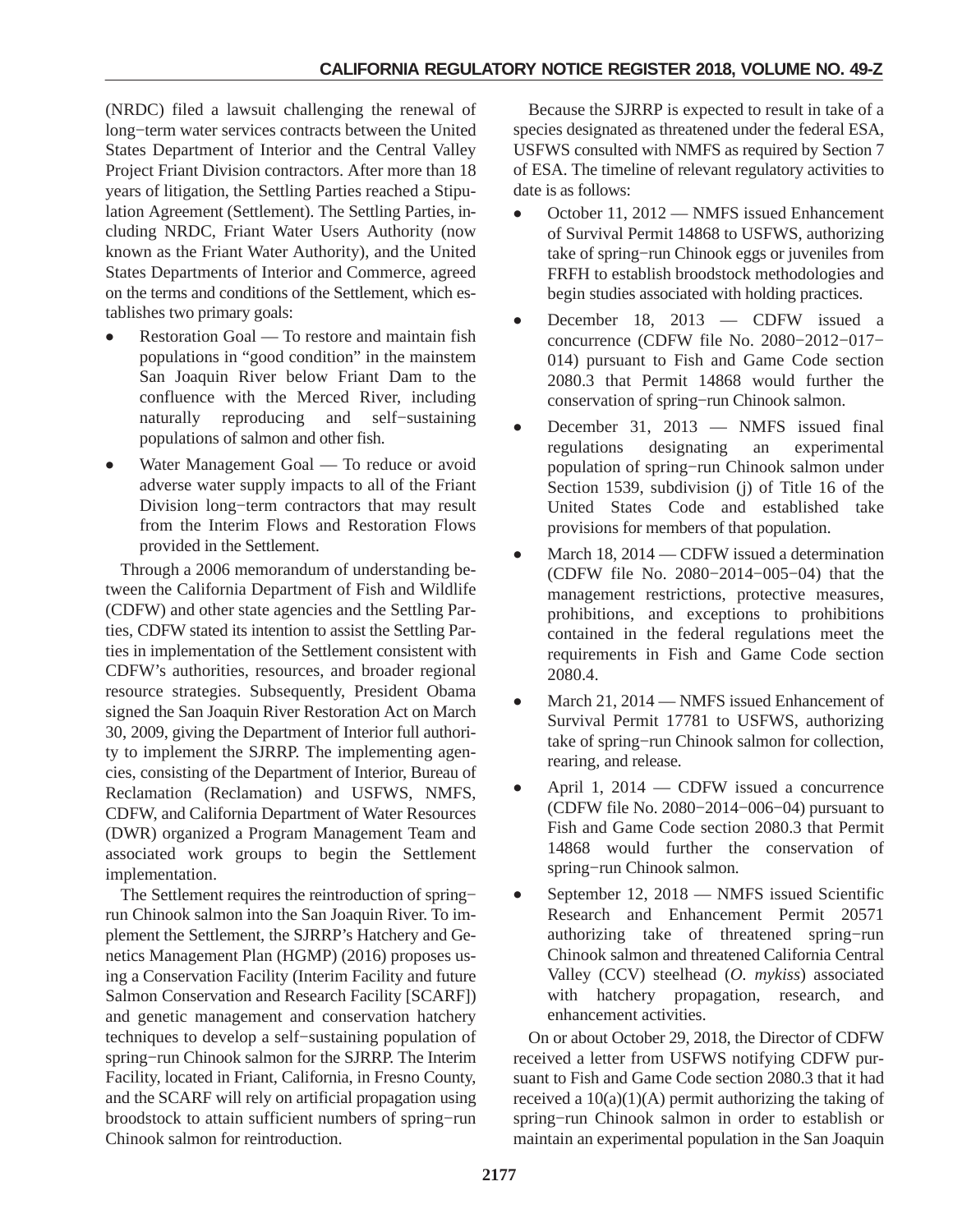River. USFWS' notification requested that CDFW: (1) make a determination that the Permit will further the conservation of the species; and (2) publish the notification as required by Fish and Game Code section 2080.3, subdivision (a)(2).

## **Project Summary**

The activities described in the Permit will incidentally take1 spring−run Chinook salmon. Spring−run Chinook salmon will be intentionally taken at the FRFH, Butte Creek, and the San Joaquin River. The Permit authorizes take to include one or more of the following: harassment, capture, handling, collection, transport, holding, lethal spawning, biological sampling, tagging, and live release of marked spring Chinook salmon in excess of broodstock needs, unmarked spring Chinook salmon, and natural−origin steelhead, if encountered. The Permit authorizes take associated with hatchery propagation, research, and enhancement activities at the San Joaquin Conservation Hatchery Facilities, which include the SCARF near Friant Dam on the San Joaquin River, the Interim Facility, and a small Satellite Incubation and Rearing Facility (SIRF; referred to collectively as the Conservation Facilities), as cited in US-FWS' Permit application.

Two types of direct take would occur under the Permit: (1) take of spring−run Chinook salmon associated with broodstock collection, maintenance of fish held as captive broodstock, and juvenile rearing and release, and (2) take of spring−run Chinook salmon and CCV steelhead associated with research, monitoring, and evaluation (RM&E) activities.

SJRRP proposes to collect up to 5,470 eggs or juveniles from all sources, including 70 for pathology studies from each collection event. The total number of eggs or juveniles collected annually and the collection source will be constrained by the Interim Facility or SCARF capacity and donor stream conditions. If conditions are suitable, the SJRRP would prefer to collect equally from all three donor sources, with collection ratios dependent on acceptable take from each donor source.

**Broodstock Collection**: Broodstock collections, as with all hatchery activities, would occur pursuant to the associated HGMP (CDFW 2016), and include potential collections from Butte Creek (juvenile life stage), FRFH (juvenile and/or egg life stage), and/or the San Joaquin River (adult, juvenile, and/or egg life stage).

Annual broodstock collections that were initially focused on spring−run Chinook salmon from the FRFH will expand to include collections from wild stocks in Butte Creek and the San Joaquin River in 2018. The total number of broodstock collected from each source population over the course of the reintroduction will depend on the viability of those stocks and the effects of removal on the associated population risk factors. Depending on escapement numbers, returning adults and any adult spring−run Chinook salmon that enter the Restoration Area (defined as the San Joaquin River from Friant Dam near the town of Friant, California, to the confluence of the Merced River) from other rivers may also be available for use as broodstock beginning in 2018. Genetic analysis of these returns will inform fish crosses and reintroduction strategies. Broodstock collection from returns generally should not exceed 10 percent of the estimated in−river escapement unless river conditions preclude successful spawning. All broodstock used for spawning will be genotyped for parentage−based tagging and to prepare breeding matrices to maximize genetic diversity.

Feather River Fish Hatchery: If the FRFH is the only available donor source, the SJRRP will collect via hatchery operations a maximum of 5,470 individuals from the FRFH including collections for pathology. Actual collection numbers will depend on availability of fish from FRFH and other sources. Spring−run Chinook salmon broodstock collection protocols will follow methods described in the FRFH HGMP (Cavallo *et al.* 2012, update in progress).

Butte Creek: The SJRRP proposes to collect via rotary screw trap (RST) a maximum of 2,910 juveniles annually from Butte Creek including collections for pathology (2,700 for broodstock, and 70 for pathology for up to 3 collection periods). The actual number collected will depend on the number of adult returns to Butte Creek who survive to spawn and the number of individuals collected from other broodstock sources. The SJRRP will collect juveniles from existing sampling occurring on Butte Creek to minimize additional handling and incidental mortality, control cost, and simplify logistics.

San Joaquin River: When spring−run Chinook salmon adults return to the Restoration Area, the SJRRP proposes to collect via redd extraction, emergence trap, RST, fykes or weirs, seine, and/or dip nets a maximum of 2,980 juveniles or eggs, including collections for pathology from the San Joaquin River. If adults are collected for broodstock spawning, the SJRRP proposes to collect a maximum of ten percent of returning adults, up to 250 individuals annually. The SJRRP may collect individuals at three different life stages: eggs, juveniles, or adults. Each life stage has advantages and disadvantages for collection. The number collected in any given

<sup>1</sup> Pursuant to Fish and Game Code section 86, "'Take' means hunt, pursue, catch, capture, or kill, or attempt to hunt, pursue, catch, capture, or kill." See also *Environmental Protection Information Center v. California Department of Forestry and Fire Protection* (2008) 44 Cal.4th 459, 507 (for purposes of incidental take permitting under Fish and Game Code section 2081, subdivision (b), "'take'. . .means to catch, capture or kill").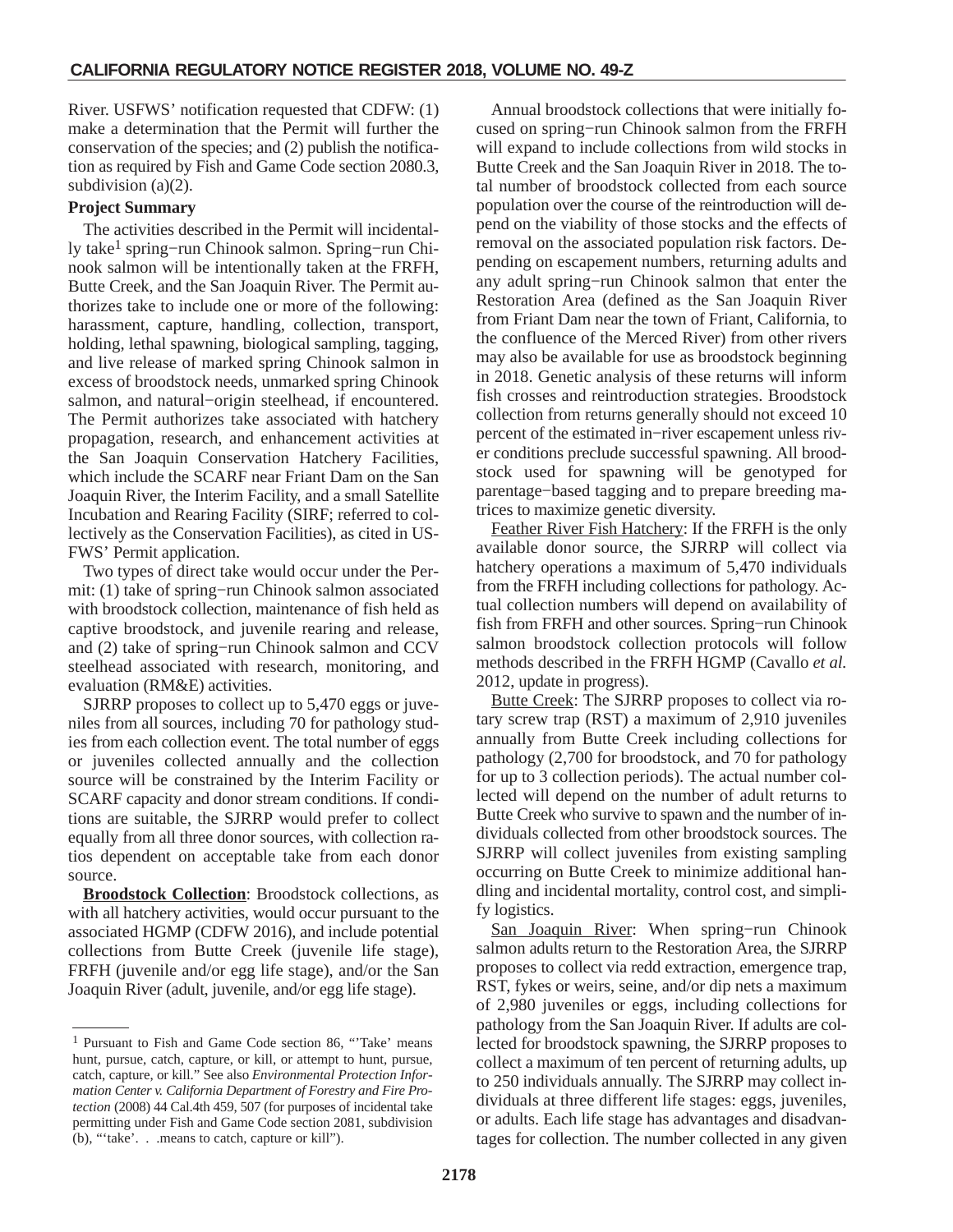year will be determined by the number of adult returns to the Restoration Area and the number of individuals collected from other source stocks.

**Broodstock Releases**: The SJRRP may release hatchery−produced fish and ancillary broodstock at various life stages based on production targets, hatchery capacity, river conditions, and program needs. The vast majority of releases from the rearing facilities will be the progeny of SJRRP broodstock. Broodstock will also be released to the river for research and reintroduction purposes.

All spring−run Chinook salmon released by the SJRRP will be adipose fin clipped and tagged with a coded wire tag (CWT).

The SJRRP will transport juveniles and eggs collected from donor stocks to an approved quarantine facility and, after clearing a fish health assessment, transfer the juveniles and eggs to the Conservation Facilities. Fish will be reared under controlled hatchery conditions to sufficient age for spawning. Depending on the Conservation Facilities' capacities and production needs, the SJRRP may release a portion of the broodstock to the San Joaquin River as ancillary broodstock. After fish reach maturity at the Conservation Facilities, they will be spawned and their progeny reared at the facility from the egg stage to be released to the San Joaquin River at the juvenile stage. Once the juvenile spring−run Chinook salmon reach an appropriate size, they will be marked (adipose fin clipped), tagged (CWT), and released directly to the river. Pre−release health assessment requirements, as defined by CDFW pathologists, will be followed for juveniles. The SJRRP will euthanize up to 20 fish per tank or rearing system, but not more than a total of 100 fish, for fish health inspection. Additionally, up to 10 percent of juveniles may be held back and later released as yearlings.

The SJRRP will either release fish from the SCARF directly to the San Joaquin River using a volitional release channel or transport the fish to a release site using a standard fish transport tank. Fish will be released directly from the hatchery when there is adequate flow in the river side−channel and connectivity with the lower San Joaquin River outside the Restoration Area. However, additional release locations may be necessary based on the condition of the river. To minimize straying, juveniles will be released as far upstream as feasible based on river connectivity and expected survival out of the Restoration Area.

Juveniles will be released into the San Joaquin River intermittently from October through April. However, most releases will take place between January and April depending on river conditions and fish size. Adult releases into the San Joaquin River will take place intermittently from February through October.

The number of juveniles produced and released from the Conservation Facilities will increase over time as the facility reaches maximum production. However, actual production will vary year to year based on broodstock survival, fecundity, and other factors. Target releases are approximately 200,000 juveniles in 2018 and should reach maximum production of up to 1,250,000 juveniles by 2021. To appropriately manage the broodstock population, and in response to river conditions, releases may include up to 5,000 ancillary broodstock annually. Population monitoring and evaluation may include adult monitoring by video, acoustic tracking, visual surveys, and redd and spawning surveys. Adult escapement will be used as a measure for evaluating SJRRP success. Juvenile monitoring will consist of various outmigrant traps and fry emergence monitoring. To evaluate juvenile survival and abundance, RSTs will be used throughout the Restoration Area. Once established, RST site locations will remain fixed each year unless changes in river conditions warrant moving them or if new RST sites are necessary for long−term study purposes.

Indirect mortality of spring−run Chinook salmon may also occur. Indirect mortality may occur at all life stages from egg to adult. Indirect mortality may occur during permitted activities including collection (FRFH and Butte Creek), releases, and research, monitoring, and evaluation studies. The Permit requires implementation of measures to minimize indirect mortality and harm to ESA−listed fish during the general handling, broodstock collection and mating, juvenile rearing and release, fish culture, and research, monitoring and evaluation.

## **Determination**

CDFW has determined that the Permit will further the conservation of the species. Specifically, as authorized by Fish and Game Code 2080.3, CDFW finds that: (1) take of spring−run Chinook salmon is for the purpose of establishing or maintaining an experimental population in the San Joaquin River pursuant to Section 1539, subdivision (j) of Title 16 of the United States Code and the San Joaquin River Restoration Settlement Act; and (2) the measures identified in the  $10(a)(1)(A)$  Permit, as well as the accompanying BiOp and the HGMP, include methods and procedures which are necessary to bring spring−run Chinook salmon to the point at which the protections of CESA are no longer necessary.

The measures included in this determination pursuant to Fish and Game Code section 2080.3 are those in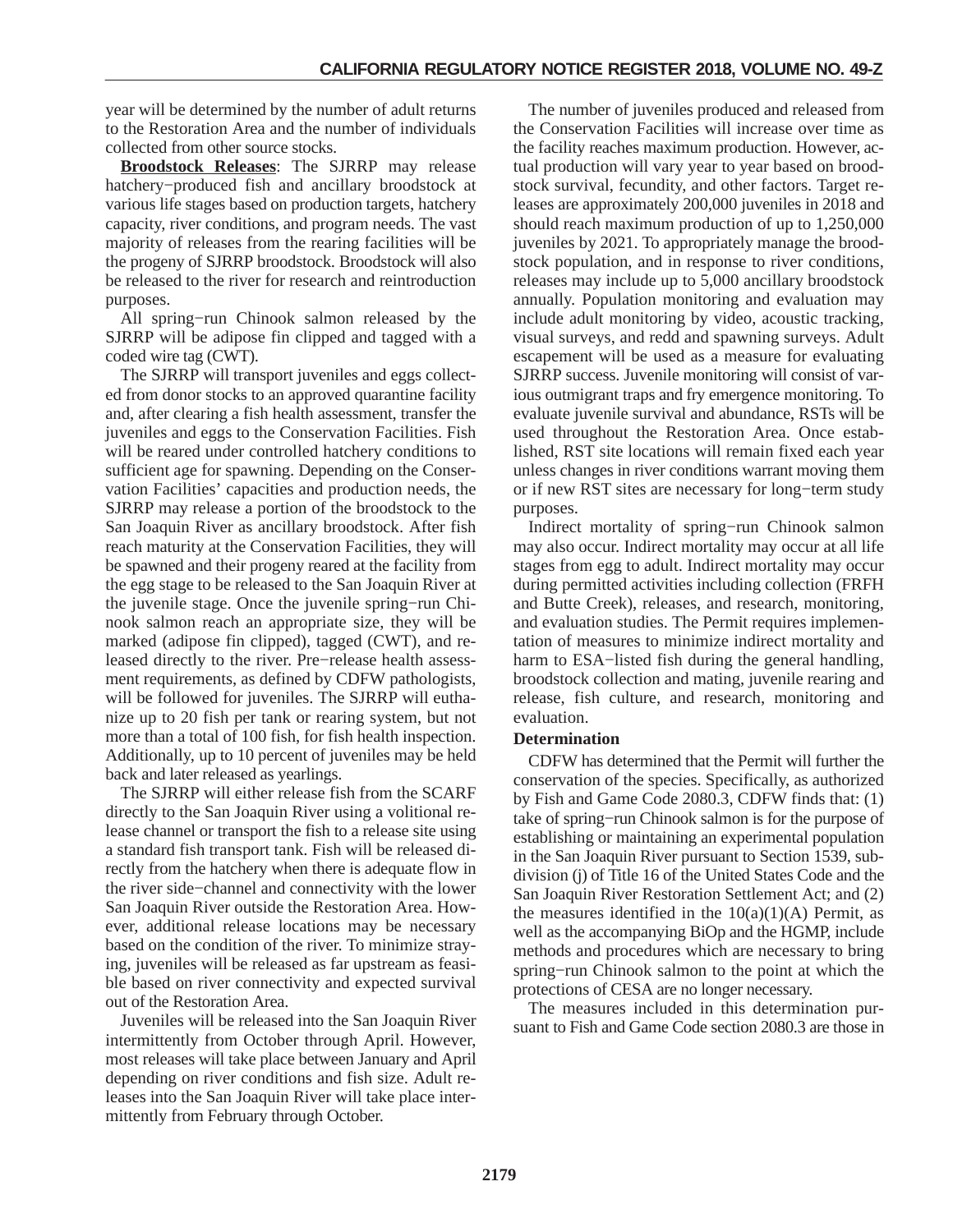the  $10(a)(1)(A)$  Permit. Those Permit conditions include, but are not limited to, the following:

## Avoidance, Minimization, and Mitigation Measures

- 1. USFWS will apply measures to minimize harm to ESA−listed fish. These measures include but are not limited to: limits on the duration (hourly, daily, weekly) of trapping; limits on holding time before release; and allowance for free passage through trapping sites when those sites are not actively operated.
- 2. USFWS will anesthetize each ESA−listed fish that is handled for the purpose of collecting biological samples. Anesthetized fish must be allowed to recover (e.g., in a recovery tank) before being released. Fish that are assessed without handling must remain in water but do not need to be anesthetized.
- 3. USFWS and its agent are responsible for maintaining the biological samples collected from ESA−listed species as long as they are useful for research purposes. USFWS may not transfer biological samples to anyone not listed in the application without obtaining prior written approval from NMFS.
- 4. During sampling and processing, USFWS must keep ESA−listed fish in water to the maximum extent possible. Adequate circulation and replenishment of water in holding units is required. When using methods that capture a mix of species, USFWS must process ESA−listed fish first. USFWS must conduct the transfer of ESA−listed fish using equipment that adequately holds water during transfer.
- 5. USFWS must not handle ESA−listed fish when water temperature exceeds  $22^{\circ}$ C (71.6°F) at the capture site. Trap operation shall cease until either temperature drops below the threshold or pending further consultation with NMFS to determine if continued trap operation poses substantial risk to ESA−listed species. Under these conditions, USFWS may only identify and count ESA−listed fish.
- 6. UFWS must use visual observation protocols instead of intrusive sampling methods whenever possible. This is especially appropriate when merely ascertaining the presence of anadromous fish.
- 7. USFWS should complete a segregation protocol 1 year after issuance of the Permit and prior to volitional adult passage in the system, that identifies how, to the greatest extent possible, to prevent introgression between fall−run and spring−run Chinook. If there is an opportunity for

fall−run Chinook salmon to superimpose spring−run Chinook salmon redds, USFWS should take measures to protect spring−run Chinook salmon redds and monitor and analyze introgression rates. An acceptable segregation protocol identifies how, to the greatest extent possible, to prevent introgression between fall−run and spring−run Chinook and measure introgression rates.

- 8. If third−party research is to be conducted on ESA−listed fish in collaboration with USFWS, the third party should follow the guidelines set for research collaboration. Those guidelines should be provided to the third party by USFWS.
- 9. The spring−run Chinook salmon broodstock collection target shall be limited to a maximum of 5,400 individuals annually from all potential sources (2,700 is the minimum needed to meet production targets). Sixty (60) fish from each collection event will be sacrificed for pathology screening at the time of collection and another 10 from each collection event will be sacrificed for pathology screening near the end of the quarantine period. Therefore, a maximum of 5,470 spring−run Chinook salmon eggs or juveniles will be collected for broodstock across all collections, including 70 for pathology studies from each collection event.
- 10. USFWS should make efforts to minimize the number of hatchery−origin spring−run Chinook salmon that are used as broodstock, to the extent possible, based on the estimated adult escapement and the presence of adequate spawning and rearing conditions in the natural origin broodstock collection locations (i.e. the San Joaquin River and Butte Creek).
- 11. Each year the USFWS will submit a Donor Stock Collection Plan (DSCP) to NMFS. The DSCP will be prepared through a multi−agency technical team to describe the collection plan for each year. USFWS will submit the annual DSCP to NMFS and CDFW for review and will be developed prior to any collections from the FRFH, San Joaquin River, or Butte Creek. It will include all the expected collection actions and associated monitoring for the year. The criteria below will evaluate FRFH, San Joaquin River, and Butte Creek donor stock collections each year and the number of individuals targeted by life stage:
	- a. Interim Facility or SCARF status and capacity available to rear broodstock;
	- b. Resources available to collect donor stock;
	- c. Genetics;
	- d. Availability of donor stock.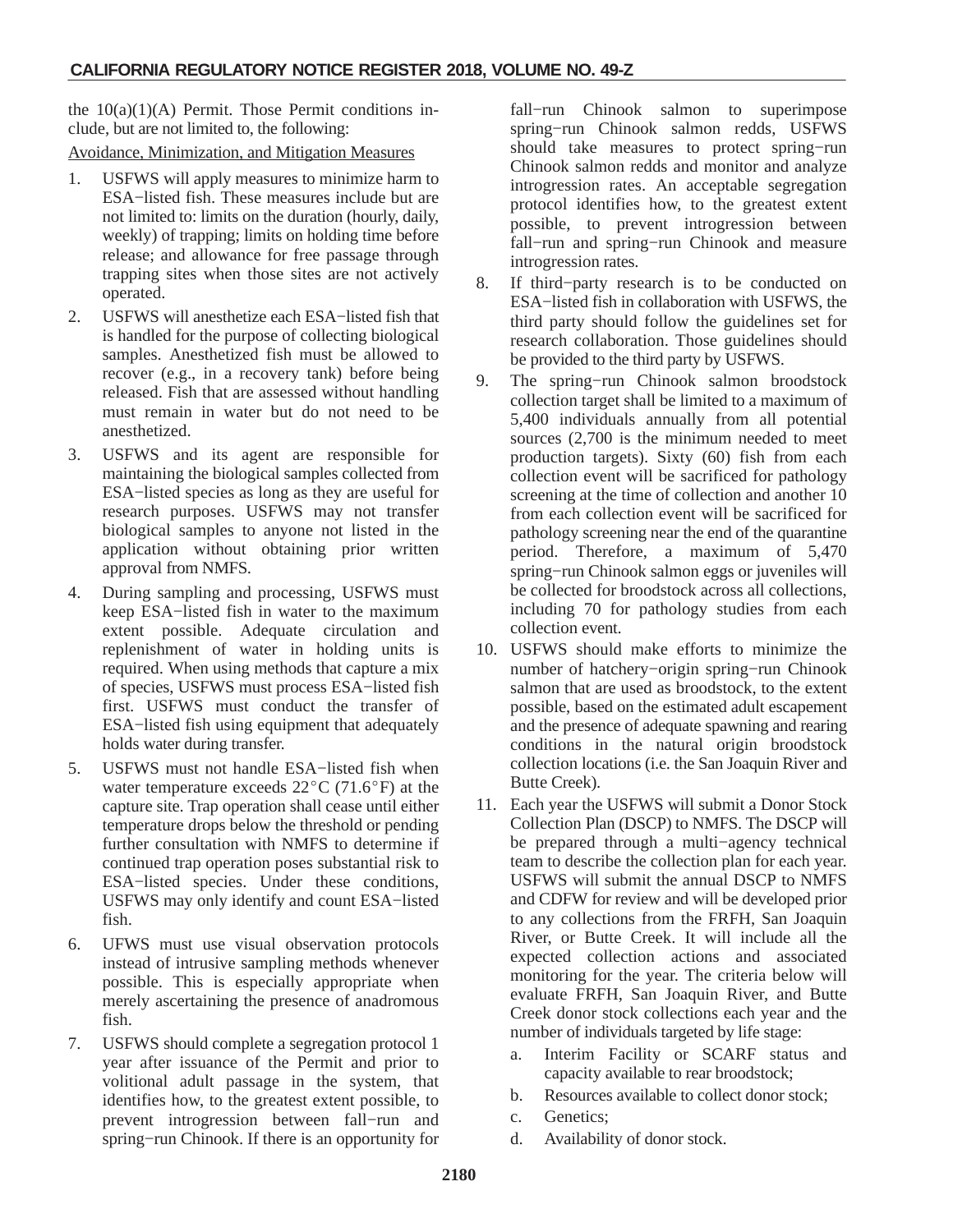NMFS and CDFW will review the DSCP to ensure that any adverse effects of broodstock collection will not be substantial in the context of the overall population of each spring−run donor stock.

- 12. USFWS shall ensure that 100 percent of the spring−run Chinook salmon released from the Conservation Facilities (and any fish subject to direct translocation) are marked (adipose fin−clipped) and tagged (using CWTs), providing a life−long indicator of origin. Alternative marking and tagging strategies approved by NMFS may be used if determined necessary.
- 13. Release of spring−run Chinook salmon will only occur within the nonessential experimental population area in the San Joaquin River as defined in 50 CFR 223.301, subdivision (b). USFWS will release spring−run Chinook salmon juveniles either volitionally or downstream of major passage barriers that prevent volitional migration and in the best conditions available.
- 14. USFWS shall develop a Pre−Release Report annually. The report will include information on the proposed number of spring−run Chinook salmon to be released, the release location, the tentative date(s) of release, and CWT data. Each year's Pre−Release plan must be approved by NMFS, prior to its implementation.
- 15. USFWS will adaptively manage hatchery release strategies to improve homing fidelity of adult returns to the release site, minimize precocity rates of hatchery−origin fish, and minimize ecological interactions between hatchery− and natural−origin juveniles as described in the HGMP.
- 16. USFWS shall ensure that transport and quarantine of individuals will occur according to the protocols detailed the Permit application, and the associated HGMP.
- 17. In the event of an emergency, such as flooding, water loss to raceways, epizootic outbreak, or vandalism that necessitates early release of ESA−listed spring−run Chinook salmon to prevent catastrophic mortality, USFWS shall report any such release within 48 hours to NMFS.
- 18. NMFS recognizes the need for management flexibility. Therefore, changes in fish culture protocols consistent with best management practices, conforming to the intent of the hatchery program and having no substantial effects on the survival of any ESA−listed species beyond what is authorized in the Permit, may be implemented by USFWS and CDFW.
- 19. USFWS must submit to NMFS for approval, in writing, changes in any aspect of hatchery

program implementation and operations, including broodstock collection protocols or numbers, juvenile release numbers, and marking. that could potentially result in increased amount of take, or alter the manner or effect of take of ESA−listed species covered in this permit.

- 20. Technical adjustments to the hatchery program, as described in the Permit, may be made, provided that such adjustments are consistent with the standards of section 10, subdivision  $(a)(1)(A)$  of the ESA, NMFS regulations governing ESA−listed species permits (50 CFR Parts 222−226), and the procedures and standards set forth in the Permit. Such program adjustments do not require modification of the Permit provided that they do not result in a level of direct or incidental take or impacts to the species in excess of that otherwise allowed by this permit and by the incidental take statement (ITS). USFWS must submit requests for such program adjustments in writing to NMFS. NMFS will consult with CDFW and USFWS to review the request and determine whether the adjustment is warranted. If NMFS and CDFW determine that the amount or extent of take or impacts to the species would not be exceeded as a result of the proposed adjustment, USFWS will be notified that the adjustment is approved. Each year, USFWS will ensure that any approved adjustments are described within the Permit Annual Report on the APPS website.
- 21. Annually, the Conservation Facilities will seek to achieve 85 percent survival from egg to hatching to match that experienced at FRFH in recent years, and 75 percent or better survival from egg to smolt stages over the duration of the program. The Conservation Facilities will aim to achieve greater than 49 percent survival from smolt to adulthood (as described in the associated HGMP).
- 22. Should NMFS determine that a sampling procedure provided for under the Permit is no longer acceptable, USFWS shall immediately cease the use of such a procedure until an acceptable replacement has been prescribed by NMFS.
- 23. Efforts should be made to prevent the spread of aquatic invasive species (AIS) such as New Zealand mudsnail (*Potamopygrus antipodarum*), quagga mussel (*Dreissena rostriformis bugensis*) and zebra mussel (*Dreissena polymopha*). Guidelines presented in the *California Department of Fish And Game Aquatic Invasive Species Decontamination Protocol* (https://nrm. dfg.ca.gov/FileHandler.ashx?documentversionid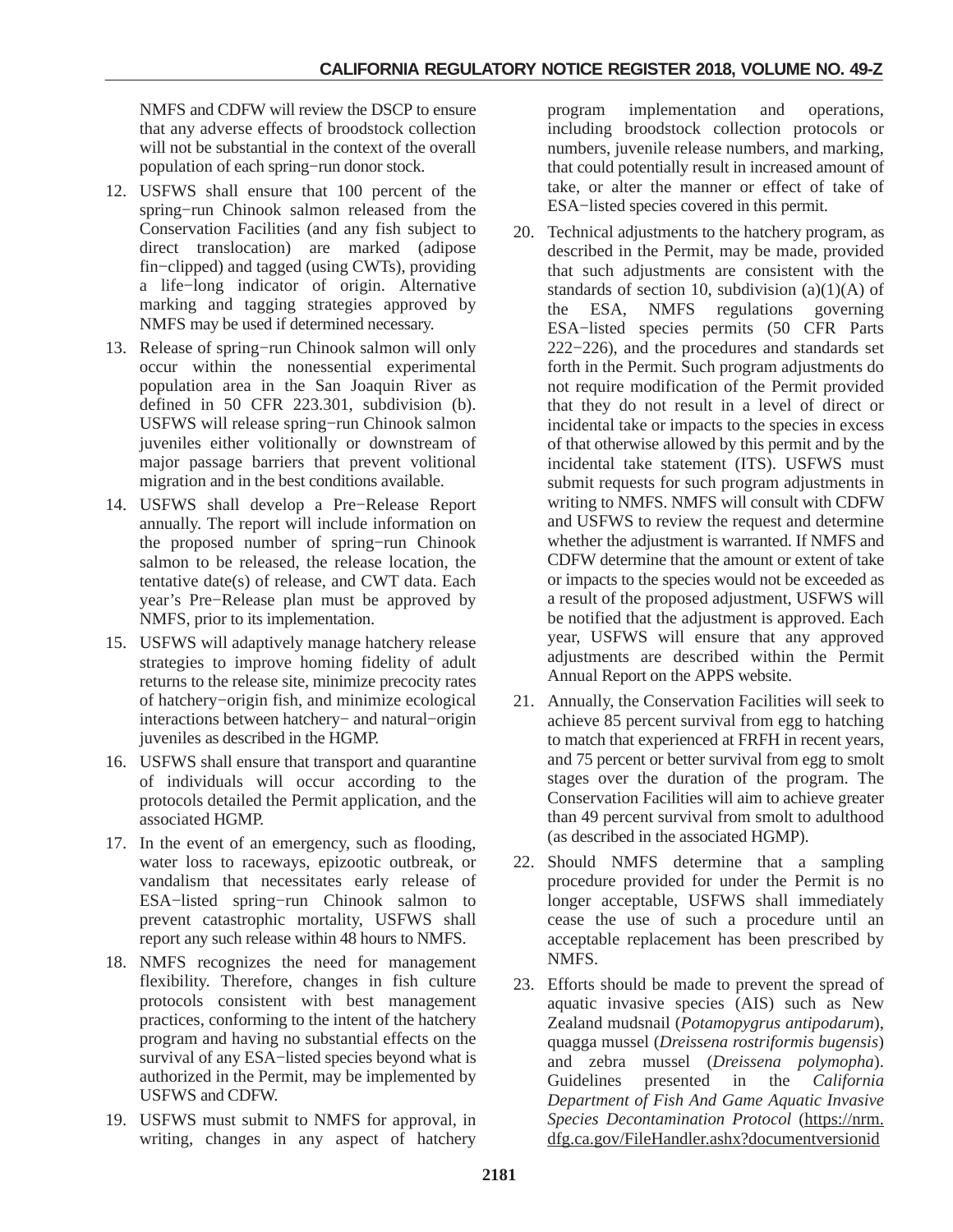<span id="page-31-0"></span> $\equiv$ 74126) should be followed when working in aquatic habitats to prevent the spread of AIS.

24. USFWS is responsible for the actions of any individual operating under the authority of the Permit. Such actions include operation of adult traps and weirs for broodstock collection and capturing, handling, holding, transporting, releasing, maintaining, and caring for any ESA−listed species authorized by the Permit.

## Monitoring and Reporting Measures

- 1. Any activities or methodologies associated with RM&E including, but not limited to: PIT tagging, smolt trapping, spawning ground surveys, and redd surveys must be done according to the general guidelines for handling listed fish detailed above and within the direct take limits defined in Tables 1−6 of the Permit and the ITS.
- 2. USFWS must conduct surveys annually to determine the timing, abundance, and distribution of hatchery−origin spring−run Chinook salmon originating from the Conservation Facilities that emigrate from (juveniles) and spawn in (adults) the San Joaquin River.
- 3. If the authorized level of take is exceeded, USFWS must notify NMFS as soon as possible, but no later than two days after the authorized level of take is exceeded. USFWS must then submit a written report to NMFS describing the circumstances of the unauthorized take within two weeks of take<br>exceedance. Pending review of these exceedance. Pending review of these circumstances, NMFS may suspend or amend the permit.
- 4. USFWS will submit annual reports to NMFS on the Applications and Permits for Protected Species (APPS) site by January 31. Although not a condition of the Permit, CDFW requests USFWS to provide annual reports to CDFW as well.

The annual report shall contain the following information:

- a. A detailed description of all adult ESA−listed salmon collection activities conducted under Permit 20571, including the number and composition of ESA listed fish captured and sampled for tissues, their sex/size/condition, the date of collection and disposition;
- b. The numbers, dates, average size at release, and tag/mark information of fish released into the San Joaquin River;
- c. Estimated survival rates of all life stages;
- d. Precocial maturation rate and disease occurrence;
- e. Any additional monitoring and evaluation activities occurring at the hatchery;
- f. Any problems that may have arisen during hatchery activities;
- g. A statement as to whether or not the activities had any unforeseen effects on ESA−listed fish.

Pursuant to Fish and Game Code section 2080.3, take authorization under CESA is not required for the hatchery program activities as described in the Permit for taking of spring−run Chinook salmon in order to establish or maintain an experimental population in the San Joaquin River, as identified in, and in accordance with the Federal Permit and associated BiOp and HGMP. The timing and extent of take authorization under this concurrence is limited to the terms in the federal Permit and expires upon the expiration date the federal Permit. If there are any substantive changes to the hatchery program, including changes to the measures or conditions, or if the NMFS amends or replaces the Permit, BiOp, or associated HGMP, USFWS shall be required to obtain a new concurrence or a CESA permit for the hatchery program from CDFW. (See generally Fish & G. Code, § 2080.3).

# **AVAILABILITY OF INDEX OF PRECENDENTIAL DECISION**

## **BUREAU OF AUTOMOTIVE REPAIR**

## NOTICE OF AVAILABILITY OF PRECEDENTIAL DECISIONS INDEX

Pursuant to Government Code section 11425.60, subdivision (c), notice is hereby given that the Bureau of Automotive Repair (BAR) maintains a precedential decisions index. The index is available to the public and may be viewed at www.bar.ca.gov/About BAR/ Precedential\_Decisions.html.

To subscribe to receive notifications when the index is updated, join BAR's e−mail list at www.bar.ca.gov/ About BAR/Email List Signup.html and/or BAR's mailing list at www.bar.ca.gov/pdf/BAR Mailing List Form 201801.pdf. For additional information, contact:

Brian Clark Bureau of Automotive Repair 10949 North Mather Blvd. Rancho Cordova, CA 95670 Telephone: (916) 403−8560 Fax: (916) 464−3424 E−mail: Brian.Clark@dca.ca.gov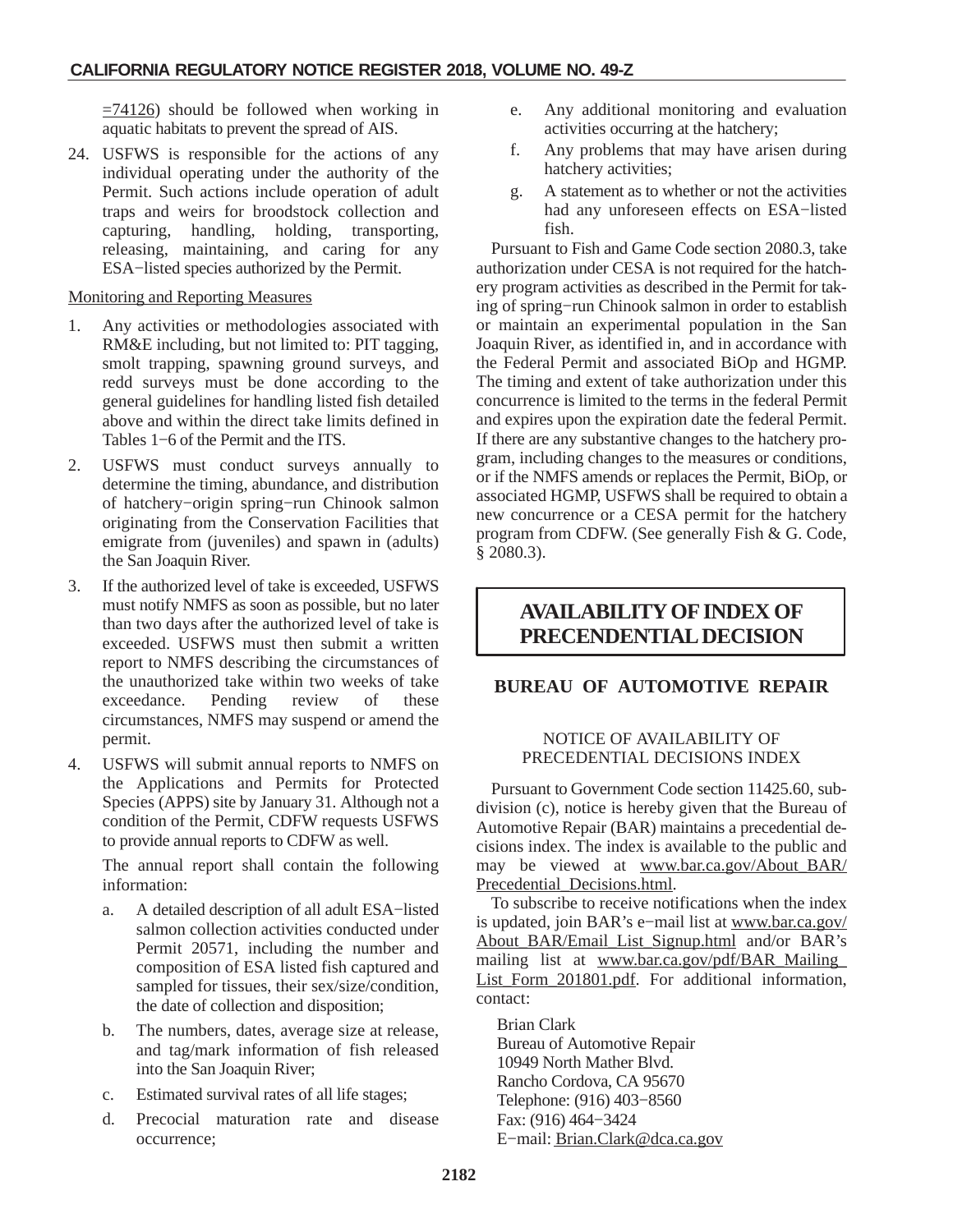# <span id="page-32-0"></span>**SUMMARY OF REGULATORY ACTIONS**

## **REGULATIONS FILED WITH SECRETARY OF STATE**

This Summary of Regulatory Actions lists regulations filed with the Secretary of State on the dates indicated. Copies of the regulations may be obtained by contacting the agency or from the Secretary of State, Archives, 1020 O Street, Sacramento, CA 95814, (916) 653−7715. Please have the agency name and the date filed (see below) when making a request.

#### File# 2018−1016−02 BUREAU OF REAL ESTATE APPRAISERS Bureau Employees

In this action, the Bureau of Real Estate Appraisers (Bureau) expands the prohibition on employees of the Bureau performing real estate appraisals to also include appraisal reviews and eliminates the exception to the prohibition for appraisals performed as part of a Bureau employee's official duties.

| Title 10                    |                  |
|-----------------------------|------------------|
| <b>AMEND: 3704</b>          |                  |
| Filed 11/27/2018            |                  |
| Effective 01/01/2019        |                  |
| Agency Contact: Kyle Muteff | $(916)$ 341-6126 |

## File# 2018−1115−01

## CALIFORNIA HEALTH FACILITIES FINANCING AUTHORITY

Investment in Mental Health Wellness Grant Program

These emergency regulations are adopted to implement the Investment in Mental Health Wellness Grant Program, within the Mental Health Wellness Act of 2013, specific to the needs of children and youth. (Government Code section 5848.5; Senate Bill 833, Stats. 2016, ch. 30.) Specifically, the regulations establish the application process, selection criteria, eligible costs, minimum and maximum grant amounts, appeal process, and reporting requirements for grants awarded to local government and nonprofit entities for the purpose of increasing mental health service capacity for children and youth in the following service domains: crisis intervention and stabilization, crisis residential treatment, mobile crisis support teams, and family respite care.

Title 4

ADOPT: 7313, 7314, 7315, 7316, 7317, 7318, 7319, 7319.1, 7320, 7321, 7322, 7323, 7324, 7325, 7325.1, 7326, 7327, 7328, 7329 Filed 11/26/2018 Effective 11/26/2018 Agency Contact: Sondra Jacobs (916) 651−0032

#### File# 2018−1115−02

## CALIFORNIA HEALTH FACILITIES FINANCING AUTHORITY

Community Services Infrastructure Grant Program

In this emergency rulemaking action, the California Health Facilities Financing Authority implements the Community Services Infrastructure Grant Program. The proposed regulations establish eligibility and evaluation criteria, eligible costs, and application and reporting procedures for the award of grants to fund the operation of jail diversion programs providing mental health treatment, substance use disorder treatment, and trauma−centered services.

#### Title 4

ADOPT: 7413, 7414, 7415, 7416, 7417, 7418, 7419, 7420, 7421, 7422, 7423, 7424, 7425, 7426, 7427, 7428, 7429 Filed 11/26/2018 Effective 11/26/2018 Agency Contact: Sondra Jacobs (916) 651−0032

## File# 2018−1016−01

CALIFORNIA HIGHWAY PATROL

Inhalation Hazard Shipments: Routes and Stopping Places

In this regular rulemaking, the California Highway Patrol is amending the list of inspection stops, required inspection stops, and stopping places to be used by carriers of inhalation hazards along the designated inhalation hazard routes.

Title 13 AMEND: 1157.21 Filed 11/27/2018 Effective 01/01/2019 Agency Contact: Tian−Ting Shih (916) 843−3400

#### File# 2018−1019−02

DIVISION OF WORKERS' COMPENSATION Workers' Compensation — Official Medical Fee Schedule — Inpatient Hospital

This action by the Division of Workers' Compensation within the Department of Industrial Relations amends the Official Medical Fee Schedule — Inpatient Hospital located within section 9789.25 in title 8 of the California Code of Regulations. This action was sub-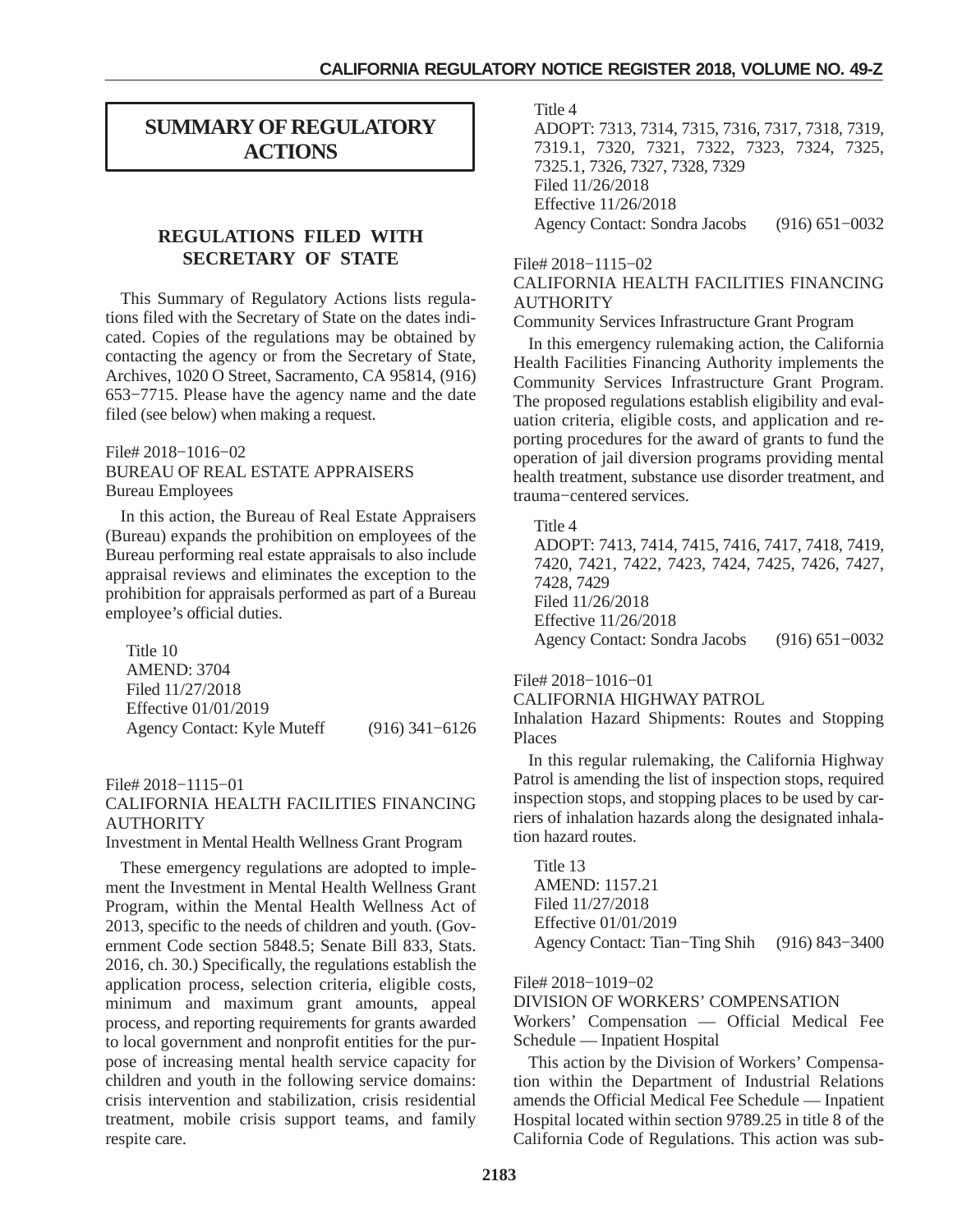## <span id="page-33-0"></span>**CALIFORNIA REGULATORY NOTICE REGISTER 2018, VOLUME NO. 49-Z**

mitted to OAL for filing and printing only pursuant to Labor Code section 5307.1, subdivision (g)(2).

Title 8 AMEND: 9789.25 Filed 11/26/2018 Effective 12/01/2018 Agency Contact: Jarvia Shu (510) 286−0646

File# 2018−1012−04 FISH AND GAME COMMISSION Sage Grouse Preference Points and Draw

This action establishes an electronic random drawing with preference points system for sage grouse hunting permits.

Title 14 ADOPT: 716 AMEND: 300 Filed 11/28/2018 Effective 01/01/2019 Agency Contact: Jon Snellstrom (916) 653−4899

File# 2018−1018−04

FISH AND GAME COMMISSION

Commercial Use of Native Rattlesnakes for Biomedical Purposes

This rulemaking action by the Fish and Game Commission adopts one section and amends three sections to establish a permit program for the commercial use of native rattlesnakes to develop antivenom, vaccines, and other therapeutic agents. This action establishes application form and fees, species authorized for use, minimum qualifications for applicants and employees, inspection requirements, humane care and treatment standards, emergency plan requirements, and record keeping and reporting obligations.

Title 14 ADOPT: 42 AMEND: 43, 651, 703 Filed 11/28/2018 Effective 01/01/2019 Agency Contact: David Thesell (916) 654−9903

File# 2018−1012−02

OFFICE OF ENVIRONMENTAL HEALTH HAZ-ARD ASSESSMENT

Proposition 65 Clear and Reasonable Warnings — Pesticide

This rulemaking action by the Office of Environmental Health Hazard Assessment modifies the safe harbor warning content for on product warnings for the exposure to listed chemicals and pesticides.

Title 27 AMEND: 25603 Filed 11/27/2018 Effective 01/01/2019 Agency Contact: Monet Vela (916) 323−2517

#### File# 2018−1029−01 PHYSICIAN ASSISTANT BOARD Renewal of License

In this action, the Physician Assistant Board is increasing the excluded amount (from \$300 to \$500) of a traffic violation fine which does not have to be reported by a licensee as a conviction received since the licensee's last license renewal for purposes of eligibility to renew a license.

Title 16 AMEND: 1399.514 Filed 11/28/2018 Effective 01/01/2019 Agency Contact: Anita Winslow (916) 561−8782

File# 2018−1106−01 STATE TREASURER Conflict−of−Interest Code

This is a Conflict−of−Interest code that has been approved by the Fair Political Commission and is being submitted for filing with the Secretary of State and printing only.

Title 2 AMEND: 1897 Filed 11/27/2018 Effective 12/27/2018 Agency Contact: Ravinder Kapoor (916) 653−2995

## **CCR CHANGES FILED WITH THE SECRETARY OF STATE WITHIN June 27, 2018 TO November 28, 2018**

All regulatory actions filed by OAL during this period are listed below by California Code of Regulations titles, then by date filed with the Secretary of State, with the Manual of Policies and Procedures changes adopted by the Department of Social Services listed last. For further information on a particular file, contact the person listed in the Summary of Regulatory Actions section of the Notice Register published on the first Friday more than nine days after the date filed.

## **Title 2**

| 11/27/18 AMEND: 1897                     |  |
|------------------------------------------|--|
| 11/08/18 ADOPT: 1896.13 AMEND: 1896.4,   |  |
| 1896.12.1896.17                          |  |
| 10/29/18 AMEND: 1896.99.100, 1896.99.120 |  |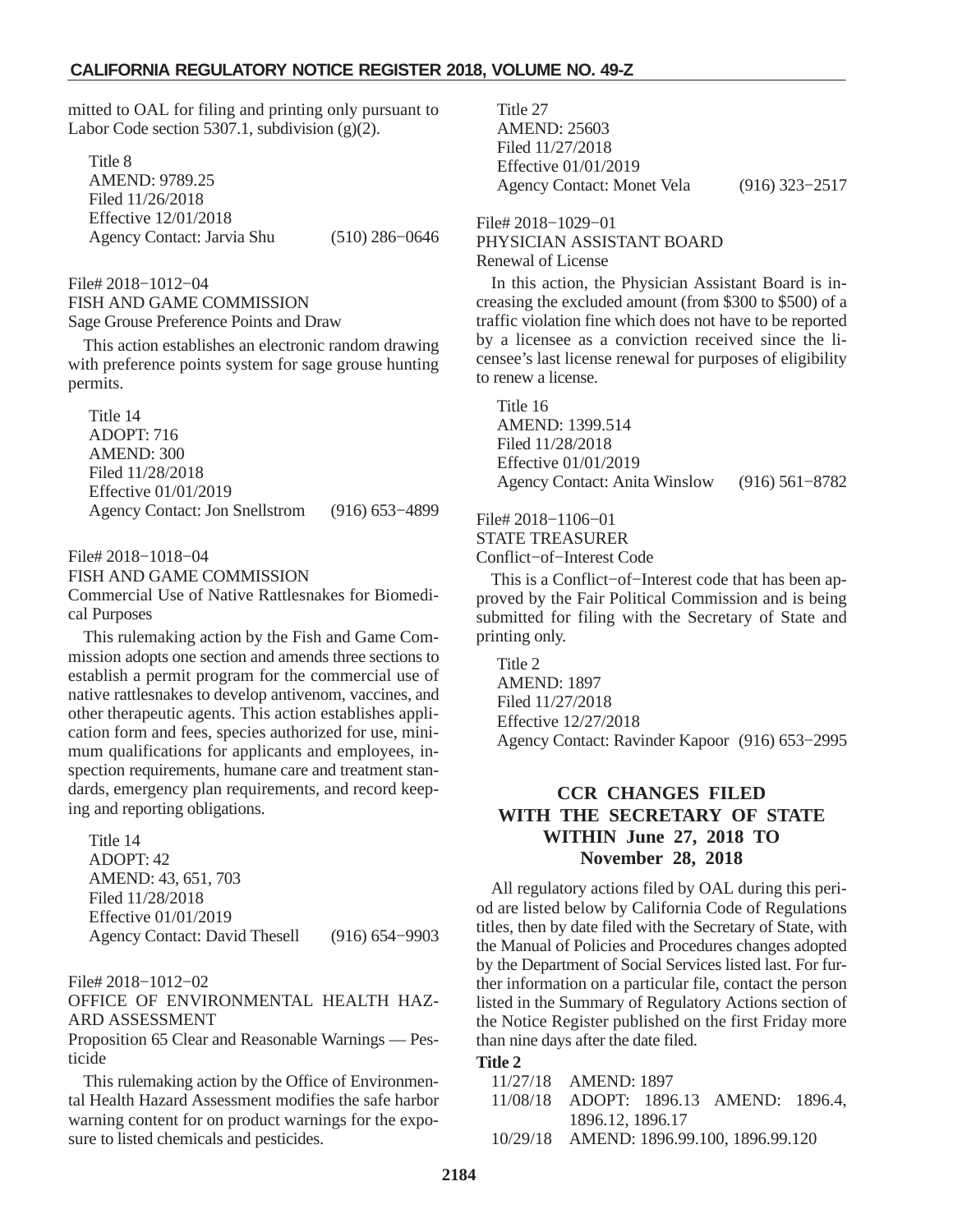## **CALIFORNIA REGULATORY NOTICE REGISTER 2018, VOLUME NO. 49-Z**

- 10/22/18 ADOPT: 18215.4
- 10/11/18 AMEND: 1859.51(e)
- 09/27/18 AMEND: 43000, 43001, 43002, 43003, 43004, 43005, 43006, 43007, 43008, 43009
- 09/26/18 AMEND: 1859.2, 1859.51(j), 1859.70, 1859.82, 1859.93.1
- 09/26/18 AMEND: 59760
- 09/24/18 AMEND: 18700.2
- 09/20/18 AMEND: 559.885
- 09/20/18 ADOPT: 211.2 AMEND: 211
- 09/13/18 ADOPT: 21902, 21903.6 AMEND: 21902 (renumbered to 21901), 21903, 21904, 21905, 21905.5
- 09/11/18 AMEND: 1859.77.3
- 08/02/18 ADOPT: 59830
- 08/01/18 AMEND: 58200
- 07/17/18 REPEAL: 2600, 2601, 2602, 2603, 2604, 2605, 2606, 2700, 2701, 2702, 2703, 2704, 2705
- 07/03/18 ADOPT: 18308, 18308.1, 18308.2, 18308.3

#### **Title 3**

- 11/06/18 AMEND: 3435(b)
- 10/08/18 AMEND: 3591.12
- 10/02/18 AMEND: 3591.12
- 09/13/18 AMEND: 6502
- 09/12/18 AMEND: 3591.13
- 09/12/18 AMEND: 3591.12
- 09/06/18 AMEND: 3601 08/22/18 AMEND: 3591.2
- 08/16/18 ADOPT: 5000, 5001, 5002, 5003, 5004, 5005, 5006, 5007, 5008, 5009, 5010, 5011, 5012, 5013, 5014, 5015
- 08/10/18 AMEND: 1380.19, 1430.10, 1430.12, 1430.13, 1430.50, 1430.51, 1430.53
- 08/02/18 AMEND: 3591.2
- 07/31/18 AMEND: 3
- 07/19/18 AMEND: 3591.2
- 06/28/18 AMEND: 3435(b)

#### **Title 4**

- 11/26/18 ADOPT: 7313, 7314, 7315, 7316, 7317, 7318, 7319, 7319.1, 7320, 7321, 7322, 7323, 7324, 7325, 7325.1, 7326, 7327, 7328, 7329
- 11/26/18 ADOPT: 7413, 7414, 7415, 7416, 7417, 7418, 7419, 7420, 7421, 7422, 7423, 7424, 7425, 7426, 7427, 7428, 7429
- 11/20/18 AMEND: 1632
- 11/20/18 AMEND: 1843.3
- 11/20/18 AMEND: 8078.3, 8078.15
- 11/19/18 ADOPT: 7213, 7214, 7215, 7216, 7218, 7219, 7220, 7221, 7222, 7223, 7224, 7225, 7227, 7228, 7229
- 11/02/18 AMEND: 8078.8, 8078.10
- 10/31/18 AMEND: 7051, 7054, 7055, 7056, 7063, 7071
- 10/18/18 AMEND: 1843.2
- 10/18/18 AMEND: 10170.2, 10170.3, 10170.4, 10170.5, 10170.6, 10170.7, 10170.8, 10170.9, 10170.10, 10170.14
- 09/26/18 AMEND: 12205.1
- 09/21/18 ADOPT: 5700, 5710, 5711, 5720, 5721, 5722, 5730, 5731 AMEND: 5000, 5020, 5033, 5035, 5037, 5054, 5060, 5100, 5101, 5102, 5120, 5144, 5170, 5191, 5212, 5230, 5240, 5250, 5540 REPEAL: 5259
- 09/18/18 AMEND: 7051, 7054, 7055, 7056, 7063, 7071
- 09/17/18 AMEND: 10091.1, 10091.2, 10091.3, 10091.4, 10091.5, 10091.6, 10091.7, 10091.8, 10091.9, 10091.10, 10091.11, 10091.12, 10091.13, 10091.14, 10091.15
- 08/22/18 ADOPT: 7213, 7214, 7215, 7216, 7218, 7219, 7220, 7221, 7222, 7223, 7224, 7225, 7227, 7228, 7229
- 07/26/18 AMEND: 10176, 10177, 10178, 10179, 10180, 10181, 10182, 10183, 10184, 10185, 10186, 10187, 10188, 10190
- 07/18/18 AMEND: 2050
- 07/09/18 AMEND: 10325, 10326
- 07/03/18 AMEND: 10152, 10153, 10154, 10155, 10158 (amended and renumbered), 10159 (amended and renumbered), 10160 (amended and renumbered). REPEAL: 10156, 10157
- 07/02/18 ADOPT: 5700, 5710, 5711, 5720, 5721, 5722, 5730, 5731 AMEND: 5000, 5020, 5100

#### **Title 5**

- 10/22/18 ADOPT: 20236 AMEND: 20101, 20105, 20107, 20116, 20118, 20122, 20123, 20124, 20125, 20127, 20130, 20134, 20135, 20136, 20140, 20180, 20185, 20190, 20203, 20205, 20235 REPEAL: 20119, 20158, 20125, 20216, 20217, 20251, 20251, 20255, 20251, 20260, 20265
- 10/17/18 AMEND: 18600
- 08/03/18 AMEND: 11517.6, 11518, 11518.15, 11518.20, 11518.25, 11518.30, 11518.35, 11518.40, 11518.45, 11518.50, 11518.70, 11518.75, 11519.5
- 07/23/18 AMEND: 40050.2, 40100.1, 40513, 40514, 41021
- 07/03/18 ADOPT: 71396, 71397, 71398, 71399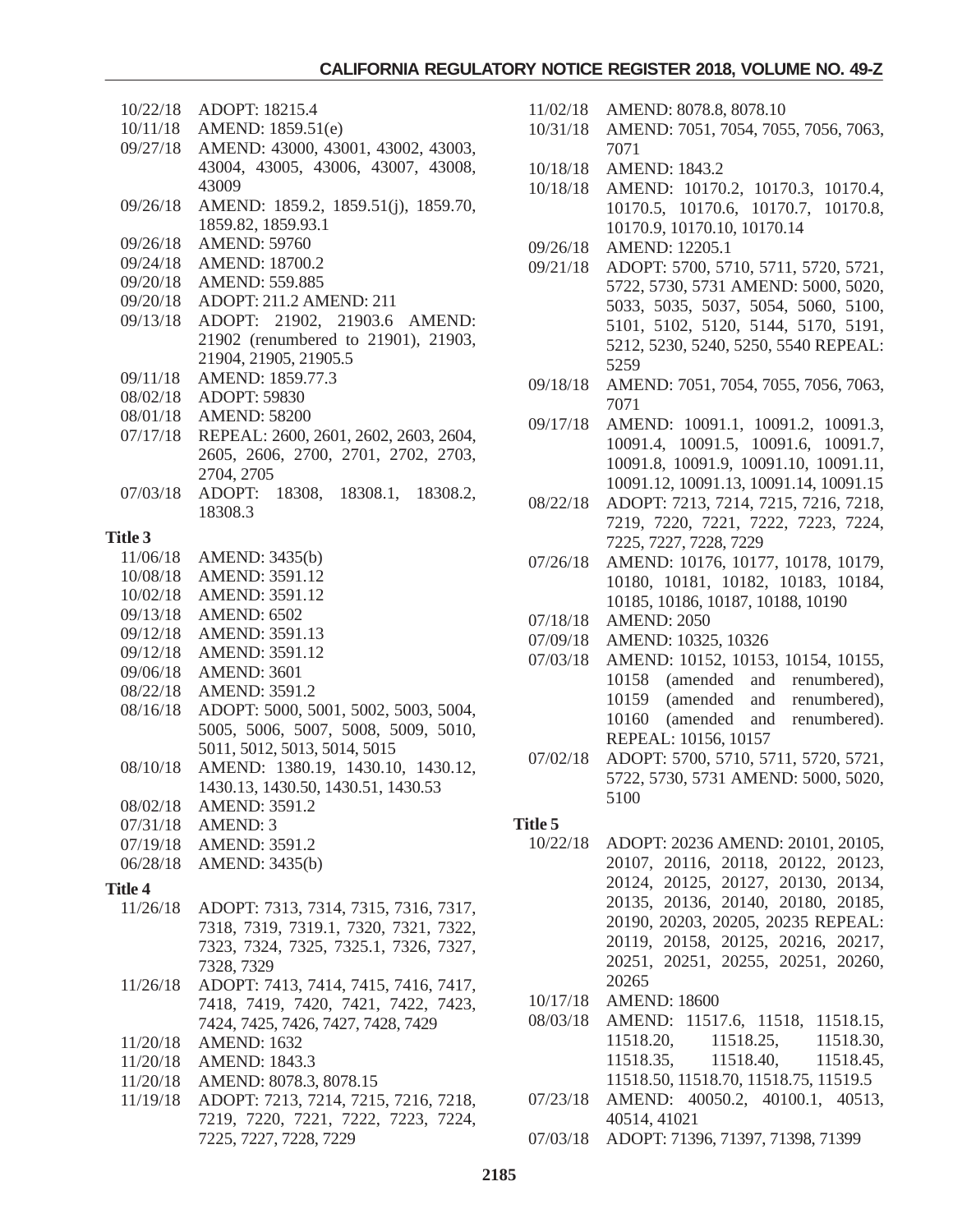#### **Title 8**

| 1 iue o         |                                         |
|-----------------|-----------------------------------------|
| 11/26/18        | <b>AMEND: 9789.25</b>                   |
| 11/15/18        | AMEND: 344, 344.1, 344.2                |
| 11/06/18        | ADOPT: 9789.19.1 AMEND: 9789.12.1,      |
|                 | 9789.12.2, 9789.12.6,<br>9789.12.8,     |
|                 | 9789.12.12, 9789.12.13, 9789.13.2,      |
|                 | 9789.16.1, 9789.16.7, 9789.18.1,        |
|                 | 9789.18.11,<br>9789.18.2, 9789.18.3,    |
|                 | 9789.19                                 |
| 11/01/18        | AMEND: 14300.35, 14300.41               |
|                 |                                         |
| 10/30/18        | ADOPT: 9792.24.5 AMEND: 9792.22         |
| 10/10/18        | <b>AMEND: 344.18</b>                    |
| 10/08/18        | ADOPT: 13850, 13851, 13853, 13855,      |
|                 | 13856, 13857, 13858, 13859, 13860,      |
|                 | 13861, 13862, 13863, 13864, 13865,      |
|                 | 13866, 13867, 13868, 13870, 13871,      |
|                 | 13872, 13873, 13874                     |
| Title 9         |                                         |
| 10/04/18        | <b>AMEND: 4350</b>                      |
| 08/20/18        | ADOPT: 4020, 4020.1                     |
|                 |                                         |
| <b>Title 10</b> |                                         |
| 11/27/18        | <b>AMEND: 3704</b>                      |
| 11/20/18        | AMEND: 8000, 8030                       |
| 11/19/18        | ADOPT: 10000, 10001, 10002, 10003,      |
|                 | 10004, 10005, 10006, 10007              |
| 09/25/18        | AMEND: 2498.4.9                         |
| 09/25/18        | <b>AMEND: 2498.5</b>                    |
| 09/25/18        | <b>AMEND: 2498.6</b>                    |
| 09/24/18        | ADOPT: 6408, 6410, 6450, 6452, 6454,    |
|                 | 6470, 6472, 6474, 6476, 6478, 6480,     |
|                 | 6482, 6484, 6486, 6490, 6492, 6494,     |
|                 | 6496, 6498, 6500, 6502, 6504, 6506,     |
|                 | 6508, 6510, 6600, 6602, 6604, 6606,     |
|                 | 6608, 6610, 6612, 6614, 6616, 6618,     |
|                 | 6620, 6622                              |
| 09/17/18        | ADOPT: 6520, 6522, 6524, 6526, 6528,    |
|                 | 6530, 6532, 6534, 6536, 6538            |
| 08/31/18        | ADOPT: 2218.80, 2218.81, 2218.82,       |
|                 | 2218.83                                 |
|                 |                                         |
| Title 11        |                                         |
| 10/24/18        | AMEND: 1953, 1955                       |
| 09/26/18        | <b>AMEND: 44.2</b>                      |
| 08/23/18        | AMEND: 1004, 1005, 1081                 |
| 08/15/18        | AMEND: 1005, 1015                       |
| 08/02/18        | AMEND: 4002                             |
| 07/31/18        | <b>AMEND: 49.18</b>                     |
| Title 12        |                                         |
| 11/07/18        | <b>AMEND: 505.2</b>                     |
| 09/27/18        | AMEND: 500 (renumbered to 501), 501     |
|                 | (renumbered to 505), 501.1 (renumbered  |
|                 | to 501.3), 501.2 (renumbered to 505.2), |
|                 | 501.3 (renumbered to 505.1), 501.4      |
|                 | (renumbered to 505.11),<br>502          |
|                 |                                         |

(renumbered to 505.3), 502.1

(renumbered to 505.12), 502.3 (renumbered to 505.4), 503 (renumbered to 501.2), 503.1 (renumbered to 505.7), 504 (renumbered to 505.8), 504.1 (renumbered to 505.9), 505 (renumbered to 510.1), 506 (renumbered to 500), 507 (renumbered to 510.9), 508 (renumbered to 510.10), 509 (renumbered to 520.2) 09/25/18 AMEND: 600 07/05/18 AMEND: 451, 452, 453, 454, 455 **Title 13** 11/27/18 AMEND: 1157.21 10/22/18 AMEND: 551.14, 551.24, 555.1, 584 10/18/18 AMEND: 551.12 10/10/18 AMEND: Appendix (Article 2.0) 09/24/18 AMEND: 2222 09/24/18 ADOPT: 2461.1 AMEND: 2450, 2451, 2452, 2453, 2455, 2456, 2458, 2459, 2460, 2461, 2462, 2464, 93116.1, 93116.2, 93116.3, 93116.4 08/30/18 AMEND: 1213 08/30/18 AMEND: 1239 08/16/18 ADOPT: 25.23 AMEND: 25.06, 25.08, 25.09, 25.10, 25.11, 25.14, 25.15, 25.16, 25.17, 25.18, 25.19, 25.20, 25.21, 25.22 07/23/18 ADOPT: 223.00. 223.02, 223.04, 223.06, 223.08, 223.10, 223.12, 223.14, 223.16 07/16/18 AMEND: 1151.1, 1152.4, 1152.4.1 **Title 14** 11/28/18 ADOPT: 716 AMEND: 300 11/28/18 ADOPT: 42 AMEND: 43, 651, 703 11/20/18 AMEND: 699.5 11/15/18 AMEND: 632 11/15/18 AMEND: 632 11/15/18 AMEND: Subsection 120.7(m) REPEAL: Appendix A Form DFG−120.7 (10/87) 11/13/18 AMEND: 1038, 1038.1, 1038.2 11/06/18 AMEND: 3010, 3011, 3012, 3013, 3015 11/05/18 ADOPT: 29.11 10/30/18 ADOPT: 132.6 AMEND: 132.1, 132.2, 132.3 10/30/18 AMEND: 11600 10/29/18 AMEND: 17041, 17042, 17043, 17044, 17045, 17046 10/29/18 AMEND: 1038 10/16/18 AMEND: 890 10/16/18 AMEND: 1038 10/15/18 AMEND: 895, 895.1, 912.9, 932.9, 952.9 09/17/18 ADOPT: 18660.44, 18660.45, 18660.46 AMEND: 18660.5, 18660.6, 18660.7, 18660.8, 18660.9, 18660.10, 18660.12, 18660.13, 18660.15, 18660.16,

(renumbered to 505.6), 502.2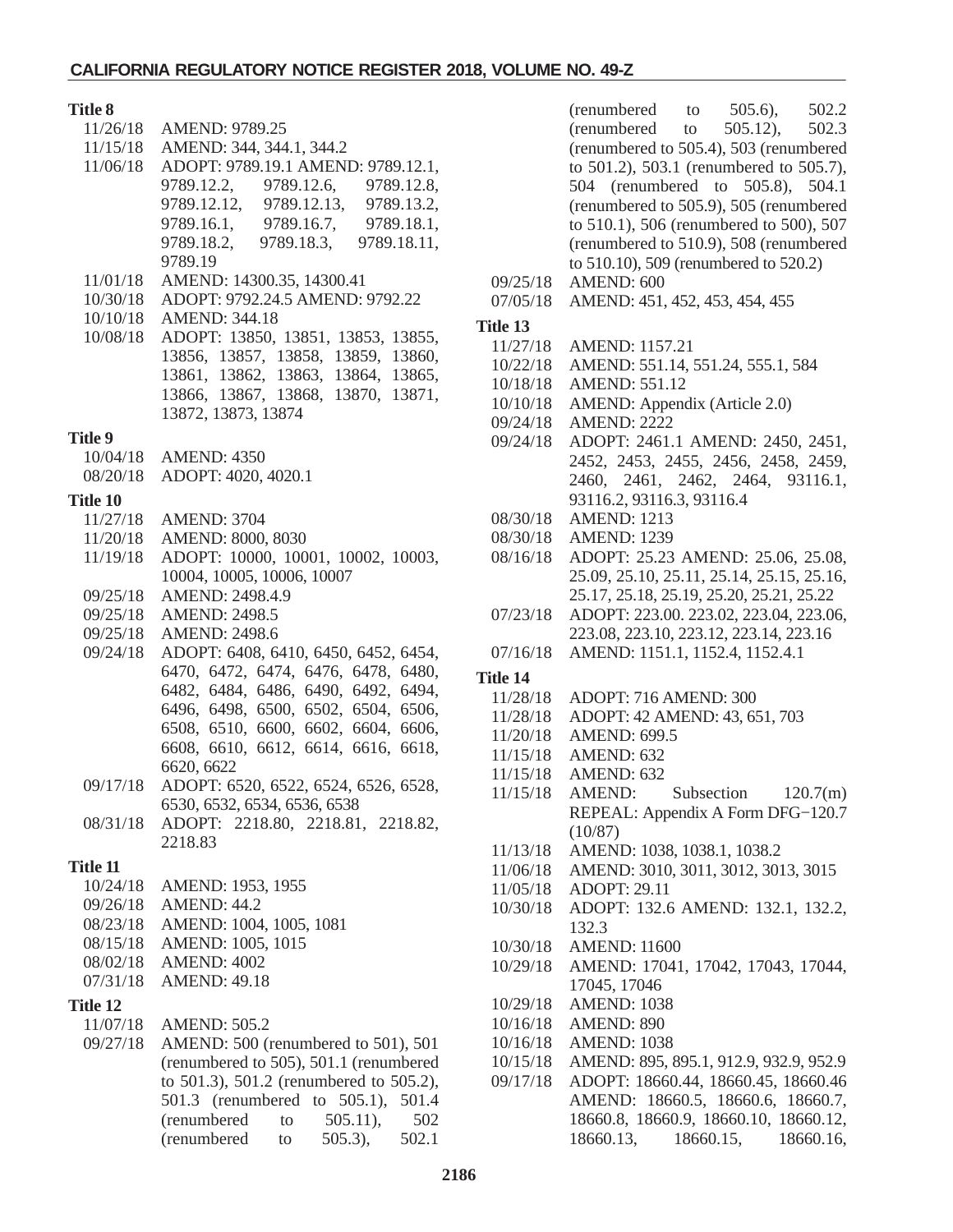|          | 18660.17, 18660.18, 18660.19,                           |  |  |  |  |
|----------|---------------------------------------------------------|--|--|--|--|
|          | 18660.20, 18660.21, 18660.22,                           |  |  |  |  |
|          | 18660.24,                                               |  |  |  |  |
|          | 18660.25, 18660.30,<br>18660.32, 18660.33,<br>18660.31, |  |  |  |  |
|          | 18660.36, 18660.37,<br>18660.35,                        |  |  |  |  |
|          | 18660.39, 18660.41 REPEAL: 18660.23                     |  |  |  |  |
| 09/06/18 | <b>AMEND: 1104.1</b>                                    |  |  |  |  |
| 08/13/18 | <b>AMEND: 7.50</b>                                      |  |  |  |  |
| 08/09/18 | <b>AMEND: 13055</b>                                     |  |  |  |  |
| 07/30/18 | ADOPT: 798 AMEND: 791, 791.6,                           |  |  |  |  |
|          | 791.7, 792, 793, 794, 795, 796, 797                     |  |  |  |  |
| 07/30/18 | ADOPT: 820.02                                           |  |  |  |  |
| 07/30/18 | ADOPT: 817.04 AMEND: 790                                |  |  |  |  |
| 07/30/18 | AMEND: 819, 819.01, 819.02, 819.03,                     |  |  |  |  |
|          | 819.04, 819.05, 819.06, 819.07                          |  |  |  |  |
| 07/19/18 | <b>AMEND: 3805.1</b>                                    |  |  |  |  |
| 07/05/18 | <b>AMEND: 1038</b>                                      |  |  |  |  |
| 07/02/18 | AMEND: 916.9, 936.9, 956.9                              |  |  |  |  |
| 06/28/18 | ADOPT: 1726, 1726.1, 1726.2, 1726.3,                    |  |  |  |  |
|          | 1726.3.1, 1726.4, 1726.4.1, 1726.4.2,                   |  |  |  |  |
|          | 1726.4.3, 1726.5, 1726.6, 1726.6.1,                     |  |  |  |  |
|          | 1726.7, 1726.8, 1726.9, 1726.10                         |  |  |  |  |
|          | <b>REPEAL: 1724.9</b>                                   |  |  |  |  |
| 06/28/18 | AMEND: 18660.25, 18660.34                               |  |  |  |  |
| 06/28/18 | AMEND: 502                                              |  |  |  |  |
| Title 15 |                                                         |  |  |  |  |
| 11/14/18 | ADOPT: 1350.5, 1352.5, 1354.5, 1358.5,                  |  |  |  |  |
|          | 1408.5, 1418, 1437.5 AMEND: 1302,                       |  |  |  |  |
|          | 1303, 1304, 1321, 1322, 1324, 1325,                     |  |  |  |  |
|          | 1327, 1328, 1329, 1341, 1343, 1350,                     |  |  |  |  |
|          | 1351, 1352, 1353, 1354, 1355, 1356,                     |  |  |  |  |
|          | 1357, 1358, 1359, 1360, 1361, 1362,                     |  |  |  |  |
|          | 1370, 1371, 1372, 1373, 1374, 1376,                     |  |  |  |  |
|          | 1377, 1390, 1391, 1400, 1401, 1402,                     |  |  |  |  |
|          | 1403, 1404, 1406, 1407, 1408,<br>1412,                  |  |  |  |  |
|          | 1413, 1415, 1416, 1417, 1430, 1431,                     |  |  |  |  |
|          | 1432, 1433, 1434, 1436, 1437, 1438,                     |  |  |  |  |
|          | 1439, 1452, 1453, 1454, 1460, 1461,                     |  |  |  |  |
|          | 1462, 1464, 1465, 1467, 1480,<br>1482,                  |  |  |  |  |
|          | 1483, 1484, 1485, 1487, 1500,<br>1510,                  |  |  |  |  |
|          | 1511 REPEAL 1378                                        |  |  |  |  |

- 11/13/18 ADOPT: 8200, 8201, 8202, 8203, 8204, 8205, 8206, 8207, 8208, 8209, 8210, 8211, 8212, 8213, 8214, 8215 AMEND: 8000, 8004.3, 8106, 8106.1 amended and renumbered as 8207, 8106.2 amended and renumbered as 8106, 8198 amended and renumbered as 8298, 8199 amended and renumbered as 8299
- 11/01/18 ADOPT: 3999.25
- 10/30/18 ADOPT: 3329.5
- 10/29/18 REPEAL: 3999.20
- 10/22/18 ADOPT: 2150, 2151, 2152, 2153, 2154, 2155, 2156, 2157
- 10/17/18 ADOPT: 3371.1 AMEND: 3043.7, 3044 REPEAL: 3371.1
- 10/08/18 AMEND: 3352.2, 3352.3, 3354, 3355.1
- 10/03/18 ADOPT: 3378.9, 3378.10 AMEND: 3000, 3023, 3043.8, 3044, 3084.9, 3269, 3335, 3337, 3341, 3341.2, 3341.3, 3341.5, 3341.6, 3341.8, 3341.9, 3375, 3375.1, 3375.2, 3376, 3376.1, 3378, 3378.1, 3378.2, 3378.3, 3378.4, 3378.5, 3378.6, 3378.7, 3378.8 REPEAL: 3334
- 10/03/18 ADOPT: 3378.9, 3378.10 AMEND: 3000, 3023, 3043.8, 3044, 3084.9, 3269, 3335, 3337, 3341, 3341.2, 3341.3, 3341.5, 3341.6, 3341.8, 3341.9, 3375, 3375.1, 3375.2, 3376, 3376.1, 3378, 3378.1, 3378.2, 3378.3, 3378.4, 3378.5, 3378.6, 3378.7, 3378.8 REPEAL: 3334
- 09/13/18 AMEND: 1006, 1029, 1041, 1050, 1069, 1206
- 08/20/18 AMEND: 3294.5

11/28/18 AMEND: 1399.514 11/20/18 AMEND: 2450

08/13/18 AMEND: 3000, 3190, 3213

|          | 08/06/18 ADOPT: 3999.98, 3999.99, 3999.320                       |  |  |  |
|----------|------------------------------------------------------------------|--|--|--|
|          | AMEND: 3355, 3087 renumbered<br>as                               |  |  |  |
|          | 3999.225, 3087.1 renumbered<br>as                                |  |  |  |
|          | 3999.226, 3087.2 renumbered<br>as                                |  |  |  |
|          | as                                                               |  |  |  |
|          | 3999.227, 3087.3 renumbered<br>3999.228, 3087.4 renumbered<br>as |  |  |  |
|          | 3999.229, 3087.5<br>renumbered<br>as                             |  |  |  |
|          | 3999.230, 3087.6<br>renumbered<br>as                             |  |  |  |
|          | 3999.231, 3087.7<br>renumbered<br>as                             |  |  |  |
|          | 3999.232, 3087.8<br>renumbered<br>as                             |  |  |  |
|          | 3999.233, 3087.9 renumbered<br>as                                |  |  |  |
|          | 3999.234, 3087.10 renumbered<br>as                               |  |  |  |
|          | 3999.235, 3087.11 renumbered<br>as                               |  |  |  |
|          | 3999.236, 3087.12 renumbered                                     |  |  |  |
|          | as<br>3999.237, 3350 renumbered                                  |  |  |  |
|          | as                                                               |  |  |  |
|          | 3999.200(a), 3350.1 renumbered<br>as                             |  |  |  |
|          | 3999.200(b), (c), and (d), 3350.2                                |  |  |  |
|          | renumbered as $3999.200(f)$ , (g), and (h),                      |  |  |  |
|          | 3351 renumbered as 3999.210, 3353                                |  |  |  |
|          | 3999.202, 3353.1<br>renumbered as                                |  |  |  |
|          | renumbered as 3999.203, 3354.2                                   |  |  |  |
|          | renumbered as 3999.206, 3356                                     |  |  |  |
|          | renumbered as 3999.410, 3357                                     |  |  |  |
|          | renumbered as 3999.440, 3358                                     |  |  |  |
|          | renumbered as 3999.375, 3359                                     |  |  |  |
|          | 3999.411, 3359.8<br>renumbered as                                |  |  |  |
|          | renumbered as $3999.200(e)$                                      |  |  |  |
| 08/01/18 | AMEND: 3350, 3350.1                                              |  |  |  |
|          | 06/28/18 AMEND: 3043.3                                           |  |  |  |
| Title 16 |                                                                  |  |  |  |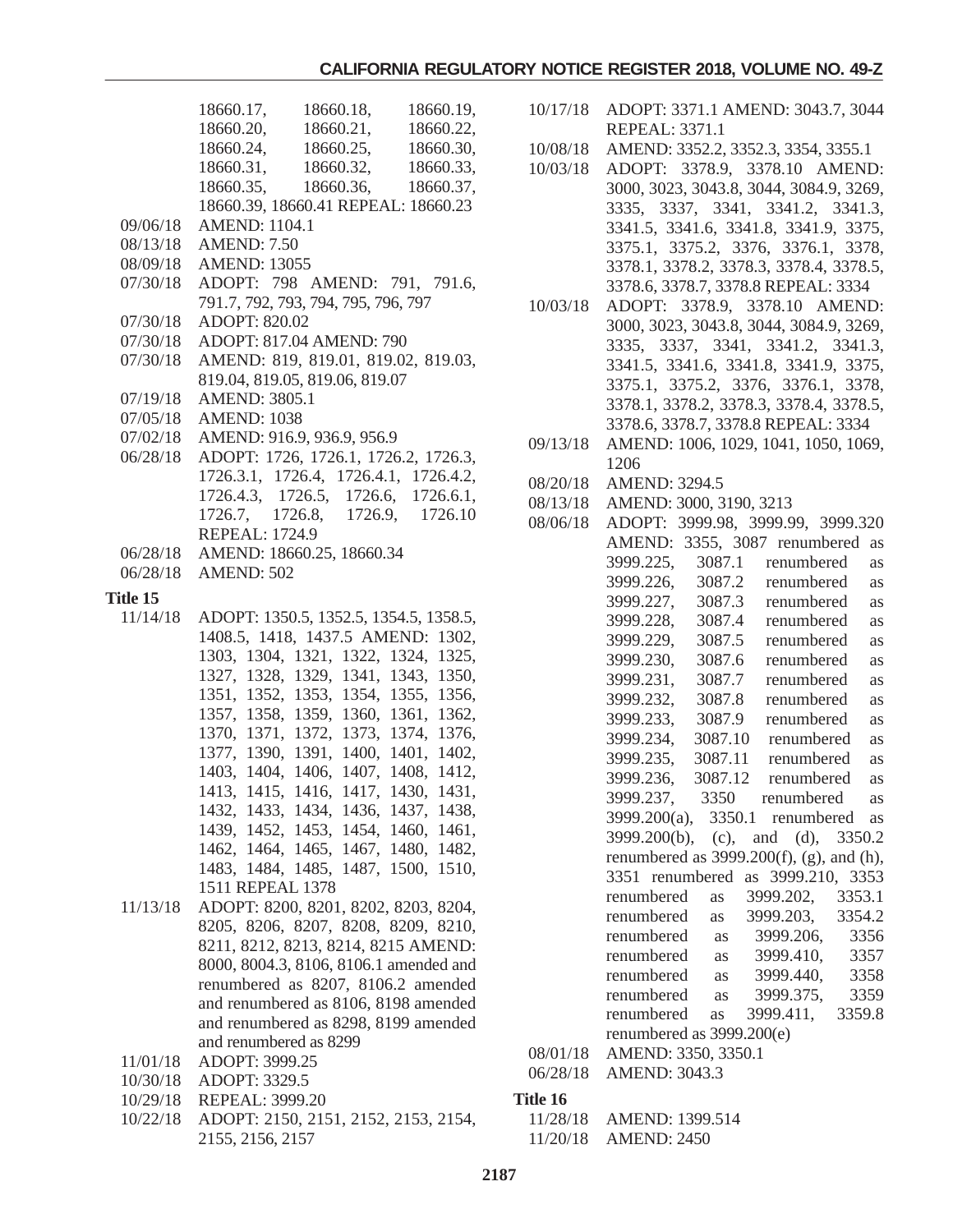#### **CALIFORNIA REGULATORY NOTICE REGISTER 2018, VOLUME NO. 49-Z**

| 10/25/18        | AMEND: 1300.1, 1300.2, 1300.4, 1355,<br>1355.1, 1355.3 REPEAL: 1333, 1333.1,<br>1333.2, 1333.3, 1362, 1362.1          |  |  |  |  |
|-----------------|-----------------------------------------------------------------------------------------------------------------------|--|--|--|--|
| 10/16/18        | AMEND: 2070, 2071                                                                                                     |  |  |  |  |
|                 | 10/15/18 AMEND: 1417                                                                                                  |  |  |  |  |
|                 | 10/08/18 ADOPT: 1423.1, 1423.2 AMEND: 1418,                                                                           |  |  |  |  |
|                 | 1424, 1426, 1430                                                                                                      |  |  |  |  |
| 09/17/18        | <b>AMEND: 1735.2</b>                                                                                                  |  |  |  |  |
| 09/13/18        | ADOPT: 3353.1, 3353.2, 3354, 3355,<br>3357 AMEND: 3303, 3352, 3353, 3356,<br>3358, 3371 REPEAL: 3356.1, 3359,<br>3355 |  |  |  |  |
|                 | 08/30/18 AMEND: 1399.573                                                                                              |  |  |  |  |
|                 | 08/29/18 AMEND: 1805.01, 1816, 1816.1, 1820,                                                                          |  |  |  |  |
|                 | 1820.5, 1820.7, 1821, 1822, 1822.51,                                                                                  |  |  |  |  |
|                 | 1822.52, 1829.2, 1829.3, 1833, 1833.1,                                                                                |  |  |  |  |
|                 | 1845, 1846, 1870, 1874, 1886                                                                                          |  |  |  |  |
| 08/08/18        | REPEAL: 1399.531, 1399.532                                                                                            |  |  |  |  |
|                 | 08/02/18 AMEND: 3340.17, 3340.41, 3340.45                                                                             |  |  |  |  |
| 08/01/18        | AMEND: 2070, 2071                                                                                                     |  |  |  |  |
| Title 17        |                                                                                                                       |  |  |  |  |
| 10/10/18        | <b>AMEND: 35095</b>                                                                                                   |  |  |  |  |
| 10/09/18        | ADOPT: 40127, 40132, 40190, 40191,                                                                                    |  |  |  |  |
|                 | 40192, 40194, 40196                                                                                                   |  |  |  |  |
| 09/24/18        | ADOPT: 2461.1 AMEND: 2450, 2451,                                                                                      |  |  |  |  |
|                 | 2452, 2453, 2455, 2456, 2458, 2459,                                                                                   |  |  |  |  |
|                 | 2460, 2461, 2462, 2464, 93116.1,                                                                                      |  |  |  |  |
|                 | 93116.2, 93116.3, 93116.4                                                                                             |  |  |  |  |
| 09/24/18        | AMEND: 60201, 60205, 60210                                                                                            |  |  |  |  |
| 09/05/18        | ADOPT: 100650                                                                                                         |  |  |  |  |
| 08/29/18        | AMEND: 60065.18, 60075.17                                                                                             |  |  |  |  |
|                 | 08/21/18 AMEND: 35083, 35087                                                                                          |  |  |  |  |
|                 | 07/24/18 AMEND: 100000                                                                                                |  |  |  |  |
|                 | 07/19/18 AMEND: 30305                                                                                                 |  |  |  |  |
|                 | 07/19/18 AMEND: 6508                                                                                                  |  |  |  |  |
| <b>Title 18</b> |                                                                                                                       |  |  |  |  |
| 11/20/18        | AMEND: 25137-1, 17951-4                                                                                               |  |  |  |  |
| 10/23/18        | ADOPT: 35201                                                                                                          |  |  |  |  |
| 09/18/18        | ADOPT: 23663-1, 23663-2, 23663-3,                                                                                     |  |  |  |  |
|                 | 23663-4, 23663-5                                                                                                      |  |  |  |  |
| 09/17/18        | ADOPT: 35001, 35002, 35003, 35004,                                                                                    |  |  |  |  |
|                 | 35005, 35006, 35007, 35008,<br>35009,                                                                                 |  |  |  |  |
|                 | 35010, 35011, 35012, 35013, 35014,                                                                                    |  |  |  |  |
|                 | 35015, 35016, 35017, 35018, 35019,                                                                                    |  |  |  |  |
|                 | 35020, 35021, 35022, 35023, 35024,                                                                                    |  |  |  |  |
|                 | 35025, 35026, 35027, 35028, 35029,                                                                                    |  |  |  |  |
|                 | 35030, 35031, 35032, 35033, 35034,                                                                                    |  |  |  |  |
|                 | 35035, 35036, 35037, 35038, 35039,                                                                                    |  |  |  |  |
|                 | 35040, 35041, 35042, 35043, 35044,                                                                                    |  |  |  |  |
|                 | 35045, 35046, 35047, 35048, 35049,                                                                                    |  |  |  |  |
|                 | 35050, 35051, 35052, 35053, 35054,                                                                                    |  |  |  |  |
|                 | 35055, 35056, 35057, 35058, 35060,                                                                                    |  |  |  |  |
|                 | 35061, 35062, 35063, 35064, 35065,                                                                                    |  |  |  |  |
|                 | 35066, 35067, 35101 AMEND: 1032,                                                                                      |  |  |  |  |

1124.1, 1249, 1336, 1422.1, 1705.1, 2251, 2303.1, 2433, 3022, 3302.1, 3502.1, 4106, 4703, 4903, 5200, 5202, 5210, 5211, 5212, 5212.5, 5213, 5214, 5216, 5217, 5218, 5219, 5220, 5220.4, 5220.6, 5221, 5222, 5222.4, 5222.6, 5223, 5224, 5225, 5226, 5227, 5228, 5229, 5230, 5231, 5231.5, 5232, 5233, 5234, 5234.5, 5235, 5236, 5237, 5238, 5240, 5241, 5242, 5244, 5245, 5246, 5247, 5248, 5249, 5249.4, 5249.6, 5260, 5261, 5262, 5263, 5264, 5265, 5266, 5267, 5268, 5700 REPEAL: 1807, 1828, 4508, 4609, 4700, 4701, 4702, 5201, 5210.5, 5215, 5215.4, 5215.6, 5232.4, 5232.8, 5239, 5243, 5250, 5255, 5256

- 09/10/18 ADOPT: 30100, 30101, 30102, 30201, 30202, 30203, 30204, 30205, 30301, 30302, 30303, 30304, 30305, 30401, 30402, 30403, 30501, 30502, 30601, 30602, 30603, 30604, 30605, 30606, 30701, 30702, 30703, 30704, 30705, 30707, 30708, 30709, 30710, 30711, 30800, 30801, 30802, 30803, 30804, 30805, 30806, 30807, 30808, 30809, 30810, 30811, 30812, 30813, 30814, 30815, 30816, 30817, 30818, 30819, 30820, 30821, 30822, 30823, 30824, 30825, 30826, 30827, 30828, 30829, 30830, 30831, 30832 08/28/18 AMEND: 2460, 2461, 2462
- 
- 08/20/18 AMEND: 301
- 08/20/18 AMEND: 469 07/02/18 AMEND: 283

#### **Title 20**

09/26/18 AMEND: 1601, 1602, 1602.1, 1603, 1604, 1605, 1605.1, 1605.2, 1605.3, 1606, 1607, 1608, 1609

07/19/18 AMEND: 1602, 1604, 1605.3, 1606, 1607

#### **Title 22**

| $10/31/18$ ADOPT: | 66264.121. | 66265.121. |
|-------------------|------------|------------|
| 66270.28          | AMEND:     | 66264.90.  |
| 66264.110.        | 66265.90.  | 66265.110. |
| 66270.1, 66270.14 |            |            |
|                   |            |            |

- 10/31/18 AMEND: 97215, 97216, 97217, 97221, 97222, 97223, 97224, 97225, 97226, 97227, 97228, 97229, 97232, 97248
- 10/24/18 ADOPT: 66720.14, 66271.50, 66271.51, 66271.52, 66271.53, 66271.54, 66271.55, 66271.56, 66271.57 AMEND: 66260.10, 66264.16, 66264.101, 66264.143, 66264.144, 66264.145, 66264.146, 66264.147, 66264.151,